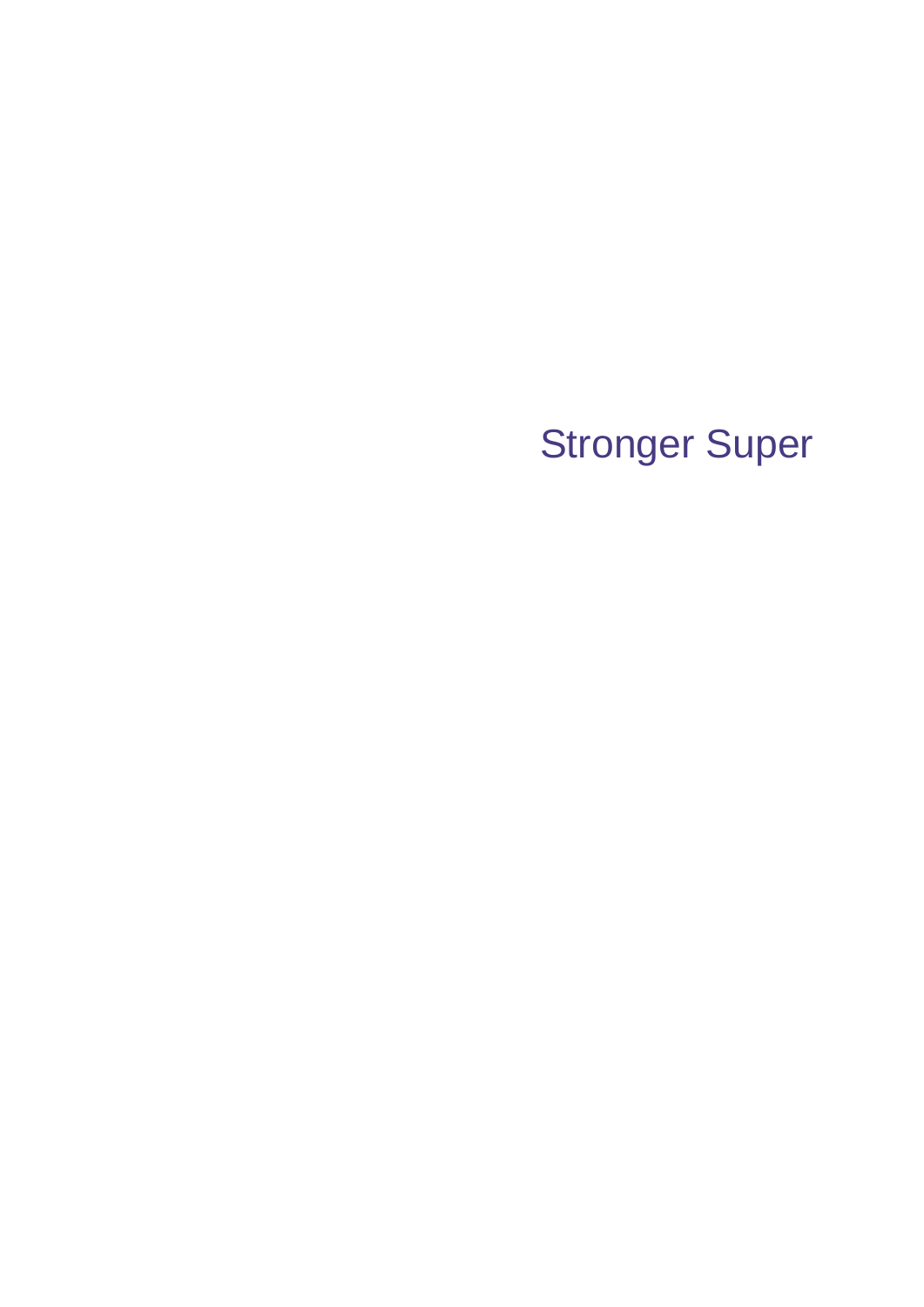### © Commonwealth of Australia 2010

#### ISBN 978-0-642-74663-4

  This work is copyright. Apart from any use as permitted under the *Copyright Act 1968*, no part may be reproduced by any process without prior written permission from the Commonwealth. Requests and inquiries concerning reproduction and rights should be addressed to:

 Commonwealth Copyright Administration Attorney General's Department 3‐5 National Circuit BARTON ACT 2600

 Or online at: http://www.ag.gov.au/cca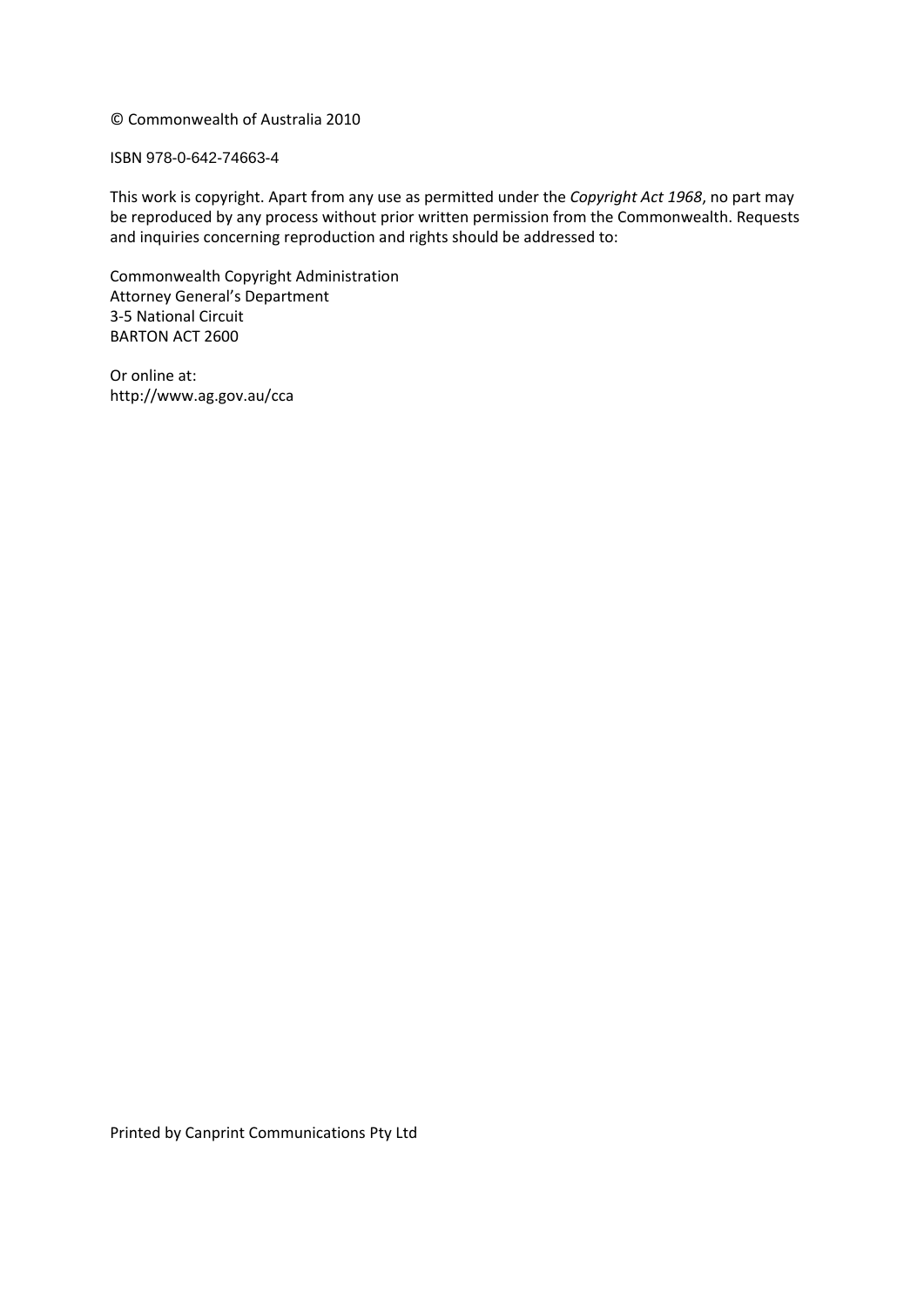# **CONTENTS**

| 'Stronger Super' — Government response to the Super System Review3               |  |
|----------------------------------------------------------------------------------|--|
|                                                                                  |  |
|                                                                                  |  |
|                                                                                  |  |
|                                                                                  |  |
|                                                                                  |  |
|                                                                                  |  |
|                                                                                  |  |
| Government response to the review into the governance, efficiency, structure and |  |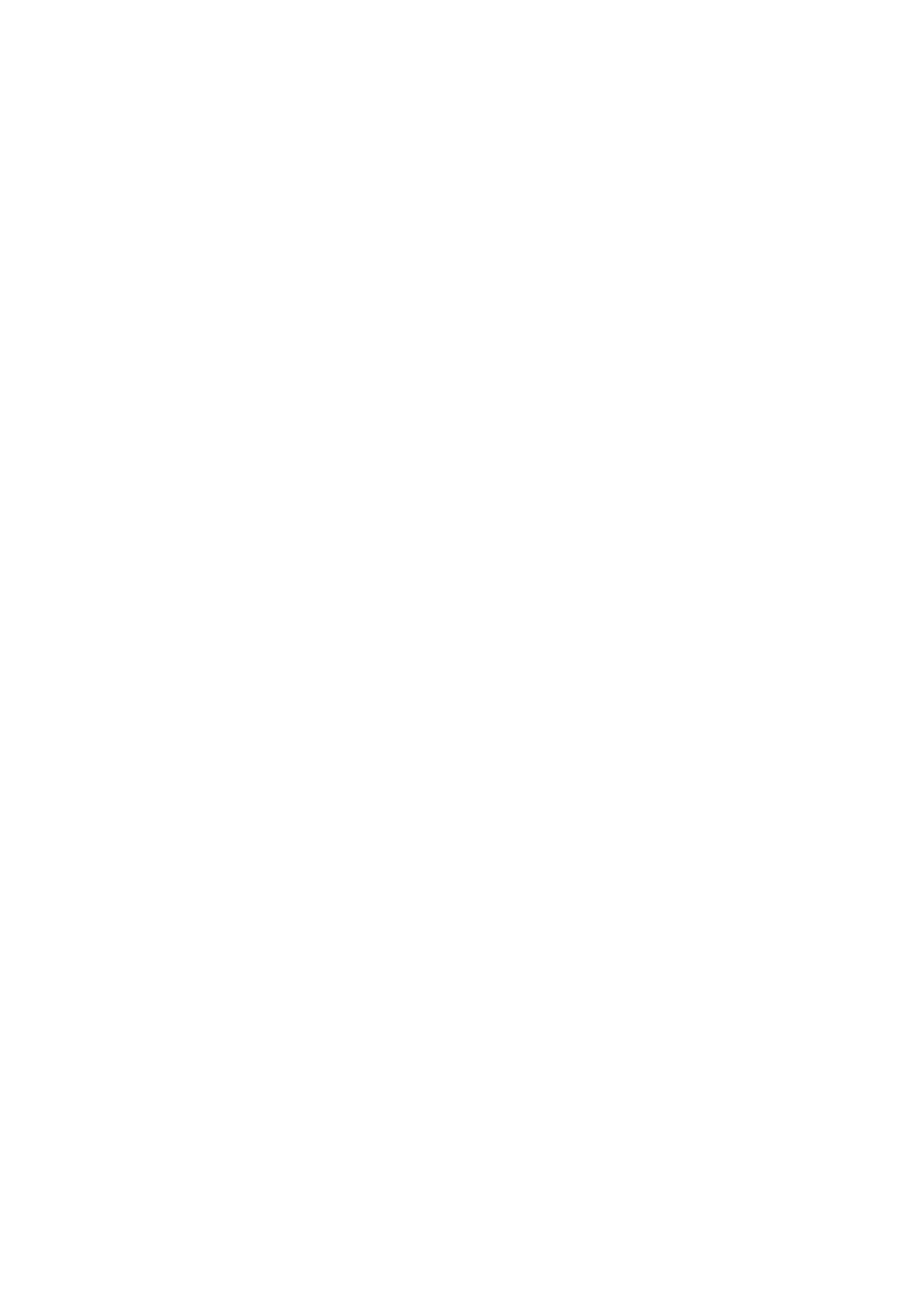# **F**OREWORD



 By 2050, almost one in four Australians will have reached retirement age, compared to one in seven today. The gift of longer life means Australia is at a critical point in the development of its retirement savings system. We need to improve the operation of the superannuation system so it can deliver a comfortable and secure retirement for current and future generations of Australians.

 On 29 May 2009, the Government commissioned the Super System Review (the Review), chaired by Jeremy Cooper, to make recommendations to ensure the superannuation system has a sharper focus on operating in members' best interests. The Review's final report was handed to the Government on 30 June 2010.

 The Government's comprehensive response to the recommendations of the Review Panel will deliver better outcomes for members and their employers by:

- creating a new simple, low cost default superannuation product (MySuper);
- raising the bar for those managing our superannuation system, particularly for those managing default superannuation funds in which the majority of Australians invest;
- providing APRA, ASIC and the ATO with the tools they need to improve their oversight of superannuation; and
- making the processing of everyday transactions easier, cheaper and faster (SuperStream).

 These 'Stronger Super' reforms will strengthen the economy by increasing Australians' superannuation savings and therefore, our national savings. More domestic savings will be available for investment in nation building projects, lessening Australia's need for foreign savings. In addition, by ensuring the superannuation system is more efficient, these reforms will also improve the productivity of the Australian economy.

 This significant reform program complements the Government's historic commitment to increase the superannuation guarantee to 12 per cent. We cannot encourage Australians to save more for their retirement without providing certainty in terms of policy settings and without providing comfort that the retirement savings system is operating in their best interests.

 I acknowledge the significant contribution of my Ministerial predecessors, Chris Bowen and Nick Sherry, and thank the Review Panel, its Secretariat and officials from APRA, ASIC, the ATO and the Australian Treasury for their hard work. I also thank those who made submissions to the Review and were involved in the consultations we undertook prior to finalising our response.

#### **The Hon Bill Shorten MP**

 **Assistant Treasurer and Minister for Financial Services and Superannuation**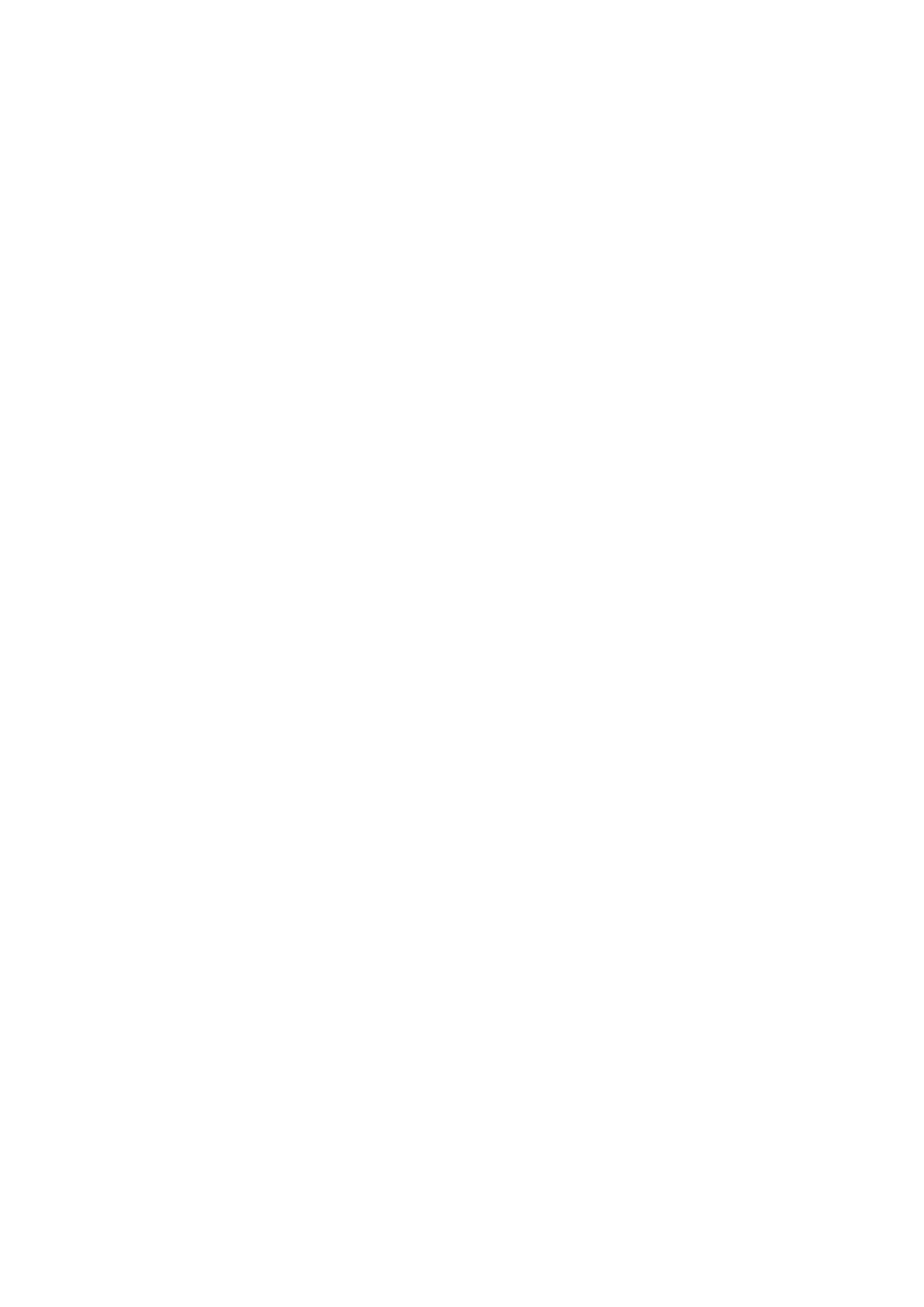

# 'Stronger Super' — Government response to the Super System Review

 Superannuation is a critical part of the Australian economy. It is the largest source of long‐term savings in Australia and the second most significant source of wealth for many Australians after the family home. The ageing population means that superannuation will play an increasingly important role in ensuring Australians enjoy a financially secure future.

 Despite the importance of superannuation to the Australian economy and to Australian families, there has been no comprehensive review into the operation of the superannuation system since the introduction of the superannuation guarantee some 20 years ago.

 The Super System Review into the governance, efficiency, structure and operation of Australia's superannuation system (the Review) examined measures to remove unnecessary costs and better safeguard the retirement savings of all Australians<sup>1</sup>. The Review examined all sectors within the superannuation system, namely self managed superannuation funds (SMSFs) and funds regulated by the Australian Prudential Regulation Authority. Considerable consultation was undertaken as part of the Review, as demonstrated by the more than 450 formal submissions received.

 The Review's final report was presented to the Government on 30 June 2010. This document details the Government's response, which supports, or supports in principle, 139 of the Review's 177 recommendations.

 In framing its response, the Government was particularly mindful of three issues identified in the Review:

• that fees in superannuation are too high;

- that choice of fund in superannuation has failed to deliver a 'competitive market that reduces costs for members<sup>'2</sup>; and
- that there is too much tinkering in superannuation.

 In providing a comprehensive response to the Review, the Government is providing certainty for superannuation fund members. Moreover, the Government is providing clear direction around key initiatives, such as MySuper, that will improve the scale efficiencies and competitive dynamics within superannuation.

 1 The Review did not consider the level of contributions or the taxation of superannuation, as these were considered as  part of the *Australia's Future Tax System* review. On 2 May 2010, the Government announced historic reforms to lift contributions and make the taxation of superannuation fairer (http://www.futuretax.gov.au/pages/default.aspx).

<sup>2</sup> Review into the governance, efficiency, structure and operation of Australia's superannuation system — Final Report (Part One) p 8.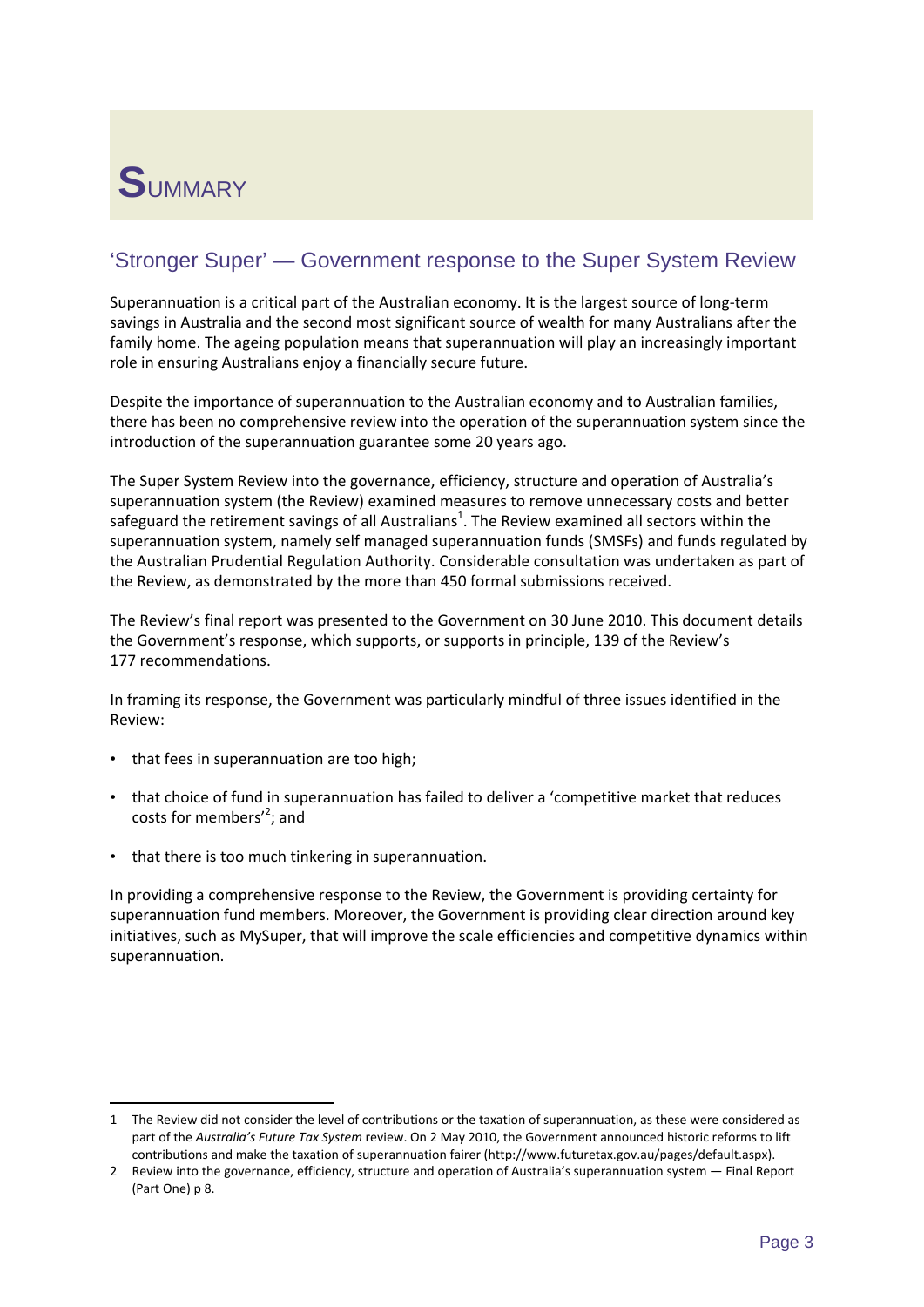# <span id="page-7-0"></span>Impact of reforms

 The economic significance of superannuation means changes in its operation will have macroeconomic effects. Every dollar Australians save from the removal of unnecessary fees and charges will directly boost their retirement savings, increase their wealth and boost national savings.

 Fully implemented, the 'Stronger Super' program could lower fees by 40 per cent, potentially lifting the retirement savings of a 30 year old on average full‐time wages by \$40,000 or 7 per cent. This is equivalent to a further 1 per cent increase in superannuation guarantee contributions. Economy wide, this is projected to add \$60 billion to national savings by 2035, reducing pressure on the Government budget and lessening Australia's reliance on foreign savings.

 In addition, by ensuring the superannuation system is more efficient, these reforms will also improve the productivity of the Australian economy.

 The Government's response to each of the Super System Review's recommendations is set out in the Attachment. The Government will also consider how to further promote a more member‐driven approach within superannuation.

# Timing and implementation of reforms

 The Government will undertake further consultation with stakeholders on the implementation of its reforms.

 In early 2011, the Government will establish an overarching consultative group, comprising representatives of peak industry, employer, employee and consumer groups, to provide input on the design and implementation of the reforms. Sub‐groups will provide more technical input on each of the key components of the reforms — SuperStream, MySuper, SMSFs, and broader consumer, governance and regulatory issues. These sub‐groups will report back to the consultative group, and the views and comments expressed will be considered by Treasury in formulating advice to Government.

 Other interested stakeholders will be able to provide input to the design and implementation of the reforms via the Stronger Super website at strongersuper.treasury.gov.au.

 Further information on timing and implementation is provided in the following sections of this document.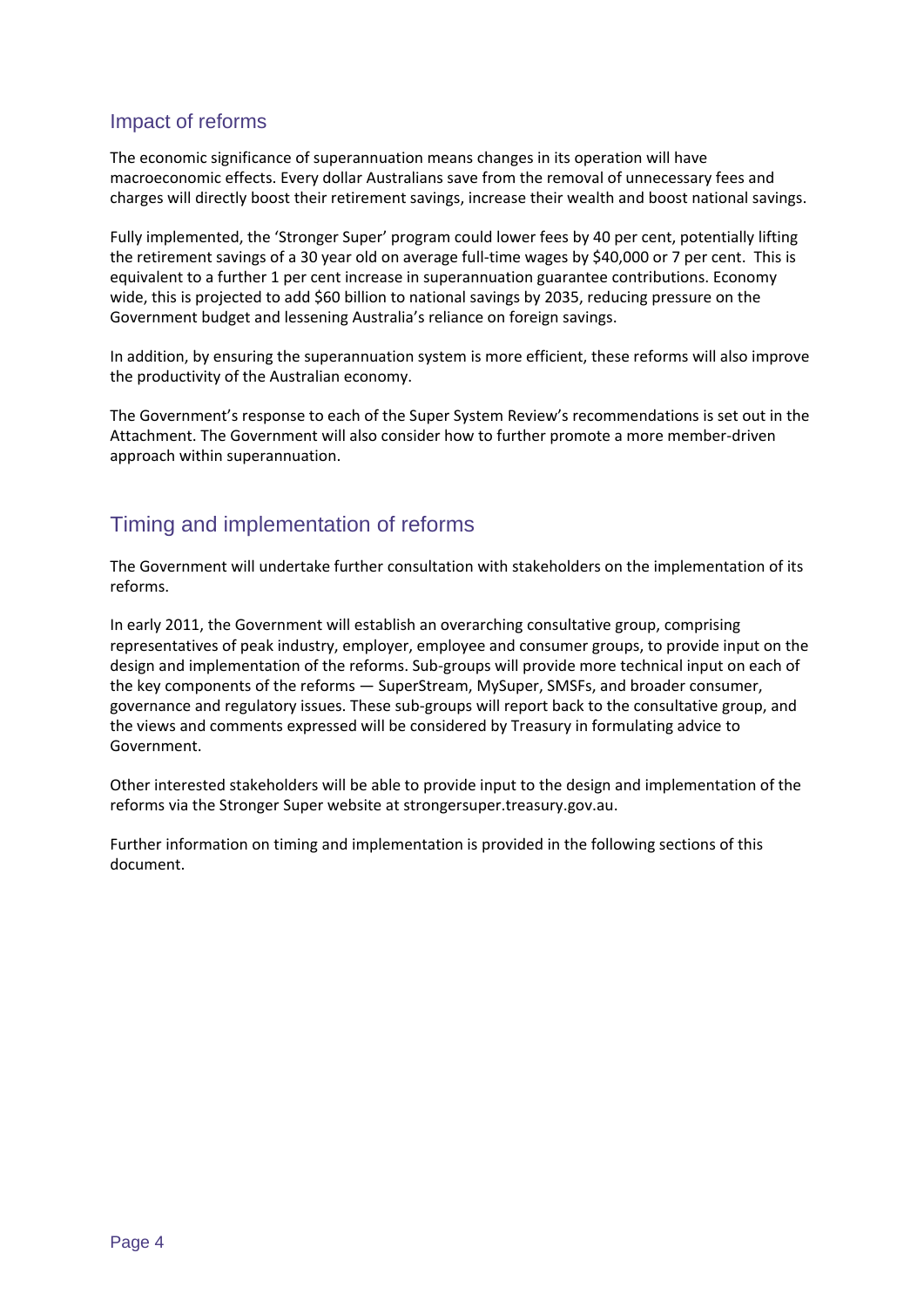# **K**EY POINTS

# **MySuper**

# **Overview**

 Default superannuation funds are those funds to which employers make compulsory superannuation contributions for employees who do not choose a fund to receive those contributions. For these employees, a default fund is selected by their employer, or nominated through an industrial award or enterprise agreement. Of almost 12 million Australians who currently hold a superannuation account, approximately 80 per cent have their compulsory superannuation contributions paid into a default superannuation fund.

 The existing regulatory framework for the superannuation system is based on the recommendations of the 1997 Financial System Inquiry (Wallis) report. The Wallis report argued that superannuation members could generally be treated as rational and informed investors able to make their own decisions about their superannuation. However, the Super System Review found that many consumers do not have the interest, information or expertise required to make informed choices about their superannuation.

 Therefore, access to a safe, low cost and simple default superannuation product is essential to help many Australians' retirement savings go further. Australians do not get a bill in the post, but they can currently pay around \$85 a month in superannuation fees, which is more than the average person's monthly mobile phone bill.

# What is MySuper?

 MySuper is a new low cost and simple superannuation product that will replace existing default funds.

 The standards that a MySuper product must meet will be set out in legislation and enforced by the Australian Prudential Regulation Authority (APRA). Funds that do not operate as default funds, such as self managed superannuation funds (SMSFs) or choice products, will not have to comply with these additional standards.

 Superannuation funds will be allowed to provide MySuper products from 1 July 2013. When fully implemented, any employee will be able to elect to have their superannuation paid into a MySuper product. However, it will not be compulsory for an employee to use a MySuper product.

 It is expected that most trustees of superannuation funds will choose to provide a MySuper product, subject to meeting the new requirements. Superannuation funds will still be able to offer different products, and will not be compelled to offer a MySuper product.

# Why will MySuper make a difference?

 For many fund members, the array of unnecessary and complex features within superannuation products makes comparisons between products difficult and costly. MySuper products will have a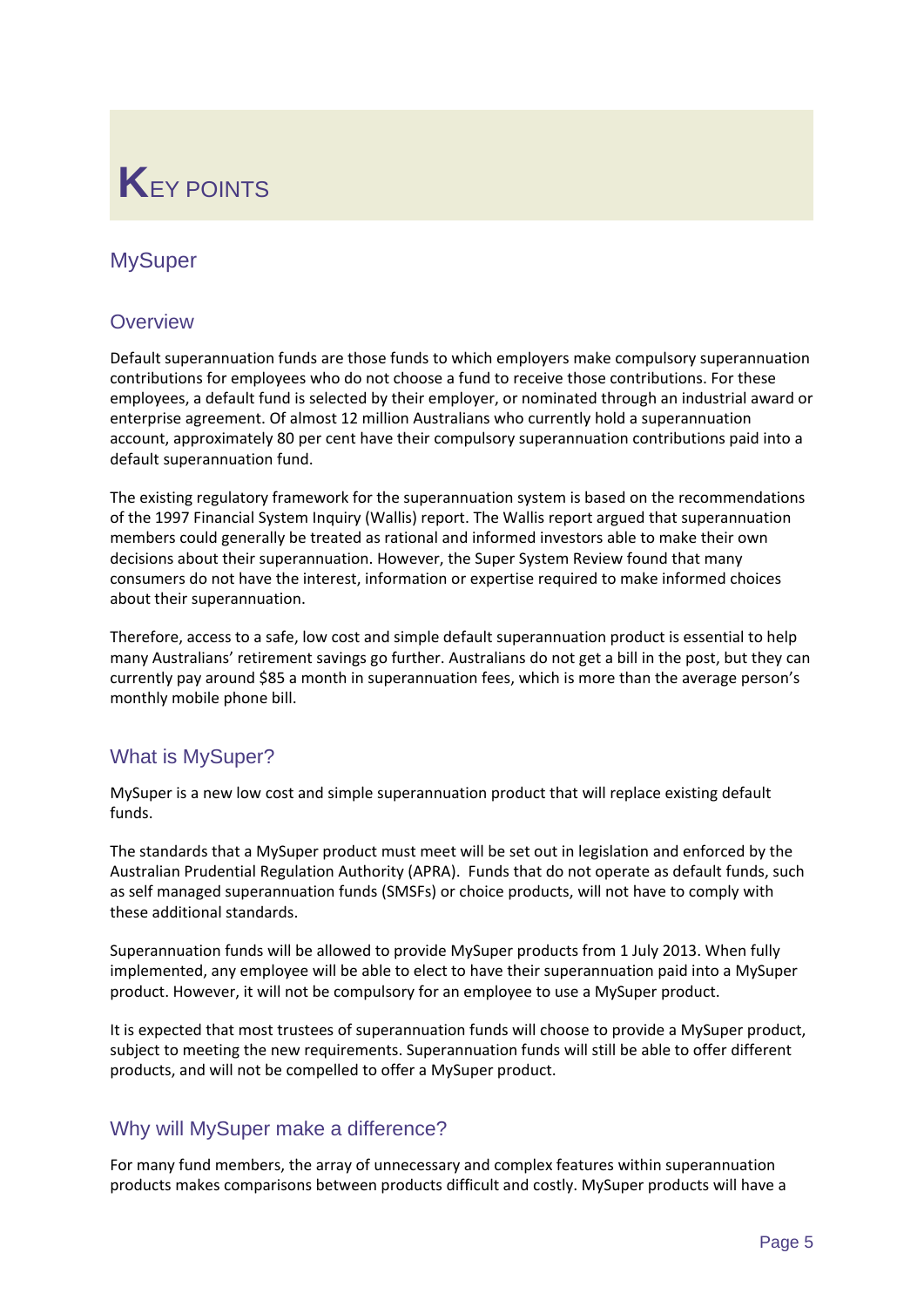simple set of product features, irrespective of who provides them. This simplification will enable members to compare funds more easily based on a few key differences — cost, investment performance and the level of insurance coverage. It will also ensure that members do not pay for unnecessary 'bells and whistles' they do not use.

 In addition, trustees of MySuper products will face higher performance requirements which will be enforced by APRA, including a specific duty to deliver value for money. If trustees fail to meet these duties, APRA will have the power to revoke their licence. This will ensure a sharper focus on fees and costs.

 In addition, after an appropriate transitional period, only a MySuper product will be eligible to operate as a default product. This means a fund's default product must meet the MySuper standards to continue to accept contributions for employees who have not chosen a fund, or to be specified as a default fund in a modern award or enterprise agreement.

 Since the majority of employees have their employer contributions paid to a default fund, this creates a powerful incentive for funds to offer a product that meets the higher benchmark set for MySuper if they want to continue to accept contributions from members of default funds.

# Key features

The key features of MySuper will be:

- new duties for trustees, including a specific duty to deliver value for money as measured by long‐term net returns, and to actively consider whether the fund has sufficient scale;
- • a single diversified investment strategy, suitable for the vast majority of members who are in the default option;
- comparable data on long-term net returns published by APRA;
- • restrictions on unnecessary or excessive fees, including:
	- $-$  banning commissions in relation to retail investment products and group insurance<sup>3</sup>;
	- new standards for the payment of performance fees to fund managers;
	- a ban on entry fees charged to new members;
	- exit fees limited to cost recovery; and

- switching fees not payable to the trustee in their personal capacity;
- a fair and reasonable allocation of costs between MySuper and other products;
- standardised reporting requirements written in plain English;
- a requirement to accept all types of contributions<sup>4</sup>; and

  3 The *Future of Financial Advice* consultation process will continue in relation to commissions on individual risk products.

 4 Contributions including, but not limited to, superannuation guarantee contributions, salary sacrifice contributions, after‐tax contributions, spouse contributions and rollovers.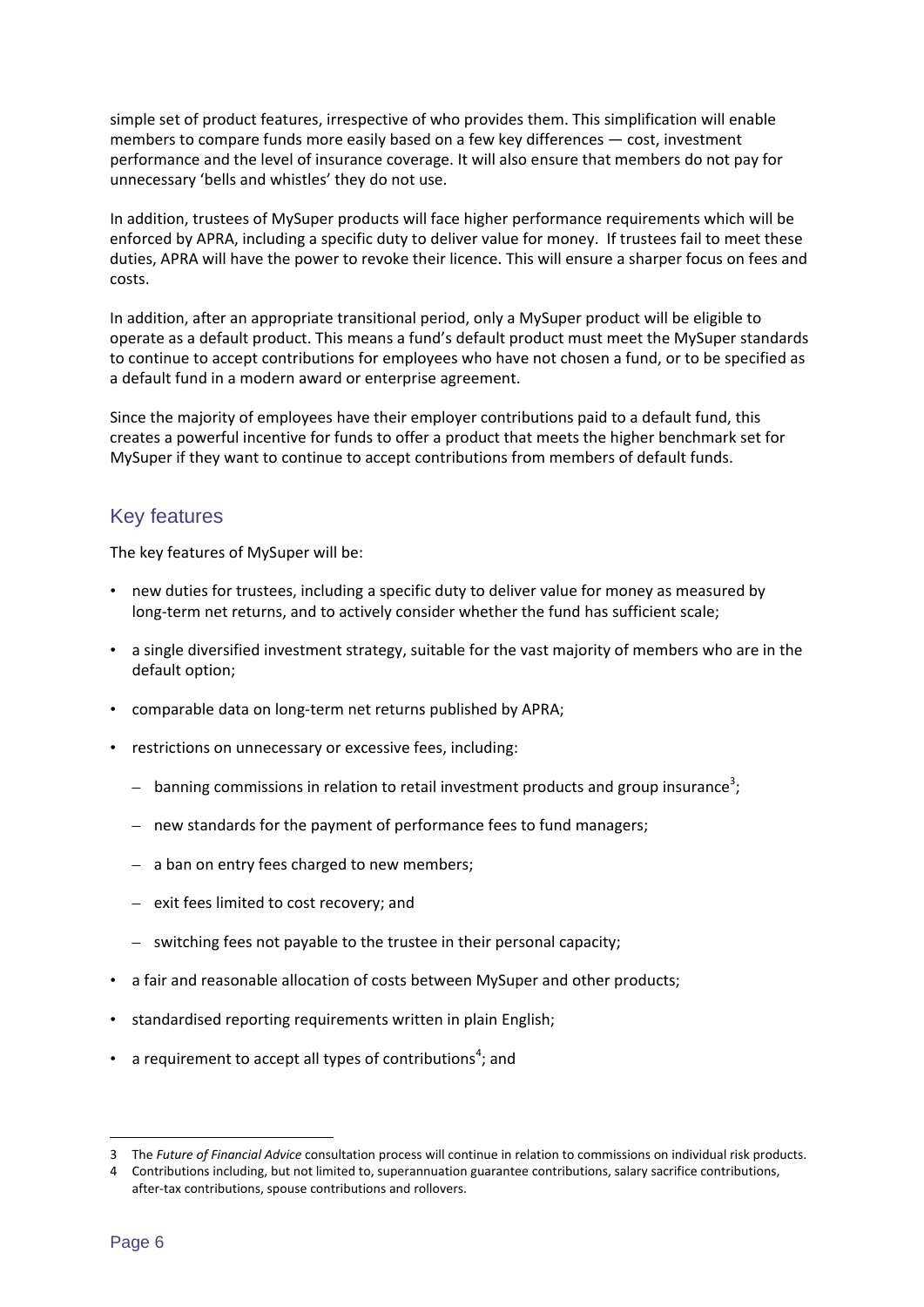• life, and total and permanent disability (TPD) insurance (where available, depending on occupational and demographic factors) offered on an opt‐out basis.

 MySuper products may include intra‐fund advice or offer retirement income stream products that are in the best financial interests of members, but these features will not initially be mandatory.

 MySuper products will be subject to more transparent and comparable reporting standards. Having standardised features, plain English reporting and a single investment strategy will make it easier for members and employers to compare the performance of MySuper products.

 To facilitate member and employer comparison of products, APRA will be required to collect and publish data on the performance of MySuper products, including in relation to a fund's underlying investments.

 Consistent with its existing powers in relation to the banking and insurance industries, APRA will be provided the ability to issue prudential standards in relation to superannuation. Prudential standards are a form of subordinate legislation, disallowable by the Parliament, which can be used to provide additional detail on prudential matters. Prudential standards will give APRA greater flexibility in its oversight of MySuper products and in undertaking its broader prudential regulation of the superannuation industry.

 An additional \$29.9 million over four years (from 2011‐12) will be provided to APRA and the Australian Securities and Investments Commission (ASIC) to implement and monitor the new arrangements. The costs of implementing MySuper will be recovered through increases to the annual levy on APRA‐regulated superannuation funds.

 Following an appropriate transitional period, MySuper products will be the only products eligible to accept contributions from employers on behalf of employees who do not choose a fund. The Government is committed to ensuring a smooth transition to the new MySuper arrangements. Therefore, the transitional period will be determined following consultation with industry, employee, employer and consumer groups.

 The Government has announced it will request Fair Work Australia to review the default superannuation funds named in modern awards so that, following the transitional period, only those products meeting the MySuper criteria continue to be included in those awards as default funds.

 Further, the Government will ask the Productivity Commission to design a process for the selection and ongoing assessment of the superannuation funds to be included in modern awards or enterprise agreements as default funds. The Productivity Commission review will seek to ensure that this process is transparent, competitive and subject to systemic review. The review will be completed before MySuper products are able to be offered from 1 July 2013.

# **Benefits**

 MySuper will improve outcomes for the majority of members who do not wish to be actively involved in choosing their superannuation arrangements, while maintaining freedom of choice for those members who do. Members wishing to make active choices with their superannuation will still be able to opt for an alternative product, or manage their own superannuation affairs through an SMSF.

 The emphasis of MySuper is on delivering value for money for members. By focussing the trustee's obligations on net returns, MySuper is expected to put downward pressure on fees and deliver higher retirement incomes for members. MySuper is estimated to reduce the total fees paid by superannuation fund members by around \$550 million per year in the short term, rising to around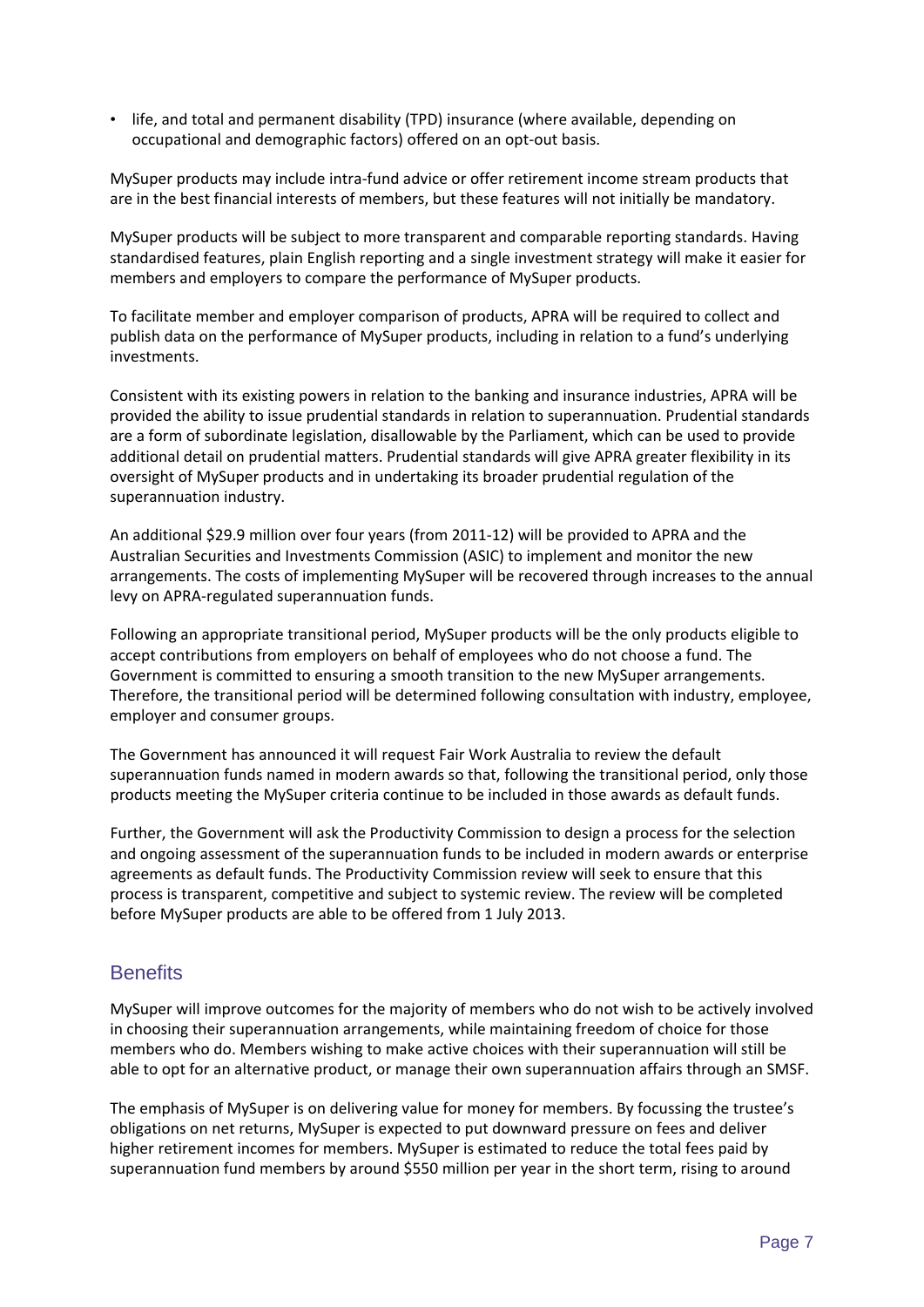<span id="page-11-0"></span> \$1.7 billion per year over the longer term. For a 30 year old worker on average weekly earnings, MySuper, in conjunction with SuperStream, could result in an extra \$40,000, or 7 per cent, in retirement savings (with around 80 per cent of this attributable to MySuper).

 Employers will benefit from the increased simplicity, transparency and comparability of MySuper products. MySuper will lower the costs for employers in selecting a default fund, as they will have better information to assist with their choice, and the confidence that any MySuper product will meet minimum standards and offer a cost‐effective superannuation plan for their employees.

# Next steps

 The Government will establish a MySuper sub‐group of the overarching consultative group in early 2011 to progress the implementation of MySuper. Initial consultation will focus on detailed design and implementation issues, with subsequent consultation on exposure draft legislation.

 A number of reforms relating to financial advice, commissions and disclosure issues will be subject to  consultation through the Government's *Future of Financial Advice* processes.

# **SuperStream**

# **Overview**

 'SuperStream' is the name given by the Super System Review to its package of measures designed to enhance the 'back office' of superannuation. When implemented, these measures will improve the productivity of the superannuation system and make the system easier to use.

 The Review identified significant costs imposed by existing administrative processes. These include the excessive costs and complexity arising from manual processing of both money transfers and data, the lack of standardised formats, and poor and incomplete data.

SuperStream includes proposals to:

- improve the quality of data in the system;
- allow the use of tax file numbers (TFNs) as the primary account identifier;
- encourage the use of technology to improve processing efficiency; and
- improve the way fund-to-fund rollovers are processed and the way contributions are made.

 The Government supports the broad direction of the Review's SuperStream recommendations. It will establish a SuperStream consultative sub‐group, with industry, employer and consumer participation, to undertake detailed consultation on data standards and the design and implementation of the SuperStream measures.

 The SuperStream sub‐group will consider the appropriate data sets to be provided for superannuation contributions, rollovers between funds and benefit payments. It will also consider the processes to be followed when key data is absent.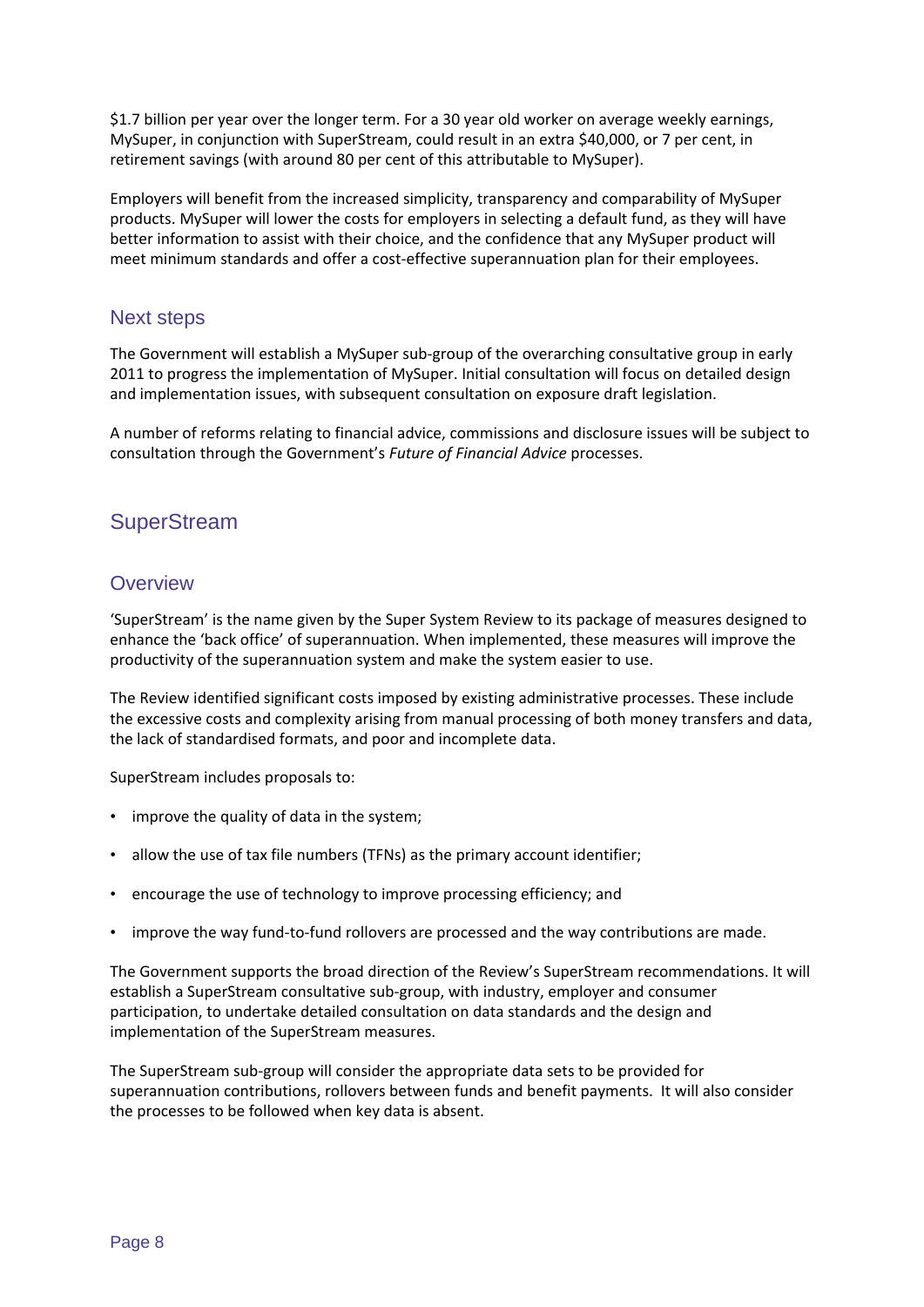The Government notes the Review's recommendation that the use of standardised forms and common data standards for electronic transactions be mandatory, and will consider the need to mandate these after an appropriate transitional period.

 The Government recognises that the introduction of the broader SuperStream recommendations, including electronic processing and common data standards, will impose additional costs on the industry in the short term. However, streamlining administration will deliver considerable benefits over the longer term.

 There will be costs to Government to implement the TFN and account consolidation changes, and to update systems and forms to be compliant with new data and e‐commerce standards as recommended by the SuperStream proposals. These costs will be offset by a temporary industry levy on APRA‐regulated funds, on a cost recovery basis.

 The Government is committed to extending the use of an individual's TFN as the primary identifier of member accounts from 1 July 2011. This measure will assist individuals and trustees to locate and consolidate lost accounts and reduce unnecessary costs to the superannuation industry.

 Current rules governing how a superannuation fund can use members' TFNs can restrict the ability of trustees to improve the way their funds are administered. Some of these restrictions will be removed to allow superannuation fund trustees to use TFNs to:

- identify member accounts; for example, a superannuation fund trustee can use TFNs to confirm that two superannuation accounts held in the same name but with differing addresses, belong to the same person if the TFN details match; and
- facilitate the consolidation of multiple superannuation accounts held by the same member in either the same superannuation fund or across multiple funds.

 The measure will improve superannuation fund administration by providing trustees with a method of quickly and accurately identifying member accounts and facilitating account consolidation if acceptable to the member. Use of members' TFNs will continue to be subject to appropriate legislated safeguards to ensure the privacy and security of members' personal information.

 The Government is also committed to the 'Securing Super' proposals which formed part of the Government's broader Protecting Workers' Entitlements Package.

Specifically, under the Securing Super commitments, employees will receive:

- information on their payslips about the amount of superannuation actually paid into their account; and
- • quarterly notification from their superannuation fund if regular payments cease.

 This policy will help ensure that superannuation entitlements are paid in a timely manner, and that employers and employees are given more information about their superannuation payments (including superannuation guarantee payments and salary sacrificed payments).

 Employers will receive additional information from superannuation funds to assist them with managing their superannuation payments. Specifically, superannuation funds will be required to provide employers and employees with electronic notification if regular superannuation payments are not being made.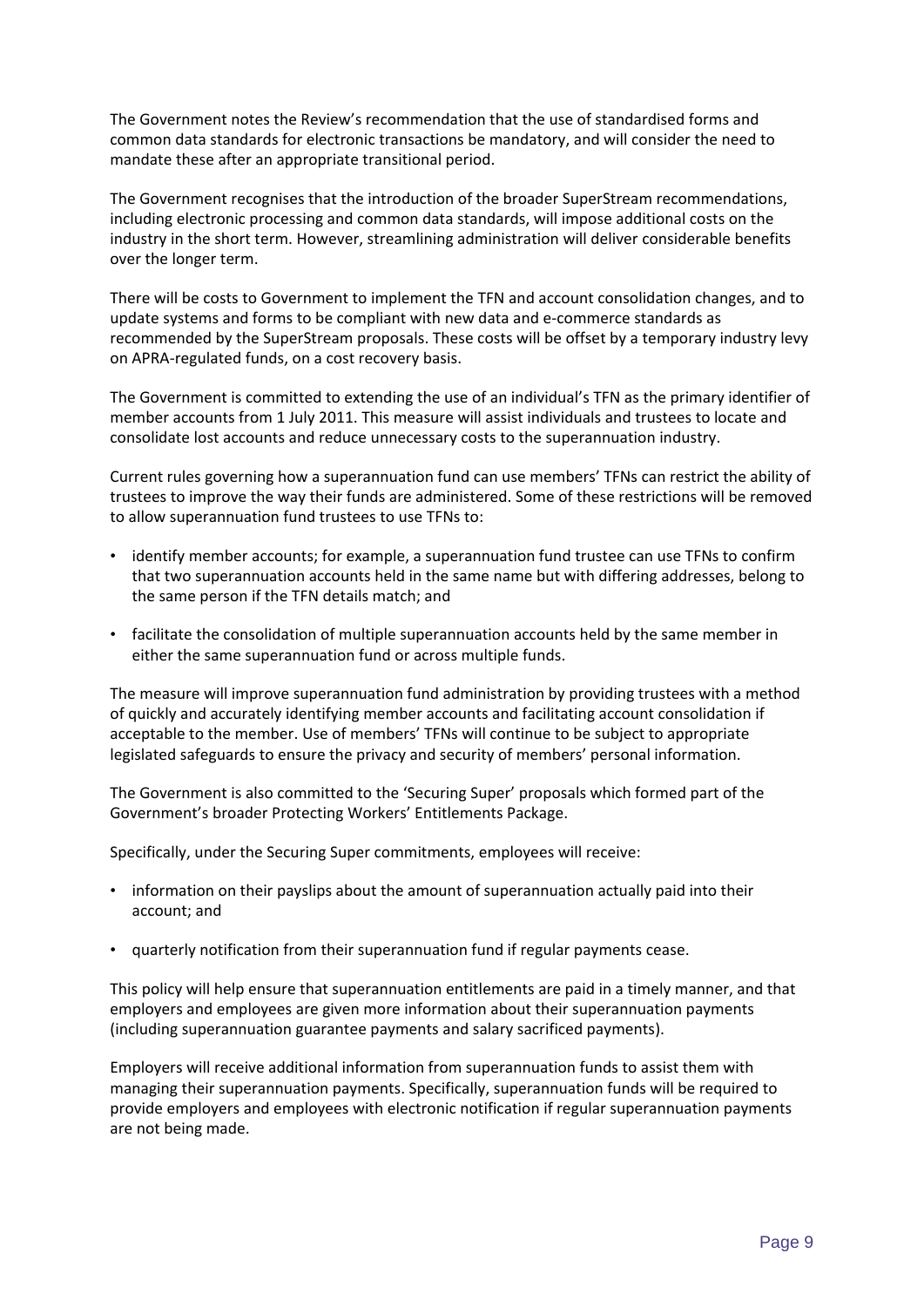# **Benefits**

 Under SuperStream, excessive costs caused by manual processing of both money transfers and data in superannuation will be significantly reduced. This will be achieved by encouraging electronic transmission of linked financial and member data and using standardised formats. Ernst & Young has estimated the SuperStream proposals could save the industry up to \$1 billion per year. Much of the benefit of these savings should flow through to members in the form of lower fees and charges.

 An enhanced role for the Australian Taxation Office (ATO) is envisaged in facilitating a more efficient back office for superannuation.

 Improved data quality and search processes should lead to a reduction in the number of inactive or lost member accounts in the system. The use of member TFNs as the primary identifier is critical to this process, as it will provide the superannuation industry with a member identifier that can be used to improve fund administration. The benefits to superannuation fund trustees include:

- access to a robust identification method;
- • lower fund administration costs; and
- • identification and possible elimination of duplicate member accounts.

Fund members will also benefit from the extended use of member TFNs through:

- the potential for reduced multiple accounts which will mean members no longer need to pay administration fees on multiple accounts; and
- • the potential for fewer lost superannuation accounts.

 A member's right not to quote a TFN will be respected. Appropriate safeguards will be in place to ensure funds only use TFNs for legislated purposes, and that a member's privacy is protected.

 Through the Government's Securing Super initiatives, employers and employees will be given more information about their superannuation payments (including superannuation guarantee payments and salary sacrificed payments). This will:

- help increase employers' compliance with superannuation obligations;
- help in a more timely recovery of superannuation guarantee charge from employers;
- • assist in minimising the timeframe between a superannuation guarantee shortfall arising and the employee becoming aware of the unpaid superannuation guarantee;
- provide employees with timely information that allows them to readily follow-up with the employer or the ATO where there has been non‐payment of superannuation; and
- • encourage employees to be better engaged with their superannuation.

# Next steps

 The Government will establish a SuperStream sub‐group of the overarching consultative group early in 2011 to progress the design and implementation of SuperStream. It is anticipated the broader SuperStream package will be progressed on a phased basis, with most measures in place by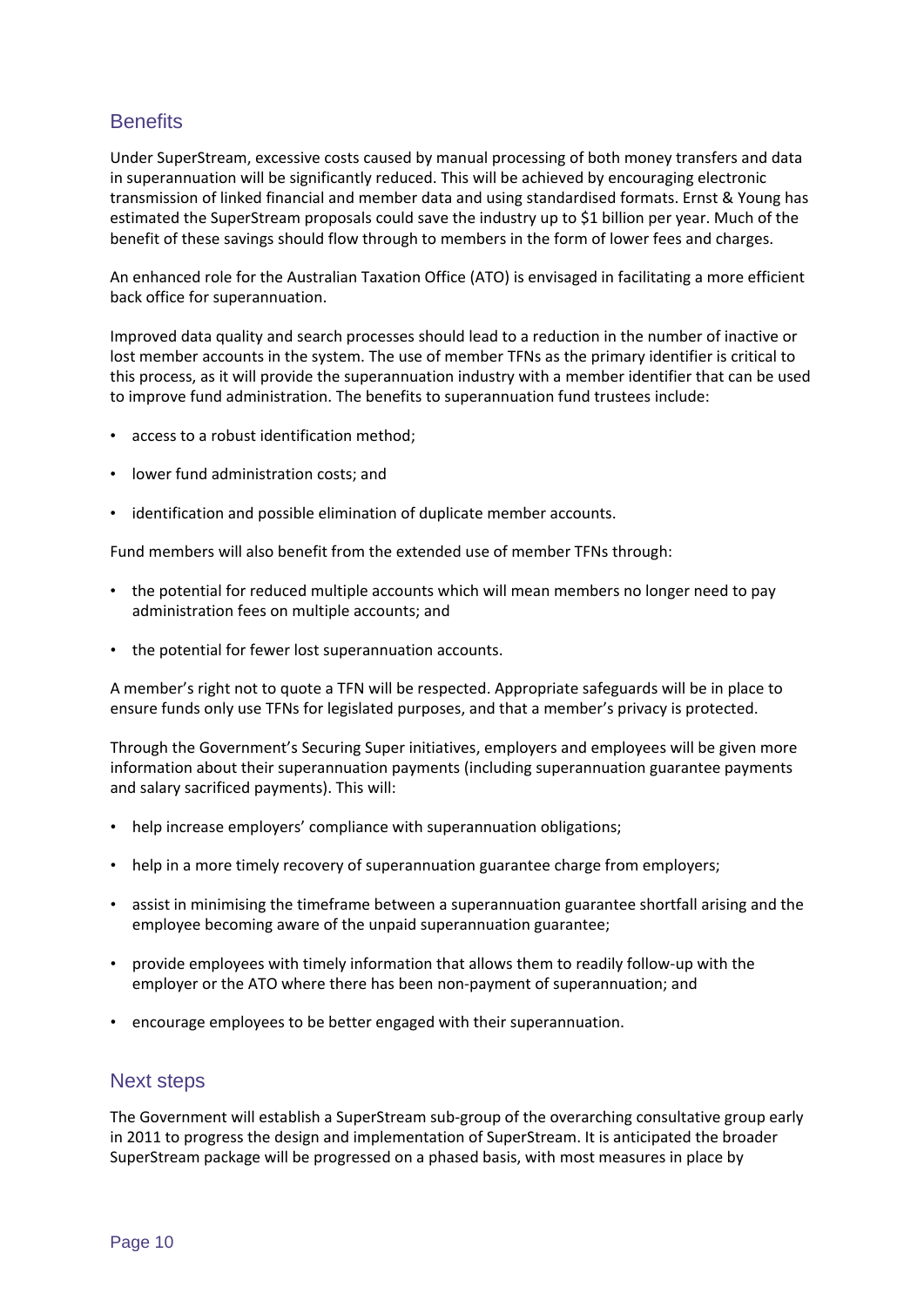1 July 2015. However, it is expected that the arrangements relating to common data standards and electronic transmission of linked personal and financial data will be settled by 1 July 2012.

 The Government is committed to facilitating the use of an individual's TFN as the primary identifier of member accounts from 1 July 2011. The Government will consult with relevant stakeholders on the draft legislation.

The Government will also consult with relevant stakeholders on the Securing Super measures.

# Self Managed Superannuation Funds

# **Overview**

 The Government supports and will implement many of the Super System Review's recommendations to reform the SMSF sector. Given the significant role SMSFs play in Australia's superannuation system, it is important that there is appropriate oversight of SMSF service providers; that fund investments are consistent with the purpose of superannuation; and that fraudulent activity is curbed.

 The SMSF registration and rollover processes will be amended to reduce the incidence of funds being illegally released from SMSFs. Proof of identity checks will be required for all people joining an SMSF, whether they are establishing a new fund or joining an existing fund. Identification measures will not apply retrospectively except for existing SMSFs wishing to organise rollovers from an APRA‐regulated fund.

 New penalties will be introduced to prevent illegal early release. Criminal and civil sanctions will be introduced for illegal early release scheme promoters and amounts illegally released early will be taxed at the superannuation non‐complying tax rate, with an additional penalty that takes into account the individual circumstances. Also, the superannuation legislation will be amended to enable the ATO to enforce the requirement for SMSF assets to be separated from personal or employer assets.

 The ATO will be provided with new regulatory powers to prevent and penalise breaches of the superannuation legislation. A sliding scale of administrative penalties will be introduced for less serious cases of non‐compliance and will be payable by the trustee, not from the assets of the SMSF.

 The ATO will also be given the power to issue trustees with a direction to rectify contraventions within a specified timeframe and to enforce mandatory education for trustees where there is non‐compliance with the superannuation legislation, particularly less serious non‐compliance, so that these trustees are aware of their obligations.

 Knowledge and competency requirements will be developed for SMSF service providers. ASIC will develop a mandatory SMSF specialist knowledge component of Regulatory Guide 146 to impose minimum training requirements on financial advisers providing services to SMSFs.

 ASIC will also be appointed as the registration body for SMSF approved auditors. ASIC will determine the qualifications and minimum ongoing competency and knowledge standards required for eligibility to be registered, taking into account existing professional competencies and knowledge standards. The ATO will monitor compliance with the approved auditor standards.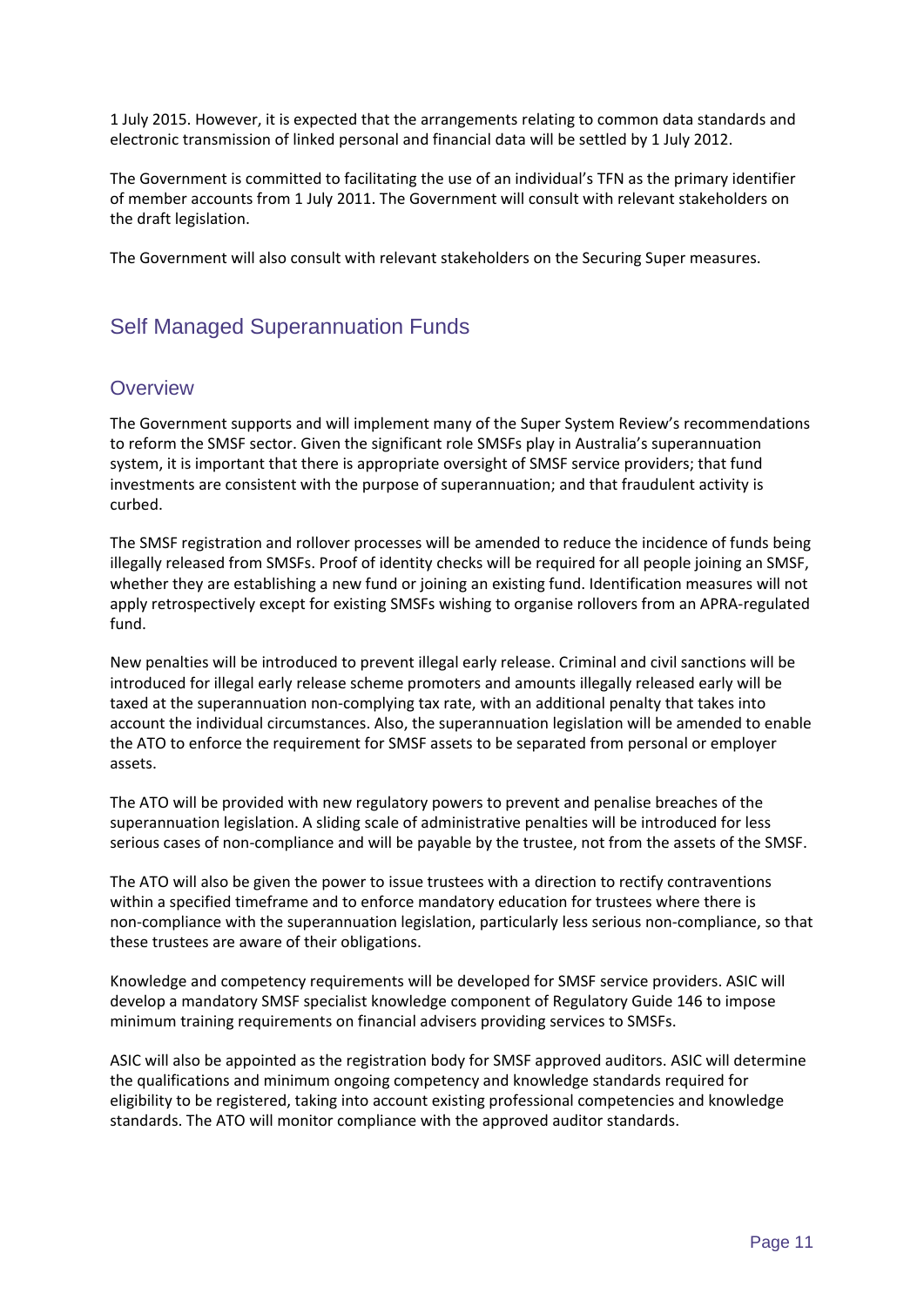Approved auditors will also be required to meet independence standards as part of their ongoing registration. ASIC will examine existing auditor independence standards that may be applied and, if necessary, develop new independence standards.

 The Government will undertake a review of leverage in two years time, covering all superannuation funds across the industry. This review will determine what impact leverage has had on the superannuation industry and whether such arrangements should be permitted to continue.

 The Government has previously announced that it will continue to allow SMSFs to invest in collectables and personal use assets, provided they are held in accordance with tightened legislative standards. These legislative standards will be developed in consultation with industry and will apply to new investments from 1 July 2011, with all holdings of collectables and personal use assets to comply by 1 July 2016.

 The Government does not support some of the Review's recommendations in relation to the SMSF sector. The ATO will not be provided with the power to issue binding rulings in relation to SMSFs. Data on SMSF borrowing will not be collected from credit providers, but will be collected directly from SMSFs as part of the ATO's collection and publication of SMSF data. Investment in in‐house assets will not be prohibited and SMSF trustees will not be required to provide information to members on an annual basis.

 The implementation of reforms to the SMSF sector will necessarily involve some costs to the ATO and ASIC. These costs will be offset by an increase to the annual SMSF levy with effect from the 2010-11 financial year. The increase to the SMSF levy will be determined once the total costs of implementation are known.

# **Benefits**

More than 815,000 SMSF trustees will benefit from these reforms.

 These reforms will improve SMSF integrity and increase community confidence in the SMSF sector. They will also improve the operation and efficiency of the sector by enabling more efficient transactions, including rollovers from APRA‐regulated funds.

 Minimum standards for professional services provided to SMSFs and the improved availability of information on the SMSF sector will assist SMSF trustees in decision making and will make managing their retirement savings easier. These reforms will also assist with decision making for those considering establishing an SMSF.

 The reforms will improve analysis and transparency of the SMSF sector and enable better comparison with the APRA‐regulated sector.

 Changes to the SMSF regulatory framework and registration process will ensure tax concessions provided to superannuation are used for retirement income purposes and that superannuation benefits are preserved for retirement. They will reduce the risk of SMSFs being used for illegal or illegitimate purposes.

# Next steps

 The Government will establish an SMSF sub‐group of the overarching consultative group in early 2011 to progress the implementation of the SMSF reforms. Initial consultation will focus on detailed design and implementation issues, with subsequent consultation on exposure draft legislation.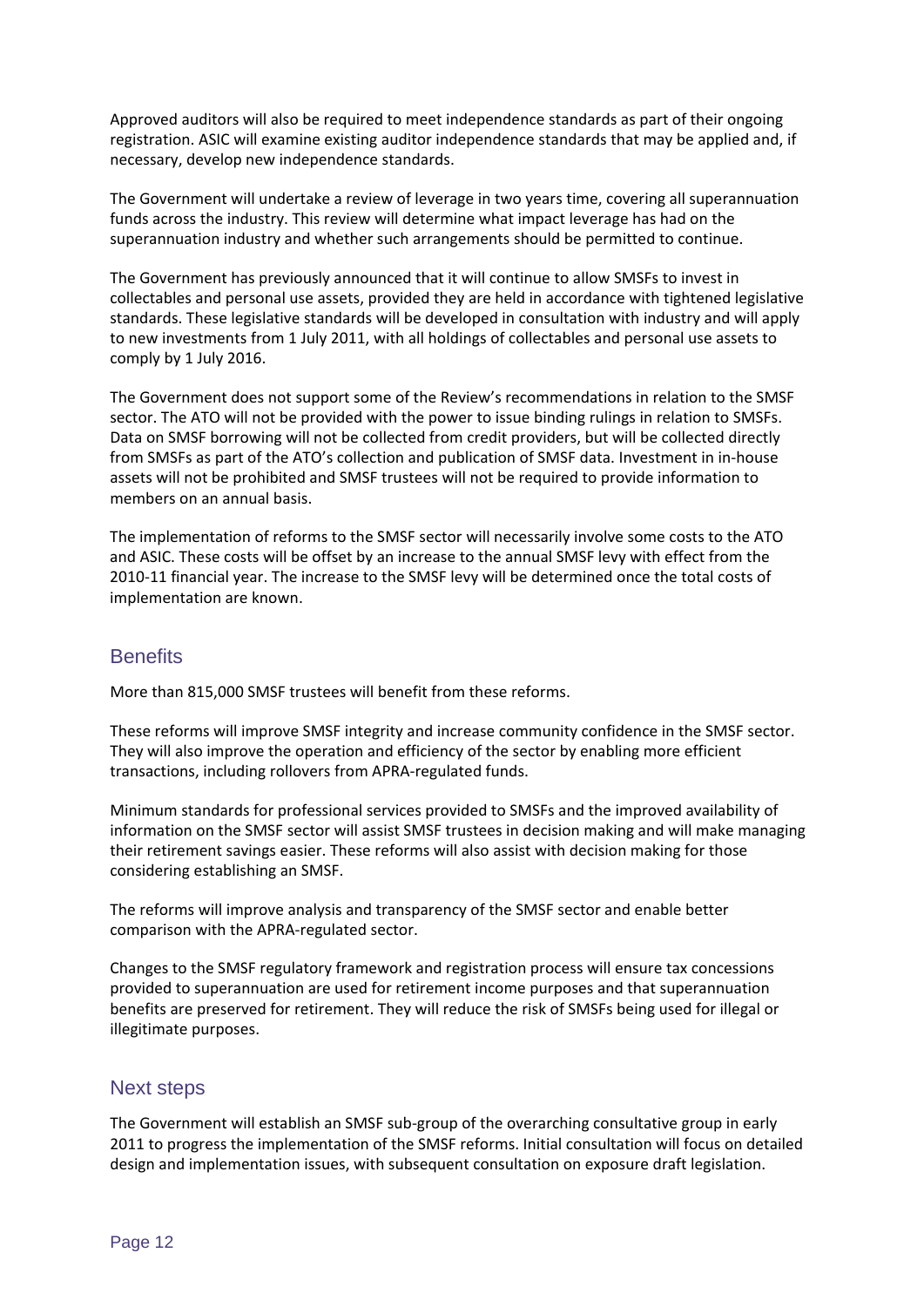Most measures will commence on 1 July 2012. Tighter legislative standards for investments in collectibles and personal use assets will apply to new investments from 1 July 2011, with all holdings of collectables and personal use assets to comply by 1 July 2016. Amendments to the *Anti‐Money Laundering and Counter‐Terrorism Financing Act 2006* will commence on 1 July 2013 and amendments to the SMSF registration process will commence on 1 July 2014.

# Governance, integrity and other regulatory settings

# **Overview**

 The Government supports the objectives of the Super System Review's recommendations aimed at heightening the obligations of superannuation fund trustees to manage their fund's superannuation assets prudently and in the best interests of all the members of the fund.

 Given that superannuation savings will form a major part of retirement income for many Australians, it is vital the community has complete confidence that the regulatory framework surrounding superannuation is robust and that superannuation funds are managed efficiently and prudently.

 The Government will consult with stakeholders on the recommendations made by the Review in this area.

 As investment decisions are rightly a matter for trustees, the Government will not require superannuation fund trustees to make particular investments, including in infrastructure. Requiring superannuation funds to invest in particular assets would limit the capacity of trustees to pursue investment opportunities that maximise returns to members. This could reduce the retirement incomes of Australians and jeopardise the long‐term success of the Government's retirement income policy.

 Nor will the Government be making changes to the current arrangements for equal representation on trustee boards. While, outside the existing requirements, the composition of a trustee board will remain a matter for the board to determine, the Government will refer to APRA the need for additional guidance for trustees on appropriately managing conflicts of interest.

 As noted earlier, the Government will give APRA the ability to issue prudential standards in relation to superannuation, consistent with its existing powers in relation to the banking and insurance industries. Prudential standards are a form of subordinate legislation, disallowable by the Parliament, which can be used to provide additional detail on prudential matters. Prudential standards will give APRA greater flexibility in its oversight of MySuper products and in undertaking its broader prudential regulation of the superannuation industry.

 Consistent with the approach for other prudentially regulated industries, the Government does not support APRA licensing of service providers such as administrators or clearing houses. Instead, the Government supports heightened requirements for trustees who deal with administrators and will refer the need for prudential standards in this area to APRA for consideration.

 The Government considers the current capital requirement for superannuation fund trustees should be replaced with a risk‐based approach applying to all APRA‐regulated funds that requires financial resources to be held against operational risk. Currently, members of public offer superannuation funds receive some protection through the capital requirement that must be met by the trustees of those funds. However, this requirement has not increased since 1993 and is not calibrated to the risks faced by individual funds. The Government will consult closely with industry on whether such financial resources should be held in the form of trustee capital or as an operational risk reserve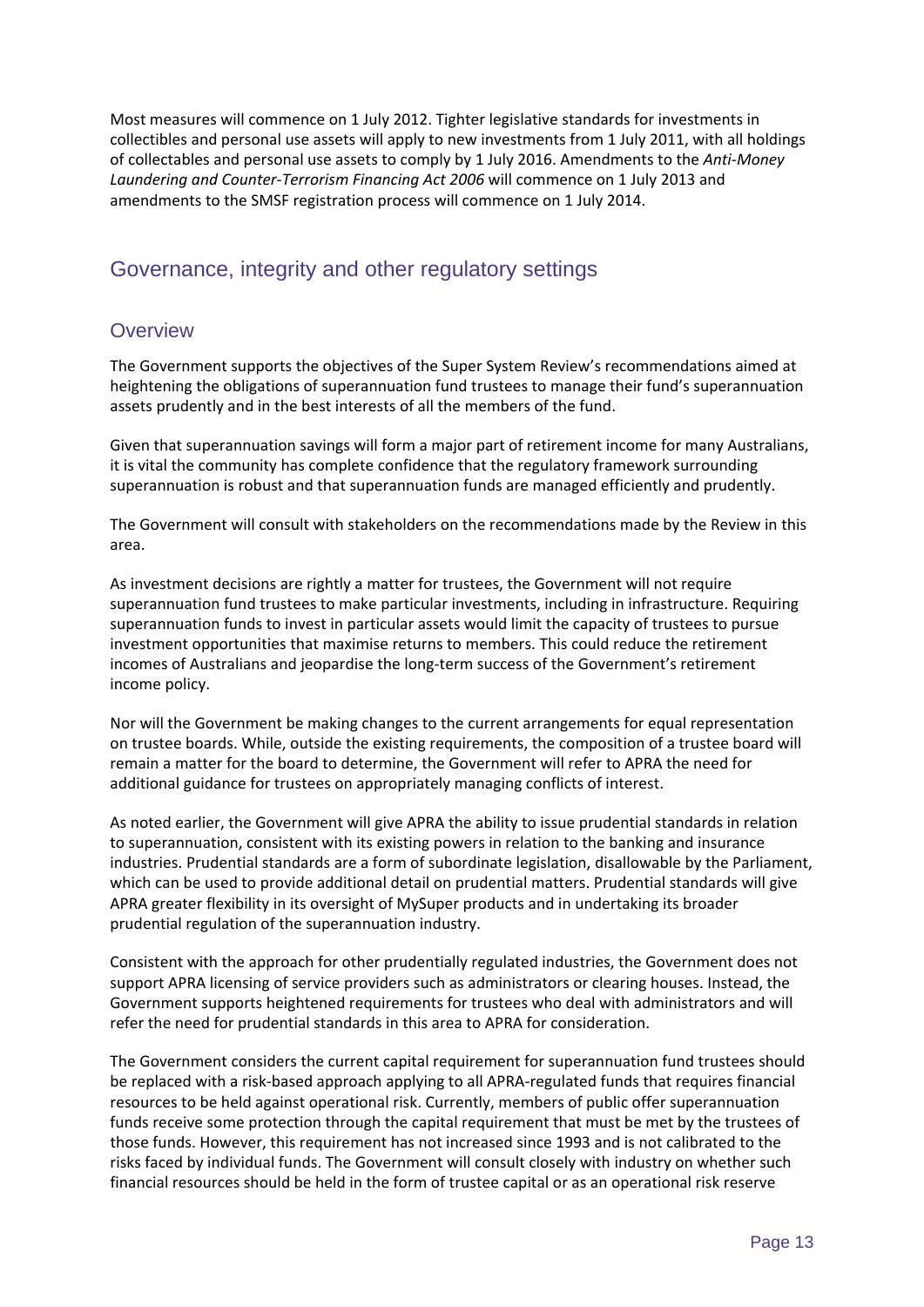within the fund, and will also consult on a method for calculating such a requirement. New requirements would be phased in over an appropriate transitional period.

# **Benefits**

 Heightening the requirements placed on superannuation trustees will improve trustee and fund decisions, efficiency and effectiveness, and so help grow member superannuation entitlements.

 Many trustees outsource fund administration and a few large administrators have come to play a key role in the smooth functioning of Australia's superannuation system. Ensuring that trustees who deal with administrators have appropriate controls and arrangements in place will make it less likely that members will suffer from operational failures on the part of administrators. Employers also benefit when trustees ensure that the administration of their employees' superannuation accounts is well managed.

 Introducing a new risk‐based system for maintaining financial resources against operational risk will better protect members from losses due to failures in the governance of their fund or in the business processes, systems or staff it employs. Employers can also be confident that the default funds they select for their employees will be better able to safeguard their employees' superannuation benefits against operational risk.

# Next steps

 The Government will establish a sub‐group of the overarching consultative group in early 2011 to consider the Review's recommendations in this area, and to consult on design and implementation issues.

 The timing for the commencement of measures in this area, including any relevant transitional arrangements, will be determined following consultation.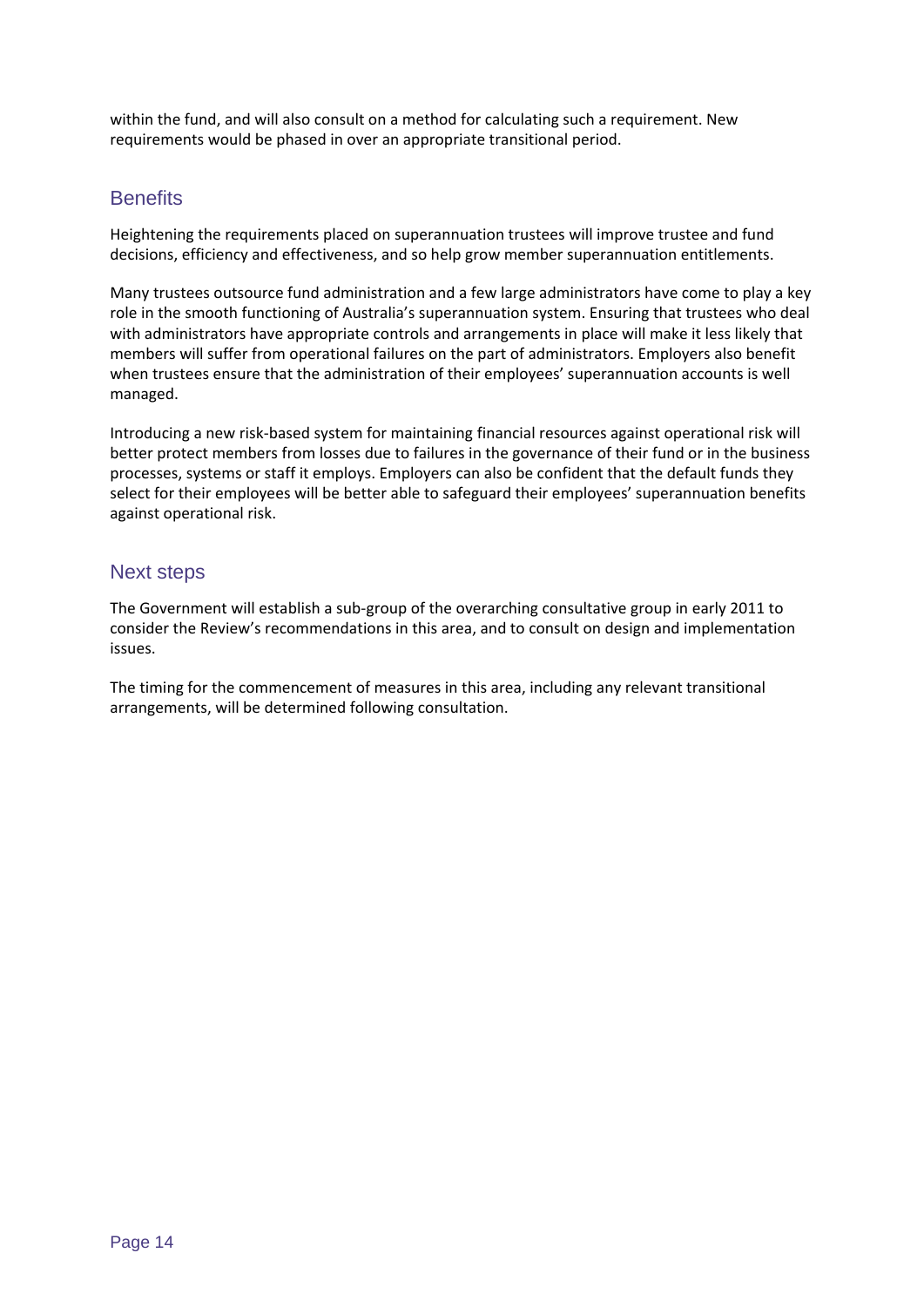# **A**TTACHMENT — GOVERNMENT RESPONSE

Government response to the review into the governance, efficiency, structure and operation of Australia's superannuation system

| <b>Super System Review recommendations</b>                                                                                                                                                                                                                                                | <b>Government response</b>                                                                                                                                                                                                                                                                                                                                       |  |
|-------------------------------------------------------------------------------------------------------------------------------------------------------------------------------------------------------------------------------------------------------------------------------------------|------------------------------------------------------------------------------------------------------------------------------------------------------------------------------------------------------------------------------------------------------------------------------------------------------------------------------------------------------------------|--|
| <b>Chapter 1: MySuper and choice architecture</b>                                                                                                                                                                                                                                         |                                                                                                                                                                                                                                                                                                                                                                  |  |
| <b>Recommendation 1.1</b><br>The 'choice architecture model' should be<br>adopted as the structure for Australia's<br>superannuation industry.                                                                                                                                            | <b>Support</b><br>The Government will allow superannuation<br>funds to offer MySuper products from<br>1 July 2013.                                                                                                                                                                                                                                               |  |
| <b>Recommendation 1.2</b><br>The SG Act should be amended so only a MySuper<br>product is eligible to be a 'default' fund<br>nominated by an employer.                                                                                                                                    | <b>Support</b><br>MySuper products will replace existing<br>default funds after an appropriate transitional<br>period. The Government will consult with<br>relevant stakeholders on the transitional<br>period and other transitional issues.                                                                                                                    |  |
| <b>Recommendation 1.3</b><br>The relevant legislation should be amended so:<br>only MySuper products are eligible to be<br>(a)<br>nominated; and<br>all MySuper products are able to be<br>(b)<br>nominated,<br>for 'default fund' purposes in awards approved by<br>Fair Work Australia. | <b>Support</b><br>The Government will request Fair Work<br>Australia to review the default<br>superannuation funds named in modern<br>awards so that only those funds offering a<br>MySuper product continue to be included in<br>modern awards as default funds following<br>consultation with relevant stakeholders on<br>the appropriate transitional period. |  |
| <b>Recommendation 1.4</b><br>In 2012, the Productivity Commission should<br>conduct a review of the processes by which<br>default funds are nominated in awards to assess<br>whether the processes are sufficiently open and<br>competitive.                                              | <b>Support</b><br>The Government will ask the Productivity<br>Commission to design a process, by<br>1 July 2013, for the selection and ongoing<br>assessment of superannuation funds that are<br>nominated as default funds in modern awards<br>and enterprise agreements.                                                                                       |  |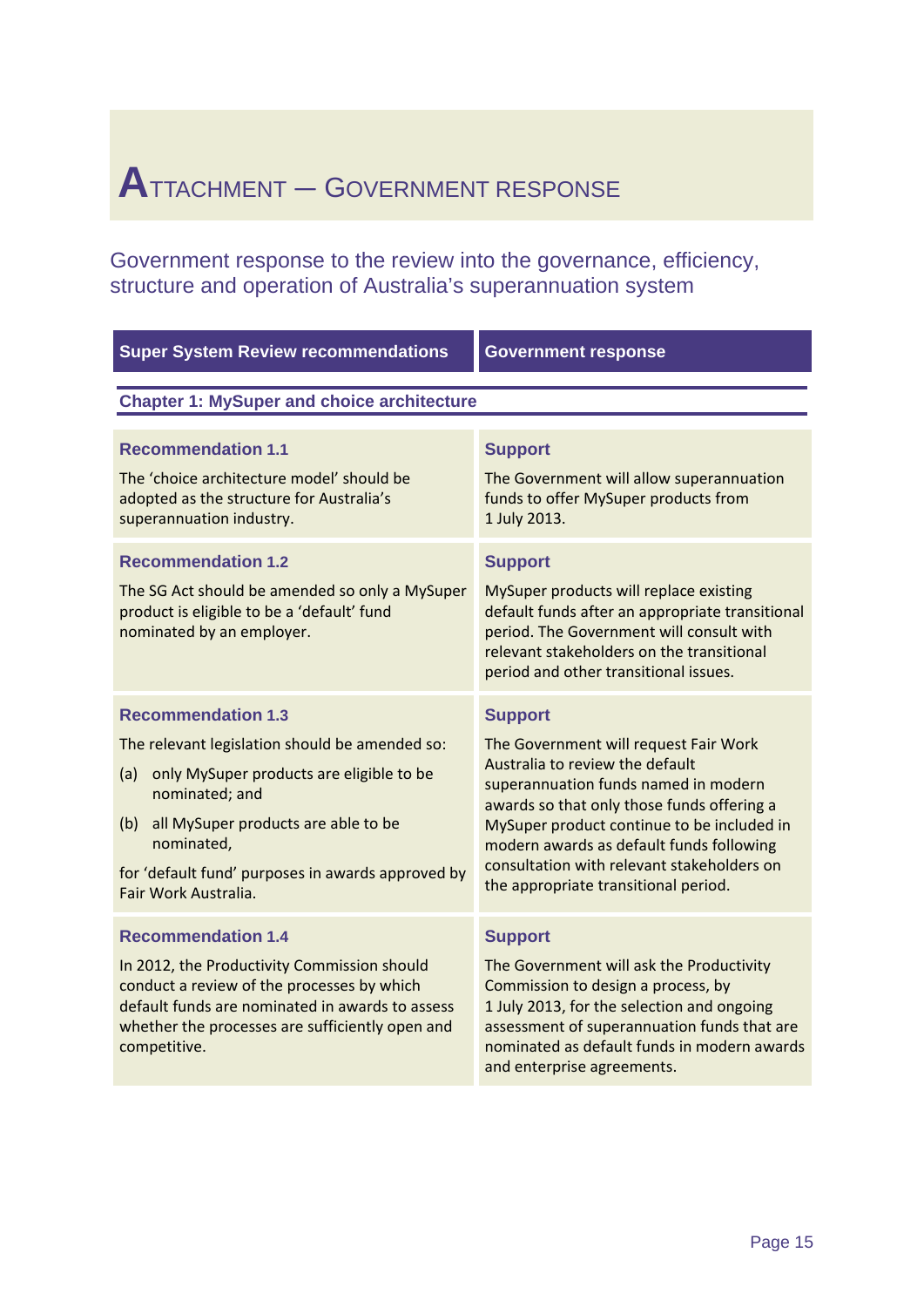|            | <b>Super System Review recommendations</b>                                                                                                                                                                                                                                                                                                                                                                                                                                                                                                                                                          | <b>Government response</b>                                                                                                                                                                                                                                                    |
|------------|-----------------------------------------------------------------------------------------------------------------------------------------------------------------------------------------------------------------------------------------------------------------------------------------------------------------------------------------------------------------------------------------------------------------------------------------------------------------------------------------------------------------------------------------------------------------------------------------------------|-------------------------------------------------------------------------------------------------------------------------------------------------------------------------------------------------------------------------------------------------------------------------------|
|            | <b>Recommendation 1.5</b><br>Any fund that is a 'successor fund' (as defined in<br>the SIS Act) to a fund currently nominated as a<br>default fund under an award should, where the<br>successor fund is a MySuper product, be accepted<br>automatically as a default fund under the award,<br>so that there is no impediment to consolidation<br>for those funds that wish to do so.                                                                                                                                                                                                               | <b>Support</b><br>This recommendation will be considered by<br>Fair Work Australia's reviews of current<br>modern awards.                                                                                                                                                     |
| (a)<br>(b) | <b>Recommendation 1.6</b><br>The SIS Act should be amended to apply statutory<br>duties to MySuper trustees to:<br>formulate and give effect to a single,<br>diversified investment strategy at an overall<br>cost aimed at optimising fund members'<br>financial best interests, as reflected in the<br>net investment return over the longer term;<br>and<br>actively examine and conclude whether, on<br>an annual basis, its MySuper product has<br>sufficient scale on its own (with respect to<br>both assets and number of members) to<br>continue providing optimal benefits to<br>members. | <b>Support</b><br>The Government will require trustees of<br>MySuper products to meet these heightened<br>trustee duties. The Government will consult<br>on whether a MySuper product's single,<br>diversified investment strategy can be a<br>lifecycle investment strategy. |
| (a)<br>(b) | <b>Recommendation 1.7</b><br>The SIS Act should be amended to require<br>trustees of MySuper products to satisfy objective<br>criteria relating to:<br><b>APRA licensing;</b><br>acceptance of contributions;                                                                                                                                                                                                                                                                                                                                                                                       | <b>Support</b><br>Superannuation fund trustees wanting to<br>offer a MySuper product will be required to<br>hold a specific MySuper licence issued by the<br><b>Australian Prudential Regulation Authority</b><br>(APRA).<br><b>Support</b>                                   |
|            |                                                                                                                                                                                                                                                                                                                                                                                                                                                                                                                                                                                                     | MySuper products will be required to accept<br>all types of contributions including, but not<br>limited to, superannuation guarantee (SG)<br>contributions, salary sacrifice contributions,<br>after-tax contributions, spouse contributions<br>and rollovers.                |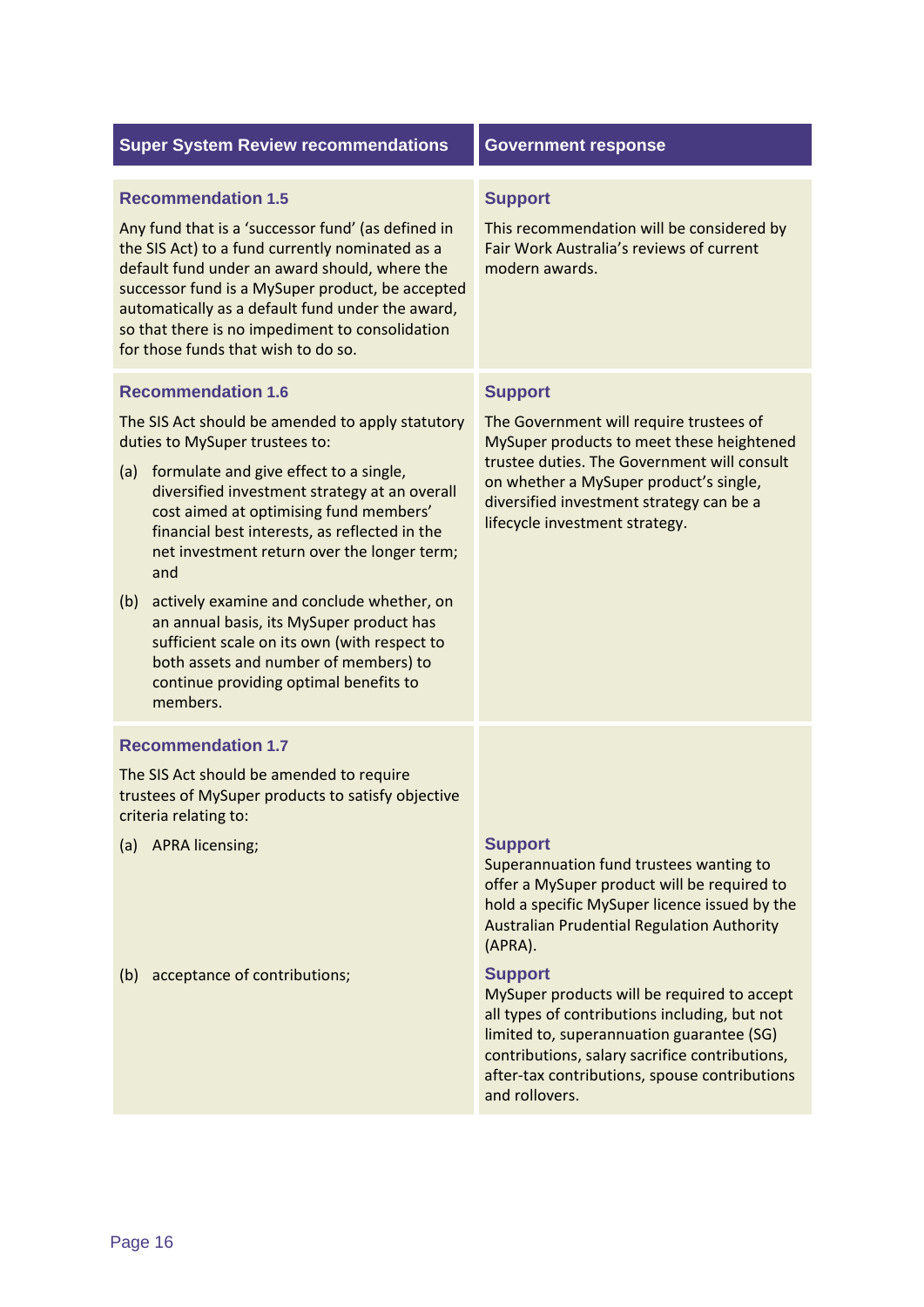|     | <b>Super System Review recommendations</b>       | <b>Government response</b>                                                                                                                                                                                                                                                                                                                                                                                           |
|-----|--------------------------------------------------|----------------------------------------------------------------------------------------------------------------------------------------------------------------------------------------------------------------------------------------------------------------------------------------------------------------------------------------------------------------------------------------------------------------------|
| (c) | single, diversified investment strategy;         | <b>Support</b><br>Each Registrable Superannuation Entity (RSE)<br>will be able to offer a single MySuper product<br>with a single, diversified investment strategy.<br>The Government will further consider<br>trustees offering a lifecycle investment option<br>as the single investment option, and whether<br>in limited circumstances, separate brands<br>within an RSE can offer separate MySuper<br>products. |
| (d) | absence of costs cross-subsidisation;            | Do not support<br>Trustees will be required to make a fair and<br>reasonable allocation of costs between<br>MySuper and other products. The<br>Government will consult further on design<br>and implementation issues.                                                                                                                                                                                               |
| (e) | buy and sell spreads;                            | <b>Support in principle</b><br>The Government will determine the types of<br>fees that can be charged by MySuper<br>products, including no entry fees and limits<br>on exit and switching fees. The Government<br>will consult further on design and<br>implementation issues.                                                                                                                                       |
| (f) | switching fees;                                  | <b>Support in principle</b><br>The Government will determine the types of<br>fees that can be charged by MySuper<br>products, including no entry fees and limits<br>on exit and switching fees. The Government<br>will consult further on design and<br>implementation issues.                                                                                                                                       |
| (g) | fee discounts;                                   | <b>Support in principle</b><br>The Government supports requiring MySuper<br>trustees to charge all members the fees<br>stated in their fee schedules to ensure<br>simplicity, transparency and comparability of<br>MySuper products. Making fees more easily<br>comparable will assist in improving<br>competition between MySuper products.                                                                         |
| (h) | performance-based investment management<br>fees; | <b>Support</b><br>The Government will determine parameters<br>under which trustees can pay performance<br>fees to fund managers in respect of MySuper<br>products, and will consult further on design<br>and implementation issues.                                                                                                                                                                                  |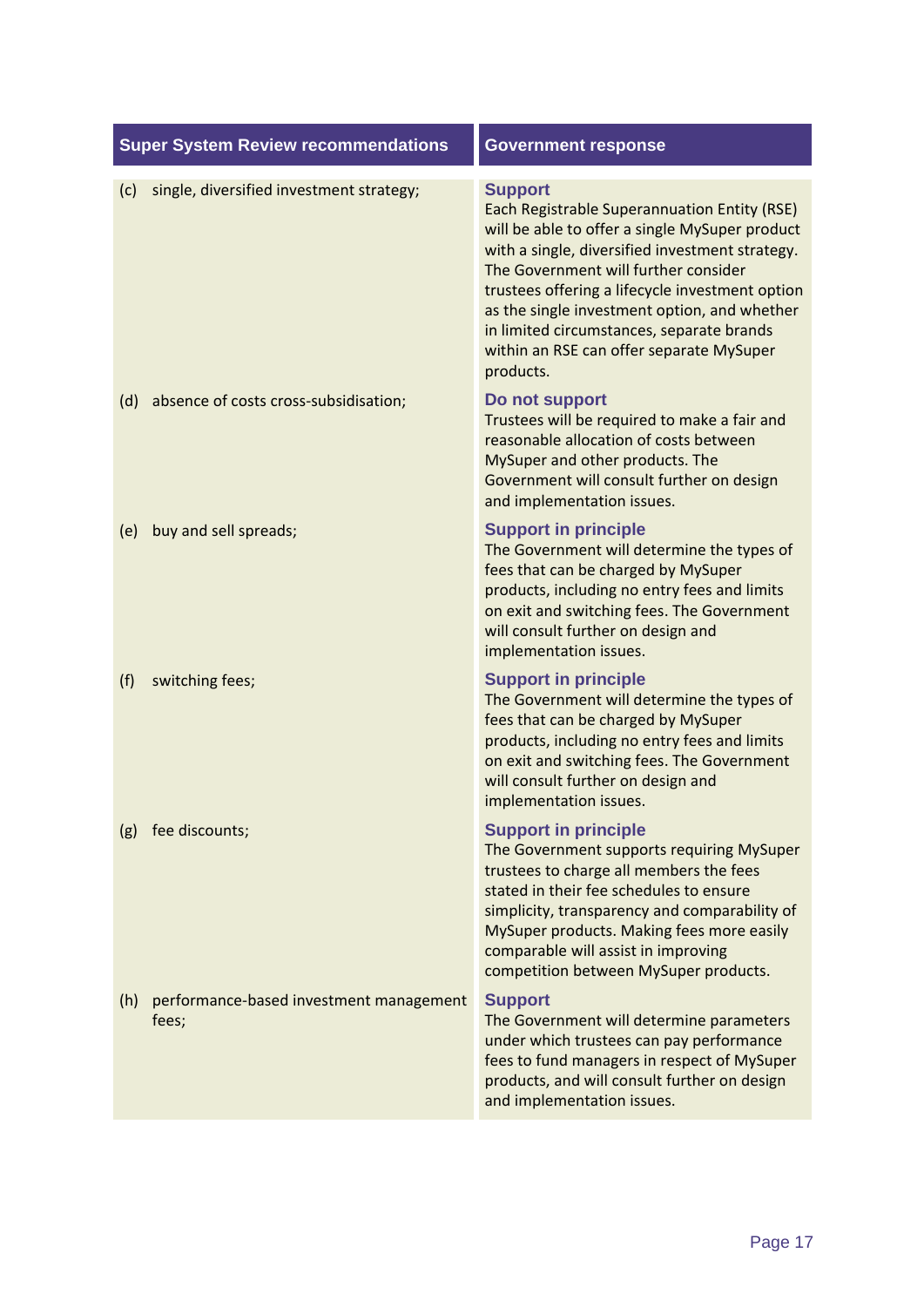|     | <b>Super System Review recommendations</b>       | <b>Government response</b>                                                                                                                                                                                                                                                                                 |
|-----|--------------------------------------------------|------------------------------------------------------------------------------------------------------------------------------------------------------------------------------------------------------------------------------------------------------------------------------------------------------------|
| (i) | e-super disclosures;                             | Do not support<br>The Government will further consider<br>e-disclosure requirements through existing<br>processes for financial product disclosure.<br>While requiring only e-disclosure of Product<br>Disclosure Statements may reduce costs, it<br>may also disadvantage some members.                   |
| (j) | retirement income stream product;                | <b>Noted</b><br>The Government will consult with relevant<br>stakeholders on whether post-retirement<br>products should be mandated for MySuper<br>products at some time in the future.                                                                                                                    |
| (k) | entry and exit fees;                             | <b>Support</b><br>The Government will determine the types of<br>fees that can be charged by MySuper<br>products, including no entry fees and limits<br>on exit and switching fees. The Government<br>will consult further on design and<br>implementation issues.                                          |
| (1) | benchmarking;                                    | <b>Support</b><br>The Government will ask APRA to develop a<br>process for collecting and publishing<br>comparable data which allows APRA to<br>publish long-term net returns for MySuper<br>products.                                                                                                     |
|     | (m) intra-fund advice;                           | <b>Noted</b><br>The Government will consult with relevant<br>stakeholders on whether MySuper products<br>should be required to offer intra-fund advice<br>and the appropriate timing of any change.                                                                                                        |
| (n) | insurance;                                       | <b>Support</b><br>MySuper products will be required to offer<br>life and total and permanent disability (TPD)<br>cover (where available, depending on<br>occupational and demographic factors) on an<br>opt-out basis. The Government will consult<br>further on implementation of this<br>recommendation. |
| (o) | absence of commissions and like payments;<br>and | <b>Support</b><br>The Government has adopted this principle as<br>part of the Future of Financial Advice reforms<br>and is consulting on implementation details.                                                                                                                                           |
| (p) | member engagement                                | Do not support<br>The Government considers that member<br>engagement activities are a matter for the<br>trustee to determine.                                                                                                                                                                              |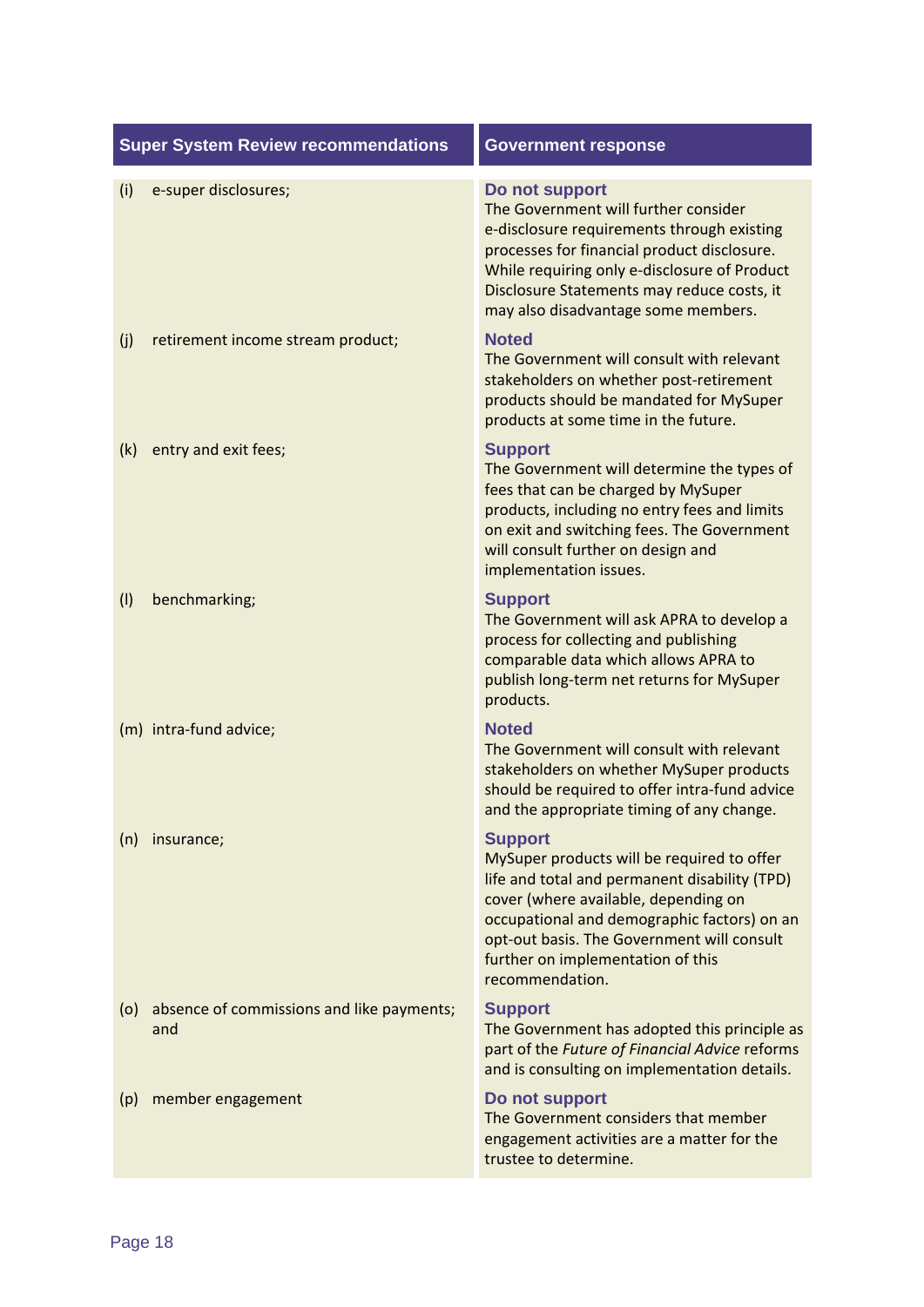| <b>Super System Review recommendations</b>                                                                                                                                                                                                                                                                                                   | <b>Government response</b>                                                                                                                                                                                                                                 |
|----------------------------------------------------------------------------------------------------------------------------------------------------------------------------------------------------------------------------------------------------------------------------------------------------------------------------------------------|------------------------------------------------------------------------------------------------------------------------------------------------------------------------------------------------------------------------------------------------------------|
| <b>Recommendation 1.8</b><br>Neither advice to members (other than intra-fund<br>advice), nor advice to employers should be<br>'bundled' with MySuper products.                                                                                                                                                                              | <b>Support in principle</b><br>The Government has adopted the principle<br>that financial advice costs should not be<br>bundled with products as part of the Future of<br>Financial Advice reforms and is consulting on<br>implementation details.         |
| <b>Recommendation 1.9</b><br>Advice to members of a MySuper product (other<br>than intra-fund advice) should only be provided<br>on request and trustees should only be able to<br>deduct the costs of advice about superannuation<br>from a member's account with the member's<br>written agreement.                                        | <b>Support</b><br>The Government has adopted this principle<br>through the Future of Financial Advice<br>reforms and is consulting on implementation<br>details.                                                                                           |
| <b>Recommendation 1.10</b><br>The cost of advice or services provided to<br>employers should not be borne in any way,<br>directly or indirectly, by MySuper members.                                                                                                                                                                         | <b>Support</b><br>The Government supports the cost of advice<br>provided to employers not being borne by<br>MySuper members, and will consult with<br>relevant stakeholders on implementation<br>details.                                                  |
| <b>Recommendation 1.11</b><br>Trustees of MySuper products should not:<br>pay or fund any product-based up-front or<br>(a)<br>trailing commission or other similar<br>payment; or<br>make or fund any payment that relates to<br>(b)<br>volume,<br>in respect of superannuation advice or other<br>products or services provided to members. | <b>Support</b><br>The Government has adopted this principle<br>through the Future of Financial Advice<br>reforms and is consulting on implementation<br>details, including on whether to extend the<br>ban on commissions to individual risk<br>insurance. |
| <b>Recommendation 1.12</b><br>Members of MySuper products should only be<br>provided with advice about superannuation<br>(other than intra-fund advice) under<br>arrangements that require the member to renew<br>the advice service each year on a renewal notice<br>from the adviser.                                                      | <b>Support</b><br>The Government has adopted this principle<br>through the Future of Financial Advice<br>reforms and is consulting on implementation<br>details.                                                                                           |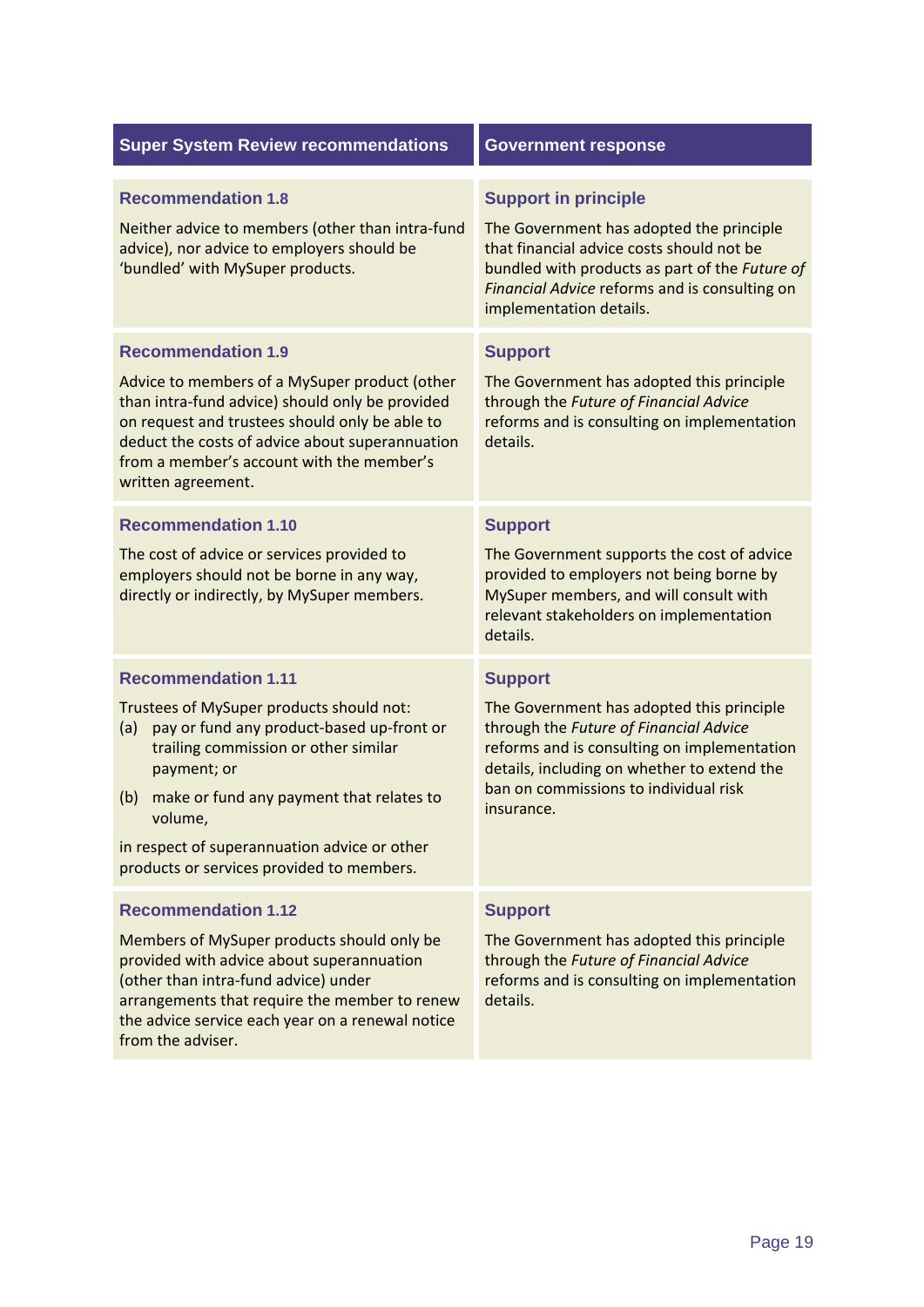| <b>Super System Review recommendations</b>                                                                                                                                                                                                                                                                                                                                                                                         | <b>Government response</b>                                                                                                                                                                                                                                                                                                                                                        |
|------------------------------------------------------------------------------------------------------------------------------------------------------------------------------------------------------------------------------------------------------------------------------------------------------------------------------------------------------------------------------------------------------------------------------------|-----------------------------------------------------------------------------------------------------------------------------------------------------------------------------------------------------------------------------------------------------------------------------------------------------------------------------------------------------------------------------------|
| <b>Recommendation 1.13</b><br>ASIC should, in consultation with industry, devise<br>a standard form which requires clear<br>identification of the advice service to be provided<br>where a fund member renews an ongoing advice<br>service.                                                                                                                                                                                        | <b>Support</b><br>The Government is considering this<br>recommendation further in consultation with<br>the industry through the Future of Financial<br>Advice process.                                                                                                                                                                                                            |
| <b>Recommendation 1.14</b><br>Trustees of MySuper products should not pay<br>premiums for insured member benefits that<br>include or fund an up-front or trailing commission<br>or like payment.                                                                                                                                                                                                                                   | <b>Support</b><br>Trustees of MySuper products will not be able<br>to pay premiums for insured member<br>benefits that include commissions in relation<br>to the group insurance product. The<br>Government will consult with industry on the<br>treatment of commissions for individual risk<br>insurance products through the Future of<br>Financial Advice process.            |
| <b>Recommendation 1.15</b><br>Legislation should apply specific and thorough<br>conduct and enquiry duties on persons (including<br>trustees) providing switching advice to a MySuper<br>member built on the current requirements of<br>section 947D of the Corporations Act.                                                                                                                                                      | <b>Support</b><br>The Government supports imposing these<br>duties in respect of advice to MySuper<br>members, and will consult with relevant<br>stakeholders on implementation details.                                                                                                                                                                                          |
| <b>Recommendation 1.16</b><br>Members should only be able to be moved<br>involuntarily out of a MySuper product if they are:<br>(a) transferred to an ERF;<br>(b)<br>flipped from a MySuper product in a master<br>trust to another MySuper product in another<br>division of that trust; or<br>transferred under legislative requirements<br>(c)<br>such as auto consolidation of accounts or<br>temporary resident arrangements. | <b>Support</b><br>The Government will define the<br>circumstances where a member can be<br>involuntarily moved out of a MySuper<br>product, and will consult with relevant<br>stakeholders on implementation details,<br>including to address the practice of 'flipping'<br>members to higher fee default products upon<br>cessation of employment with a particular<br>employer. |
| <b>Recommendation 1.17</b><br>The presentation of retirement forecasts should<br>be mandatory for MySuper products, and should<br>be developed in consultation with industry in<br>accordance with the approach identified by the<br>Panel.                                                                                                                                                                                        | Do not support<br>The Government will ask the Australian<br>Securities and Investments Commission (ASIC)<br>to continue development of retirement<br>forecasts that can be used by trustees, having<br>regard to the Future of Financial Advice<br>reforms.                                                                                                                       |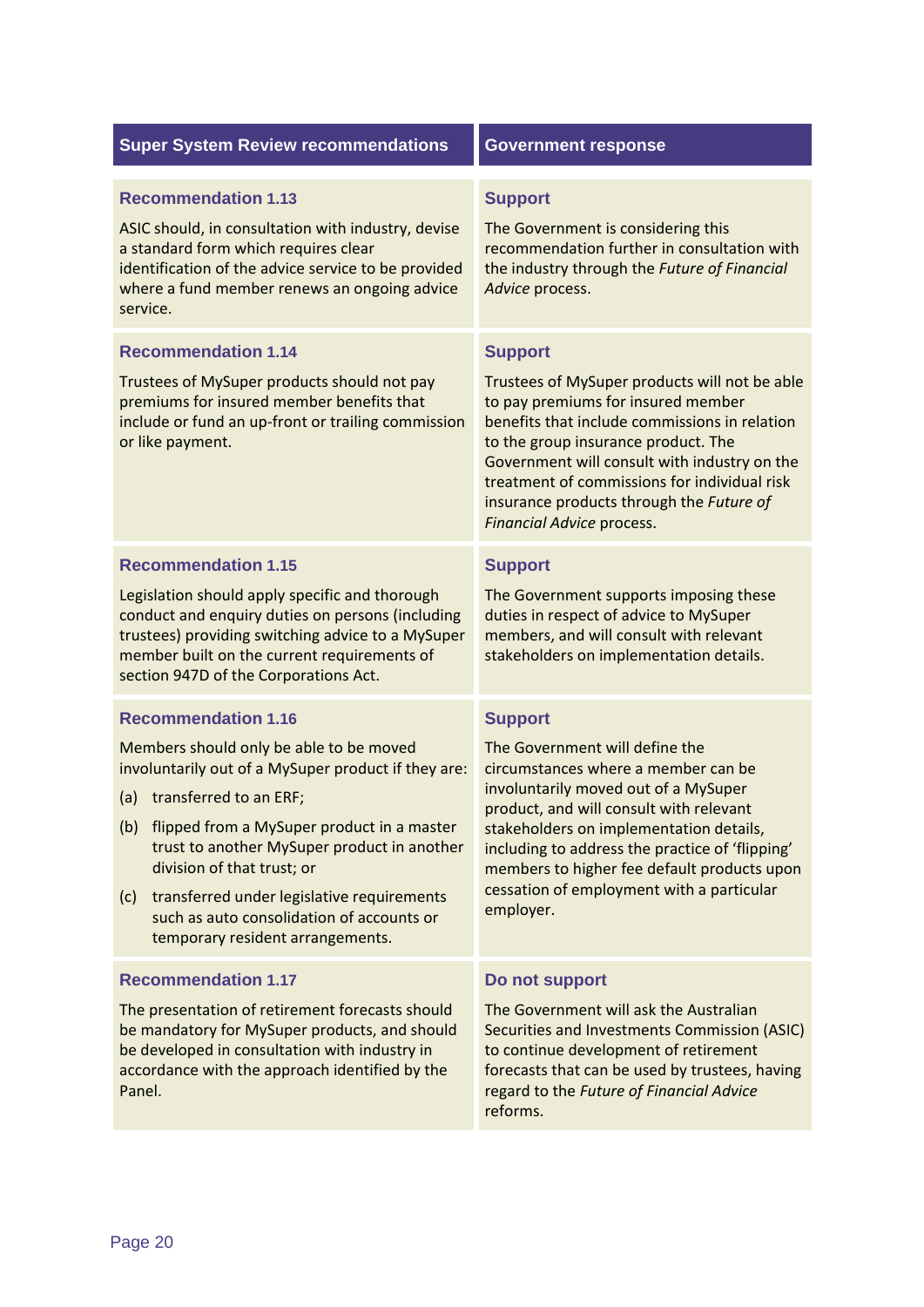| <b>Super System Review recommendations</b>                                                                                                                                                                                                                                                                                                                        | <b>Government response</b>                                                                                                                                                                                                                                                                                                                                                                                             |
|-------------------------------------------------------------------------------------------------------------------------------------------------------------------------------------------------------------------------------------------------------------------------------------------------------------------------------------------------------------------|------------------------------------------------------------------------------------------------------------------------------------------------------------------------------------------------------------------------------------------------------------------------------------------------------------------------------------------------------------------------------------------------------------------------|
| <b>Recommendation 1.18</b><br>The superannuation industry should have at least<br>two years to transition to MySuper and the new<br>choice architecture.                                                                                                                                                                                                          | <b>Noted</b><br>Funds will be able to offer MySuper products<br>from 1 July 2013. However, all existing default<br>funds will not be required to convert to<br>MySuper products at this date.<br>Existing default funds will transition to<br>MySuper after an appropriate period. The<br>Government will consult with relevant<br>stakeholders on the duration of this transition<br>and other implementation issues. |
| <b>Recommendation 1.19</b><br>Both APRA and ASIC should oversee the transition<br>referred to in Recommendation 1.18.                                                                                                                                                                                                                                             | <b>Noted</b><br>The Government will monitor the<br>implementation of, and transition to,<br>MySuper.                                                                                                                                                                                                                                                                                                                   |
| <b>Recommendation 1.20</b><br>Trustees of choice sector products should also not<br>be able to charge entry fees and should only<br>charge exit fees on a cost recovery basis.                                                                                                                                                                                    | <b>Support</b><br>The Government will determine the types of<br>fees that can be charged on choice products,<br>including no entry fees and limits on exit and<br>switching fees. The Government will consult<br>further with relevant stakeholders on design<br>and implementation issues.                                                                                                                            |
| <b>Recommendation 1.21</b><br>Neither advice to members (other than intra-fund<br>advice), nor advice to employers should be<br>bundled with choice products or with any other<br>product in the choice architecture model,<br>including products offered to SMSFs.                                                                                               | <b>Support</b><br>The Government has adopted the principle<br>that financial advice costs should not be<br>bundled with products as part of the Future of<br>Financial Advice reforms and is consulting on<br>implementation details.                                                                                                                                                                                  |
| <b>Recommendation 1.22</b><br>Advice to members of a choice product or of any<br>other product in the choice architecture model<br>(other than intra-fund advice) should only be<br>provided on request and trustees should only be<br>able to deduct the costs of advice about<br>superannuation from a member's account with<br>the members' written agreement. | <b>Support</b><br>The Government has adopted this principle<br>through the Future of Financial Advice<br>reforms and is consulting on implementation<br>details.                                                                                                                                                                                                                                                       |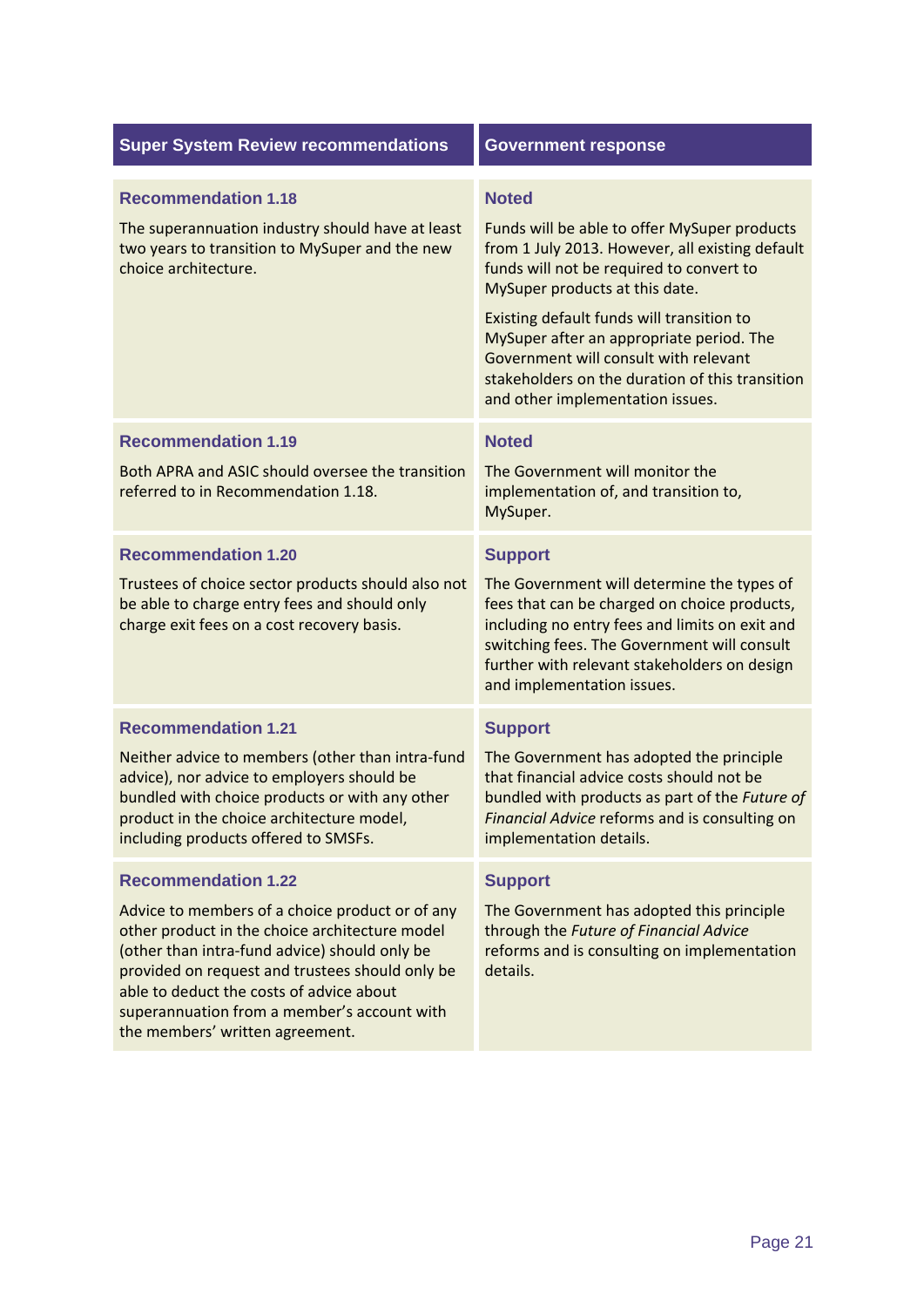| <b>Super System Review recommendations</b>                                                                                                                                                                                                                                                                                                                                                                                                | <b>Government response</b>                                                                                                                                                                                                                           |
|-------------------------------------------------------------------------------------------------------------------------------------------------------------------------------------------------------------------------------------------------------------------------------------------------------------------------------------------------------------------------------------------------------------------------------------------|------------------------------------------------------------------------------------------------------------------------------------------------------------------------------------------------------------------------------------------------------|
| <b>Recommendation 1.23</b><br>The costs of advice to employers should not be<br>borne in any way, directly or indirectly, by<br>members of choice products or by members of<br>any other products in the choice architecture<br>model.                                                                                                                                                                                                    | <b>Support</b><br>The Government supports the cost of advice<br>provided to employers not being borne by<br>members, and will consult with relevant<br>stakeholders on implementation details.                                                       |
| <b>Recommendation 1.24</b><br>Trustees of choice products or of any other<br>product in the choice architecture model should<br>not:<br>pay or fund any product-based up-front or<br>(a)<br>trailing commission or other similar<br>payment; or<br>make or fund any payment that relates to<br>(b)<br>volume,<br>in respect of superannuation advice or other<br>products or services provided to members.                                | <b>Support</b><br>The Government has adopted this principle<br>through the Future of Financial Advice<br>reforms and is consulting on implementation<br>details, as well as whether to extend the ban<br>on commissions to individual risk products. |
| <b>Recommendation 1.25</b><br>Members of choice products or of any other<br>product in the choice architecture model should<br>only be provided with advice about<br>superannuation (other than intra-fund advice)<br>under arrangements that require the member to<br>renew the advice service each year on a renewal<br>notice from the adviser.                                                                                        | <b>Support</b><br>The Government has adopted this principle<br>through the Future of Financial Advice<br>reforms and is consulting on implementation<br>details.                                                                                     |
| <b>Recommendation 1.26</b><br>Trustees of choice products or of any other<br>product in the choice architecture model should<br>not pay premiums for insured member benefits<br>that include or fund an up-front or trailing<br>commission or like payment.                                                                                                                                                                               | <b>Noted</b><br>The Government will consult with industry on<br>the treatment of commissions for individual<br>risk insurance products through the Future of<br>Financial Advice process.                                                            |
| <b>Recommendation 1.27</b><br>Choice trustees must offer a range of options<br>sufficient to allow members to obtain a<br>diversified asset mix if they choose, but members<br>can choose to be undiversified and the trustee<br>would have no obligation to assess the<br>appropriateness of the investment strategy<br>chosen by the member. Trustees would be<br>subject to new express duties in selecting and<br>monitoring options. | <b>Support in principle</b><br>The Government will consult further with<br>relevant stakeholders on this<br>recommendation.                                                                                                                          |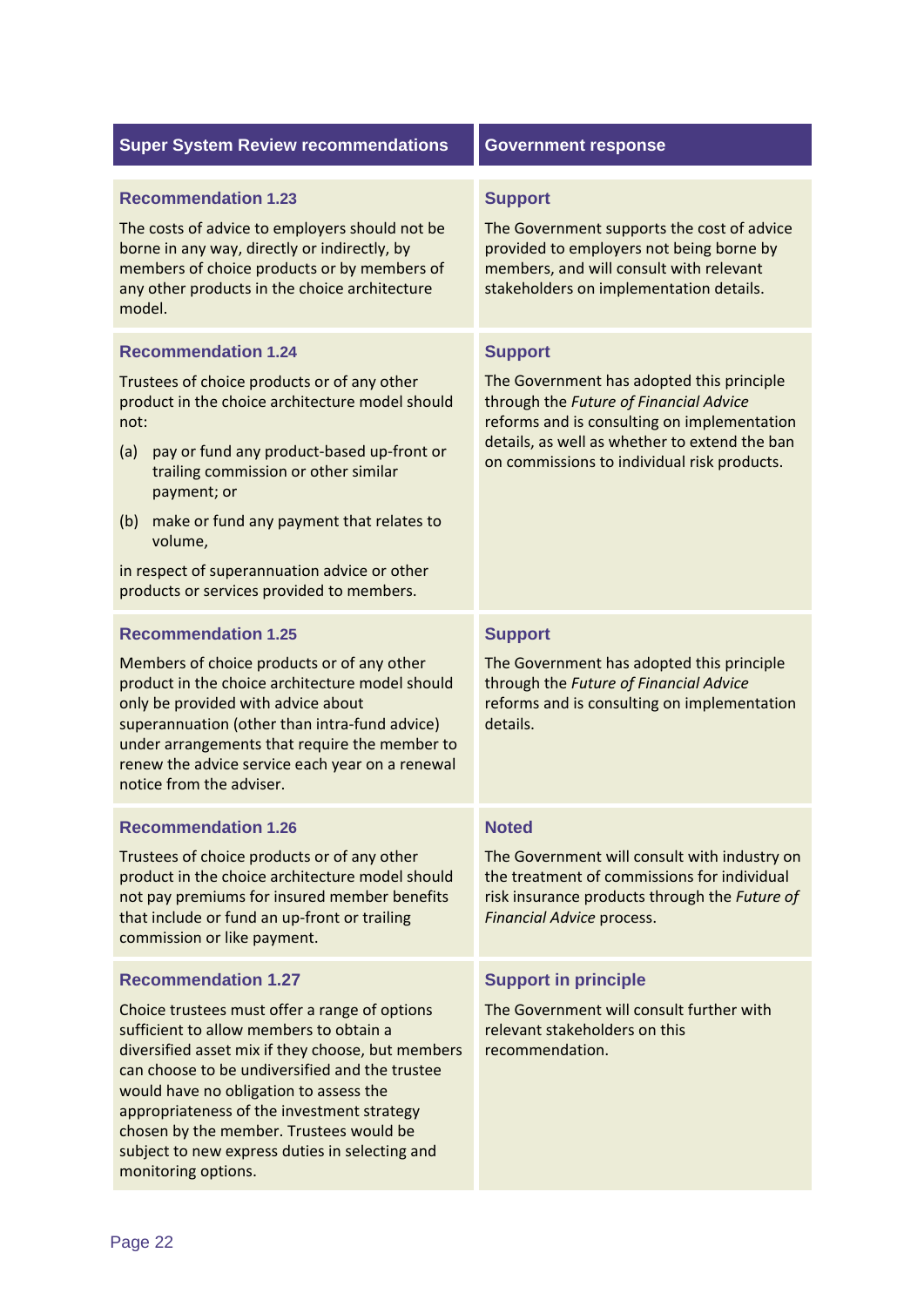| <b>Super System Review recommendations</b>                                                                                                                                                                                                                                                                                                               | <b>Government response</b>                                                                                                  |
|----------------------------------------------------------------------------------------------------------------------------------------------------------------------------------------------------------------------------------------------------------------------------------------------------------------------------------------------------------|-----------------------------------------------------------------------------------------------------------------------------|
| <b>Recommendation 1.28</b><br>A choice trustee that discharges its duties in<br>selecting and monitoring investment options<br>should not be exposed to civil liability in the event<br>that a member suffers damage by reason of<br>illiquidity or other circumstances affecting the<br>investment option, including diminution in value<br>or failure. | <b>Support in principle</b><br>The Government will consult further with<br>relevant stakeholders on this<br>recommendation. |
|                                                                                                                                                                                                                                                                                                                                                          |                                                                                                                             |

### **Chapter 2: Trustee governance**

#### **Recommendation 2.1**

 The SIS Act should be amended to create a distinct new office of 'trustee‐director' with all statutory duties (including those which would otherwise be in the Corporations Act) to be fully set out in the SIS Act, along with re‐focused duties for trustees. The duties for trustee directors should include:

- (a) To act solely for the benefit of members, including and in particular:
	- (i) to avoid putting themselves in a position where their interests conflict with members' interests;
	- (ii) to give priority to the duty to members when that duty conflicts with the trustee‐director's duty to the trustee company, its shareholders or any other person;
	- (iii) to avoid putting themselves in a position where their duty to any other person (such as another super fund or a service provider) conflicts with their duty to members;
	- (iv) to avoid putting themselves in a position where their duty to any other person (other than members) conflicts with their duty to the trustee company;
	- (v) not to obtain any unauthorised benefit from the position of trustee or trustee‐director; and

### **Support in principle**

 The Government notes the recommendation to establish a new office of trustee‐director and will consider whether the proposed arrangements achieve a more accountable and efficient trustee governance regime.

 The Government supports the need for heightened trustee duties and will consult with relevant stakeholders on this recommendation.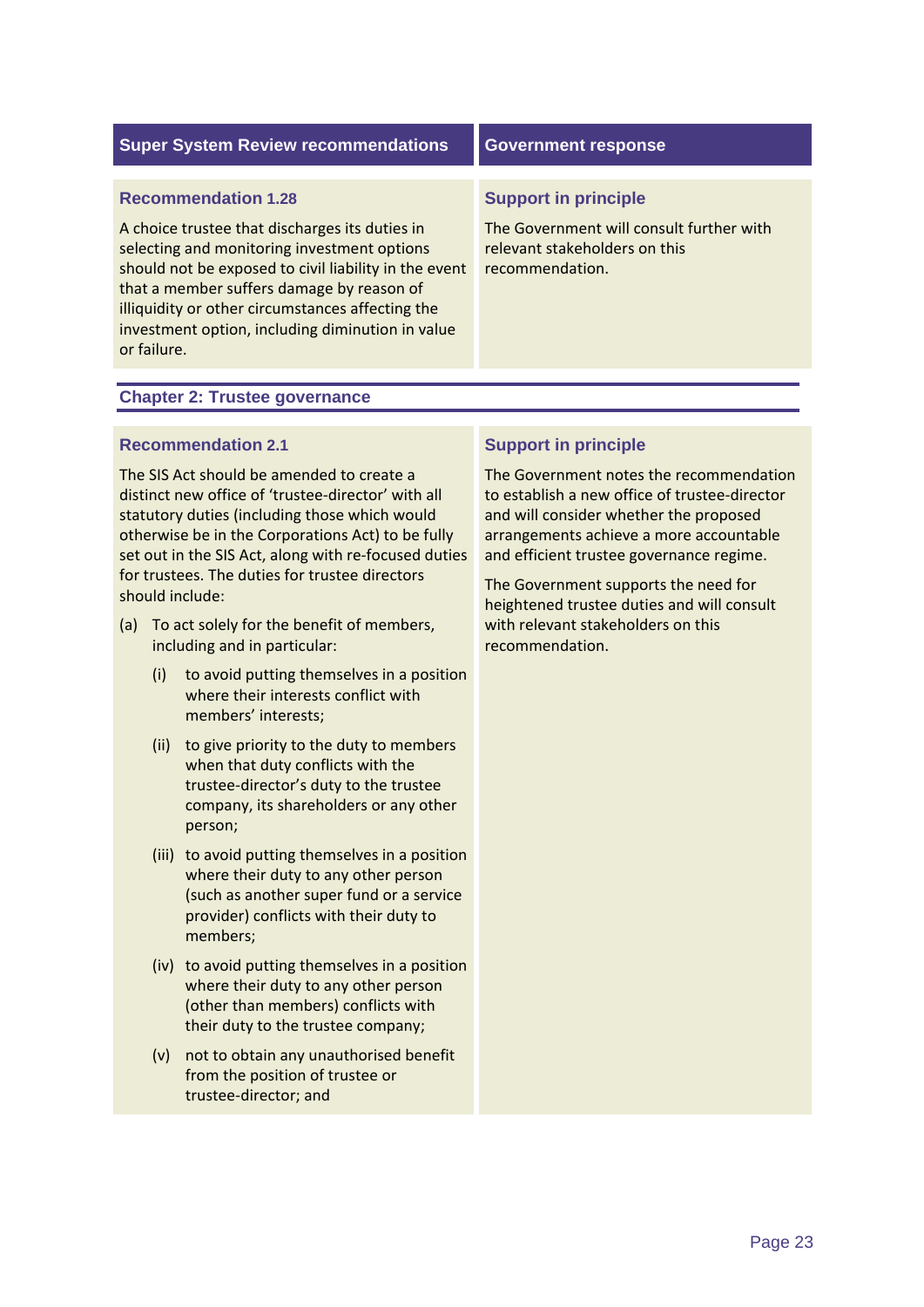### **Super System Review recommendations**

- (vi) not to enter into any contract, or do anything else, that would prevent the trustee from, or hinder the trustee in, properly performing or exercising the trustee's functions and powers.
- (b) To act honestly.
- (c) To exercise independent judgment.
- (d) To exercise the degree of care, skill and diligence as an ordinary prudent person of business would exercise in dealing with the property of another for whom the person felt morally bound to provide.
- (e) To have specific regard to (among other matters) the likely long term consequences of any decision, including the impact of the decision on the community and the environment and on the entity's reputation for high standards of conduct.

The duties for trustees should include:

- (a) To keep the money and other assets of the entity separate from any money and assets, respectively:
	- (i) that are held by the trustee personally; or
	- (ii) that are money or assets, as the case may be, of a standard employer‐sponsor or an associate of a standard employer‐sponsor, of the entity.
- (b) To formulate and give effect to an investment strategy in respect of the fund as a whole and each investment choice option, that has regard to the whole of the circumstances of the entity including, but not limited to, the following:
	- (i) the risk involved in making, holding and realising, and the likely return from, the
	- (ii) entity's investments having regard to its objectives and its expected cash flow requirements;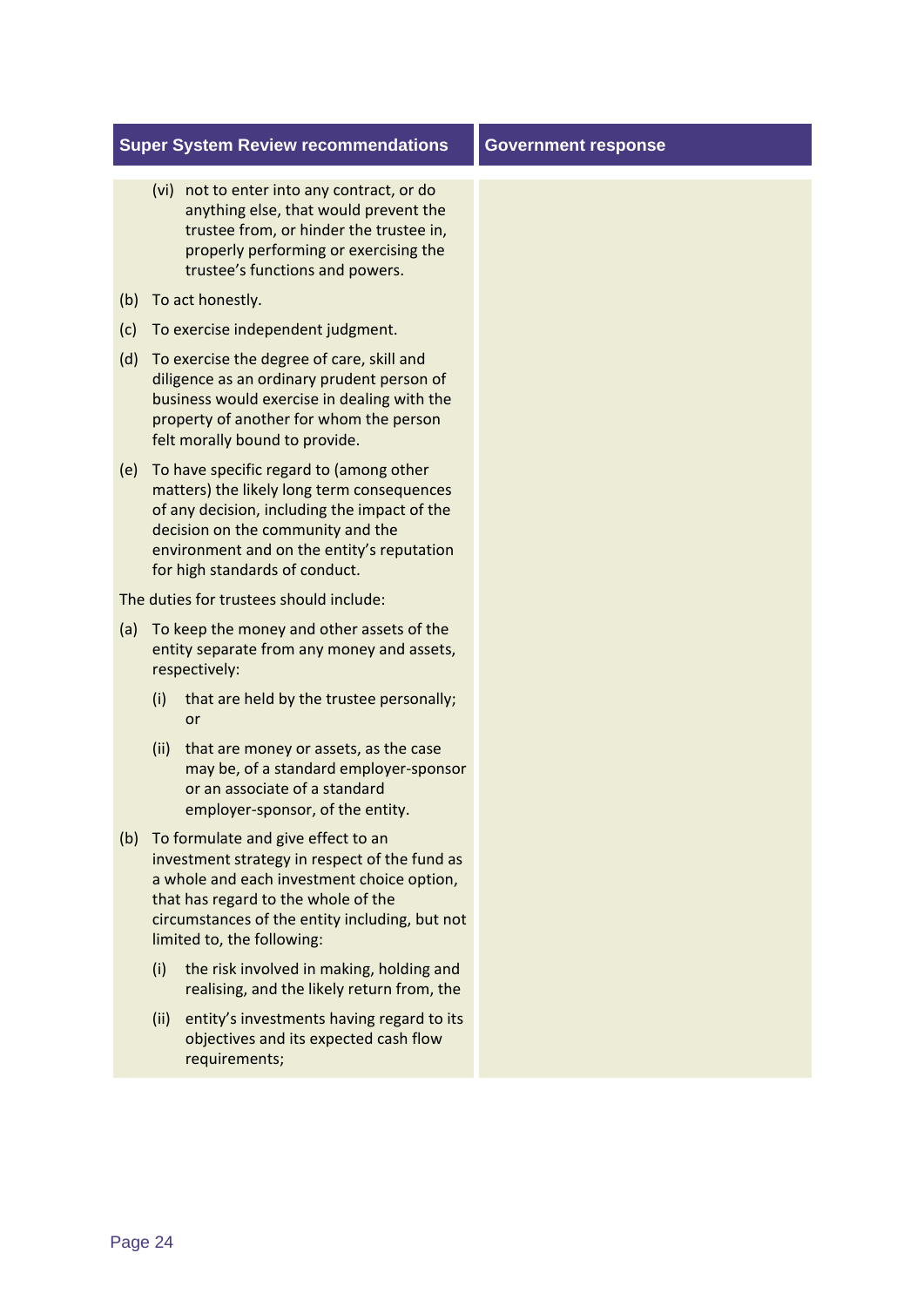#### **Super System Review recommendations**

- (iii) the composition of the entity's investments as a whole, including the extent to which the investments are diverse or involve the entity in being exposed to risks from inadequate diversification;
- (iv) the liquidity of the entity's investments having regard to its expected cash flow requirements;
- (v) the ability of the entity to discharge its existing and prospective liabilities;
- (vi) the expected costs of the strategy, including those at different levels of any interposed legal structures and under a variety of market conditions; and
- (vii) the taxation consequences of the strategy, in light of the circumstances of the fund.
- (c) To formulate and give effect to an insurance strategy which includes, but is not limited to, the types of insurance to be offered and the default minimum and permissible maximum levels of cover to be offered as well as the cost and value for money to members.
- (d) If there are any reserves of the entity, to formulate and to give effect to a strategy for their prudential management, consistent with the entity's investment strategy and its capacity to discharge its liabilities (whether actual or contingent) as and when they fall due.
- (e) To allow a beneficiary access to any prescribed information or any prescribed documents.
- (f) To act fairly between all beneficiaries of the fund and to act impartially between beneficiaries of the same class.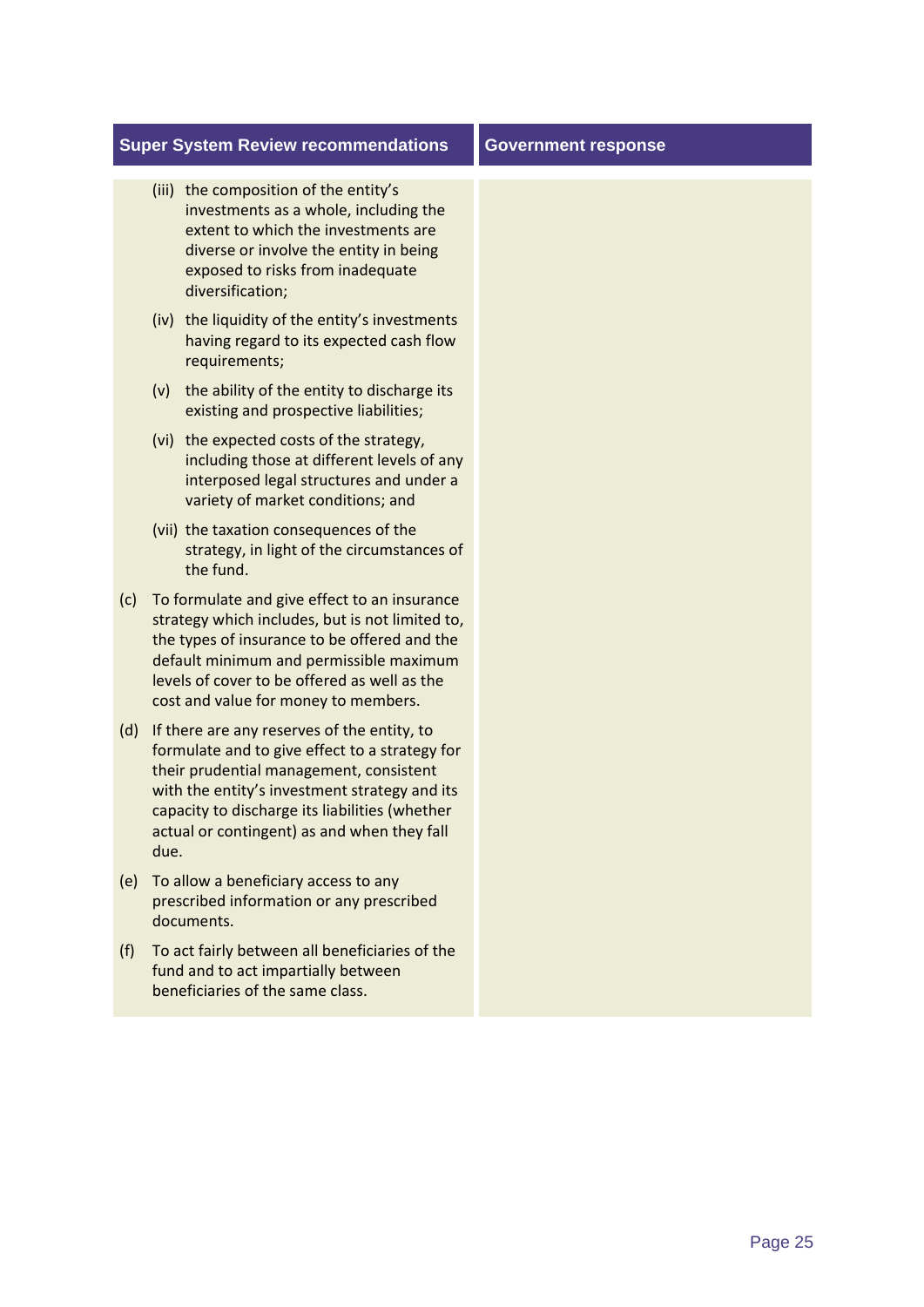#### **Recommendation 2.2**

 Trustee‐directors should not be required to have specific pre‐appointment skills or training. However, APRA should consider further strengthening its administration of the 'fitness' test under the SIS Act including requiring potential trustee‐directors to be fully briefed before accepting the position (or deciding to seek nomination, where applicable) as to their responsibilities and potential liabilities. The Code of Trustee Governance should address the on‐going training requirements that trustees and trustee‐directors must meet on an annual basis.

#### **Recommendation 2.3**

 The board of the trustee must demonstrate on an annual basis that it has the collective skill set to govern the APRA‐regulated fund or funds for which it is responsible and this should be one of the subjects covered in the independent annual review of the board.

#### **Recommendation 2.4**

 The SIS Act should be amended so that it is no longer mandatory for trustee boards to maintain equal representation in selecting its trustee‐directors. The Panel expects that trustees would review and amend corporate constitutions to ensure consistency with this recommendation.

#### **Recommendation 2.5**

 The SIS Act should be amended so that policy committees are no longer mandatory where the trustee board does not have equal representation.

#### **Recommendation 2.6**

 The SIS Act should be amended so that if a trustee board does not have equal representation, the trustee must have a majority of 'non‐associated' trustee‐directors (as described in chapter 2).

#### **Support in principle**

 The Government supports the need to strengthen trustee requirements and will refer the recommendation to APRA for consideration in consultation with industry.

#### **Support in principle**

 The Government supports the need to strengthen trustee requirements and will refer the recommendation to APRA for consideration, including whether an annual review is appropriate.

#### **Do not support**

 The Government considers that the current arrangements requiring equal representation remain appropriate in ensuring members are able to participate in the management and protection of their retirement savings.

#### **Do not support**

 The Government considers that, where equal representation is not mandatory, policy committees remain an appropriate vehicle for ensuring members are able to participate in the management and protection of their retirement saving.

#### **Do not support**

 The Government considers that, beyond the existing regulatory framework, the composition of a trustee board is a matter for the board to determine, but will refer to APRA the need for guidance on managing conflicts of interest.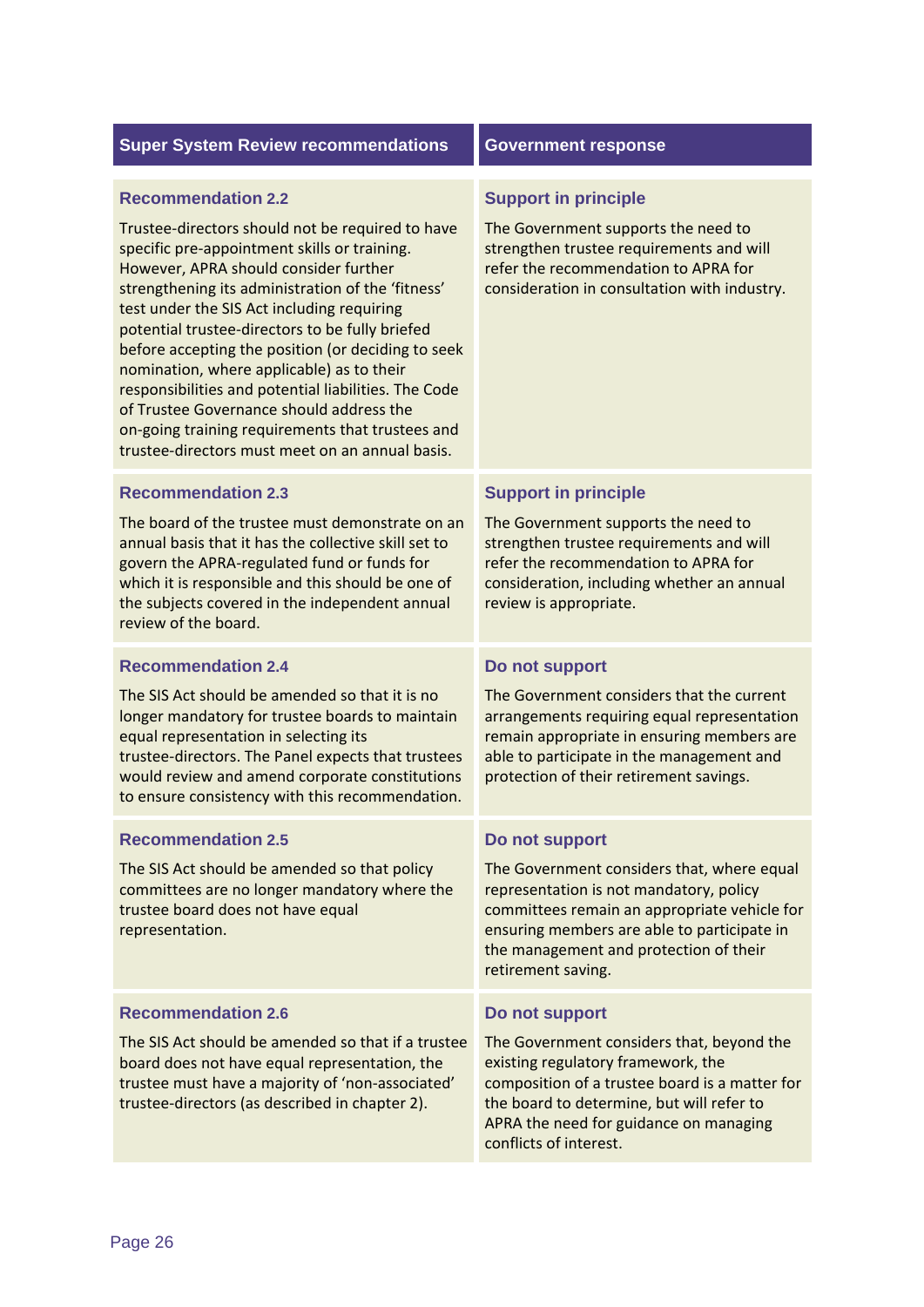| <b>Government response</b>                                                                                                                                                                                                                                                                                                                                                                                                                      |
|-------------------------------------------------------------------------------------------------------------------------------------------------------------------------------------------------------------------------------------------------------------------------------------------------------------------------------------------------------------------------------------------------------------------------------------------------|
| Do not support<br>The Government considers that, beyond the<br>existing regulatory framework, the<br>composition of a trustee board is a matter for<br>the board to determine, but will refer to<br>APRA the need for guidance on managing<br>conflicts of interest.                                                                                                                                                                            |
| <b>Support in principle</b><br>The Government will consult with relevant<br>stakeholders on impediments to directors<br>voting on trust company business.                                                                                                                                                                                                                                                                                       |
| <b>Support in principle</b><br>The Government considers it appropriate for<br>members to receive reasons for a decision on<br>a formal complaint and will consult with<br>relevant stakeholders to determine how best<br>to require reasons in a way that balances the<br>costs with the benefits.                                                                                                                                              |
| Do not support<br>The Government notes the recommendation<br>to amend the Corporations Act 2001, but sees<br>no practical conflict arising from the<br>interaction of the operation of section 197 of<br>the Corporations Act 2001 and section 56 of<br>the Superannuation Industry (Supervision)<br>Act 1993 ('SIS Act') and will consult with<br>relevant stakeholders for clarity.                                                           |
| Do not support<br>The Government notes the recommendation<br>to mandate indemnity insurance but<br>considers the purchase and appropriate level<br>of indemnity insurance to be a matter for<br>trustees to consider as part of their risk<br>management processes. APRA requires<br>trustees to have a risk management strategy<br>to deal with risks at the trustee level,<br>including risks arising from governance and<br>decision making. |
|                                                                                                                                                                                                                                                                                                                                                                                                                                                 |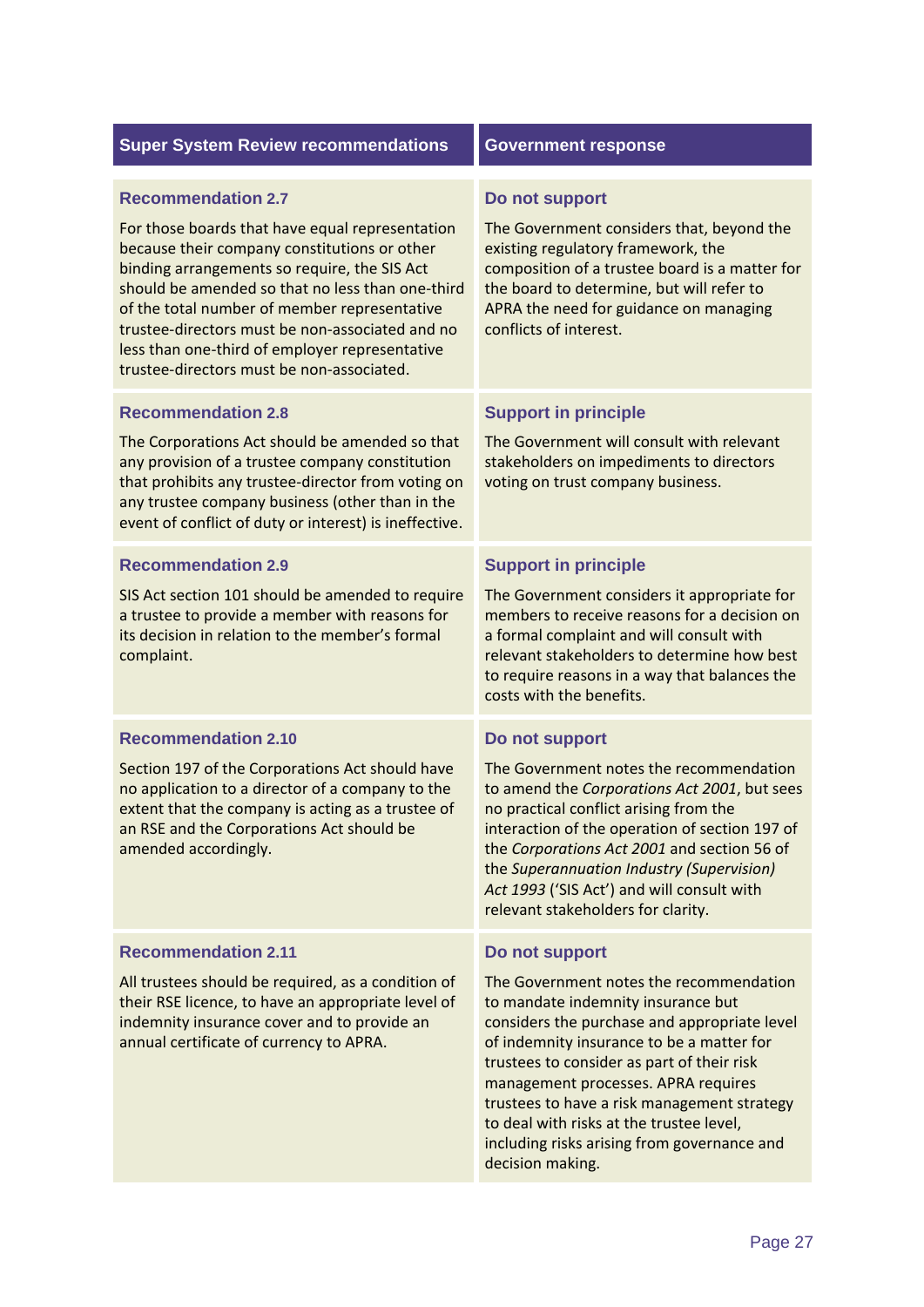### **Recommendation 2.12** Noted

The enforcement provisions of the SIS Act and the The Government notes the recommendation Corporations Act should be reviewed and an and considers it appropriate to address appropriate proportionate penalty regime should enforcement provisions at the time of be designed to take into account the new duties undertaking any broader review of penalties. imposed on trustees and trustee‐directors.

#### **Recommendation 2.13**

 In order for a trustee‐director to act as a trustee‐director on the board of more than one APRA‐regulated fund, the person and both boards need to attest to APRA that at the time of appointment there is no reasonably foreseeable conflict between the person's duty to the members of each fund and to the person's duty to each trustee company. There would be a transitional period for existing trustee directors with multiple board positions. APRA would need the appropriate regulatory tools to administer this requirement.

The Government notes the recommendation and considers it appropriate to address enforcement provisions at the time of undertaking any broader review of penalties.

#### **Noted**

 The Government notes the recommendation and primarily considers it a matter for individual boards to determine whether it is appropriate to have a trustee director who is also a trustee director of another APRA‐regulated fund, but will refer to APRA the need for guidance on managing conflicts of interest.

#### **Recommendation 2.14**

 The SIS Act should be amended so as to override any provision in the governing rules of an APRA‐regulated fund that requires the trustee to use a specified service provider in relation to any services in respect of the fund.

#### **Recommendation 2.15**

 A record of all gifts, emoluments and benefits (subject to an appropriate materiality threshold) provided to trustees, trustee directors and management should be kept in a register maintained by the trustee and disclosed to APRA annually as well as in the annual fund report to members and on the fund's website.

### **Recommendation 2.16**

 APRA should develop a prudential standard that sets out particular examples of conflicts of interest and conflicts of duty to illustrate behaviour that would not be allowed in relation to all APRA‐regulated funds so as to ensure that trustee‐directors and trustees observe their duty of loyalty to members.

### **Support in principle**

 The Government considers that trustees should be able to select service providers but will consult with relevant stakeholders on design and implementation issues.

# **Support in principle**

 The Government will consult on disclosure requirements and materiality thresholds in relation to the implementation of such a gift register.

### **Support in principle**

 The Government will refer the recommendation to APRA for consideration.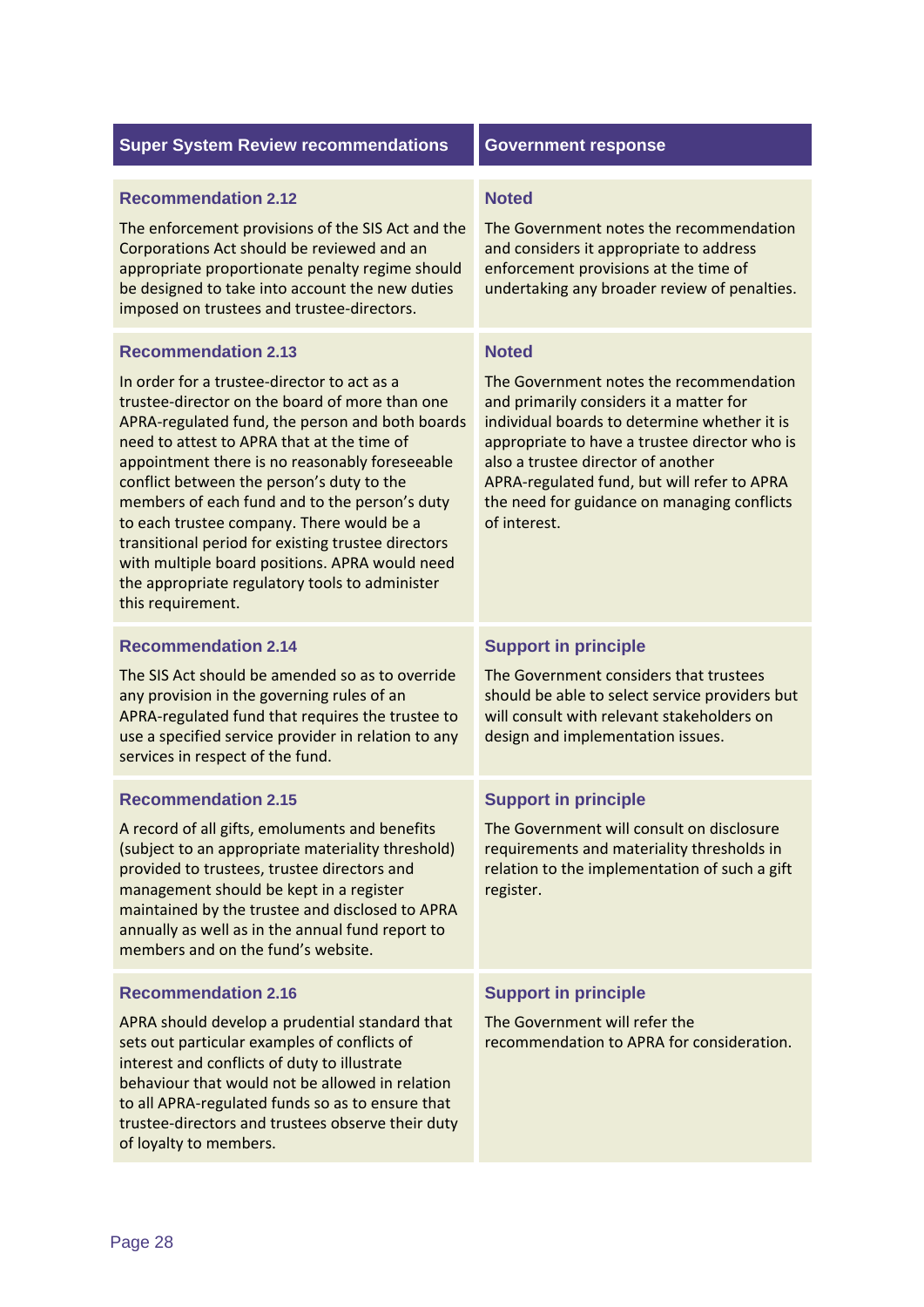|       | <b>Super System Review recommendations</b>                                                                                                                                                                                                                                                                                                              | <b>Government response</b>                                                                                                                                                                                                                                                                                         |
|-------|---------------------------------------------------------------------------------------------------------------------------------------------------------------------------------------------------------------------------------------------------------------------------------------------------------------------------------------------------------|--------------------------------------------------------------------------------------------------------------------------------------------------------------------------------------------------------------------------------------------------------------------------------------------------------------------|
| fund. | <b>Recommendation 2.17</b><br>Trustees of APRA-regulated funds should, as a<br>condition of their RSE licence, be required to<br>articulate and follow a conflicts policy specifically<br>tailored to their business structure that addresses<br>all relevant issues regarding their role under the<br>SIS Act and as a fiduciary to the members of the | <b>Support in principle</b><br>The Government will refer the<br>recommendation to APRA for consideration.                                                                                                                                                                                                          |
|       | <b>Recommendation 2.18</b>                                                                                                                                                                                                                                                                                                                              | <b>Support in principle</b>                                                                                                                                                                                                                                                                                        |
|       | An industry council (coordinated by APRA) should<br>develop, in consultation with all stakeholders, a<br>Code of Trustee Governance for trustees of<br>superannuation funds and their trustee-directors<br>to assist with identifying best practice in the<br>industry. The Code could cover, but not be<br>restricted to:                              | The Government supports best practice in<br>governance and that these matters be<br>addressed, to the extent possible, by a<br>voluntary industry code of governance and,<br>where appropriate, by prudential standards.<br>The Government will consult with relevant<br>stakeholders on design and implementation |
| (a)   | the imposition of a higher standard of<br>competence and a greater commitment of<br>time from those appointed to chair a super<br>fund board than is required of other trustee<br>directors;                                                                                                                                                            | issues.                                                                                                                                                                                                                                                                                                            |
| (b)   | board size, including whether a maximum is<br>appropriate and any transitional period for<br>successor fund transfers and mergers;                                                                                                                                                                                                                      |                                                                                                                                                                                                                                                                                                                    |
| (c)   | length of time in office and retirement by<br>rotation;                                                                                                                                                                                                                                                                                                 |                                                                                                                                                                                                                                                                                                                    |
| (d)   | development of an enhanced<br>conflicts-handling policy, including<br>maintenance of an affected decisions<br>register and regular reporting to APRA;                                                                                                                                                                                                   |                                                                                                                                                                                                                                                                                                                    |
| (e)   | skill set for each director to demonstrate<br>within the first 12 months of appointment;                                                                                                                                                                                                                                                                |                                                                                                                                                                                                                                                                                                                    |
| (f)   | a skill matrix for the trustee board and<br>analysis of how the current composition of<br>the board provides the skills required under<br>the matrix;                                                                                                                                                                                                   |                                                                                                                                                                                                                                                                                                                    |
| (g)   | a procedure for a rigorous and independent<br>annual review of the performance of each<br>trustee-director and the overall collective<br>competence and performance of the board;                                                                                                                                                                       |                                                                                                                                                                                                                                                                                                                    |
| (h)   | gender and other diversity requirements;                                                                                                                                                                                                                                                                                                                |                                                                                                                                                                                                                                                                                                                    |
| (i)   | tendering for and benchmarking service<br>providers; and                                                                                                                                                                                                                                                                                                |                                                                                                                                                                                                                                                                                                                    |
| (j)   | minimum ongoing training requirements.                                                                                                                                                                                                                                                                                                                  |                                                                                                                                                                                                                                                                                                                    |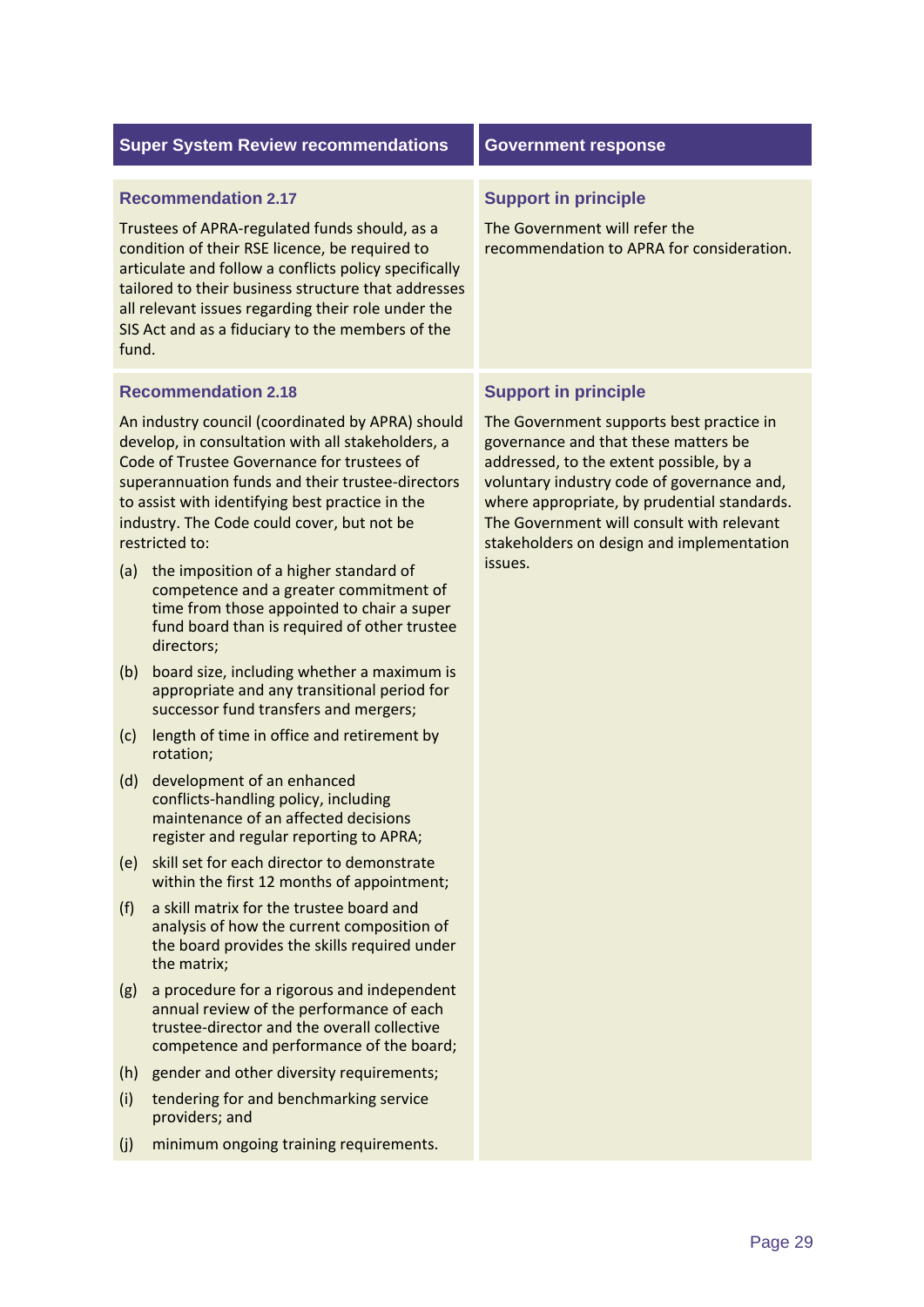| <b>Super System Review recommendations</b>                                                                                                                                                                                                                                                                                          | <b>Government response</b>                                                                                                                                                                                                                                                                                                                                   |
|-------------------------------------------------------------------------------------------------------------------------------------------------------------------------------------------------------------------------------------------------------------------------------------------------------------------------------------|--------------------------------------------------------------------------------------------------------------------------------------------------------------------------------------------------------------------------------------------------------------------------------------------------------------------------------------------------------------|
| <b>Recommendation 2.19</b><br>If industry cannot work together to establish such<br>a council, or cannot finalise a Code of Trustee<br>Governance within two years, then APRA should<br>create the Code.                                                                                                                            | <b>Support in principle</b><br>The Government supports best practice in<br>governance and that these matters be<br>addressed, to the extent possible, by a<br>voluntary industry code of governance and,<br>where appropriate, by prudential standards.<br>The Government will consult with relevant<br>stakeholders on design and implementation<br>issues. |
| <b>Recommendation 2.20</b><br>There should be an annual audit of the trustee's<br>performance against the requirements of the<br>Code of Trustee Governance and the results of<br>that audit should be made available on the fund's<br>website.                                                                                     | <b>Support in principle</b><br>The Government supports transparency in<br>trustee compliance with best practice<br>governance.                                                                                                                                                                                                                               |
| <b>Chapter 3: Investment governance</b>                                                                                                                                                                                                                                                                                             |                                                                                                                                                                                                                                                                                                                                                              |
| <b>Recommendation 3.1</b><br>That section 52(2)(f) of the SIS Act be amended to<br>include 'the expected costs of the strategy,<br>including those at different levels of any<br>interposed legal structures and under a variety of<br>market conditions', as one of the factors to which<br>APRA fund trustees must 'have regard'. | <b>Support in principle</b><br>The Government considers that trustees<br>should have regard to the costs of their<br>investment strategies but will consult with<br>relevant stakeholders on design and<br>implementation issues.                                                                                                                            |
| <b>Recommendation 3.2</b><br>An enforceable 'performance fee standard'<br>should be developed by APRA in consultation with<br>industry.                                                                                                                                                                                             | <b>Support</b><br>The Government, in conjunction with APRA,<br>will determine parameters under which<br>trustees can pay performance fees to fund<br>managers, and will consult further with<br>relevant stakeholders on design and<br>implementation issues.                                                                                                |
| <b>Recommendation 3.3</b><br>No performance-based fees may be paid by the<br>trustee of a MySuper product unless the payment<br>conforms with the 'performance fee standard'.                                                                                                                                                       | <b>Support</b><br>The Government, in conjunction with APRA,<br>will determine parameters under which<br>trustees can pay performance fees to fund<br>managers in respect of MySuper products,<br>and will consult further with relevant<br>stakeholders on design and implementation<br>issues.                                                              |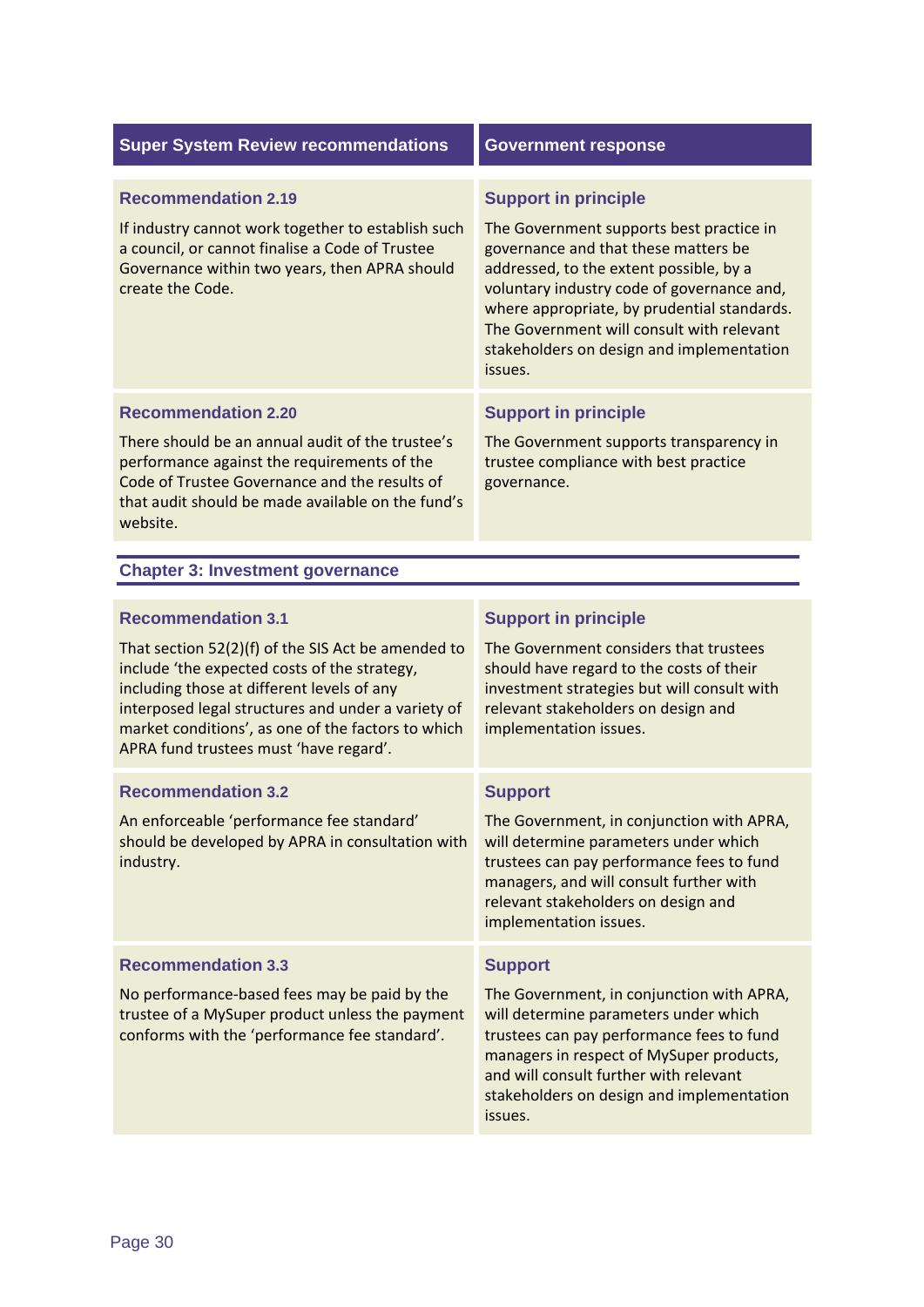| <b>Super System Review recommendations</b>                                                                                                                                                                                                                                                                                                                                                               | <b>Government response</b>                                                                                                                                                                                                               |
|----------------------------------------------------------------------------------------------------------------------------------------------------------------------------------------------------------------------------------------------------------------------------------------------------------------------------------------------------------------------------------------------------------|------------------------------------------------------------------------------------------------------------------------------------------------------------------------------------------------------------------------------------------|
| <b>Recommendation 3.4</b><br>That section 52(2)(f) of the SIS Act be amended to<br>include 'the taxation consequences of the<br>strategy, in light of the circumstances of the<br>fund', as one of the factors to which APRA fund<br>trustees must 'have regard', and to ensure that<br>trustees consider those taxation consequences<br>when giving instructions in mandates to<br>investment managers. | <b>Support in principle</b><br>The Government agrees in principle with this<br>recommendation and will consult with<br>relevant stakeholders as to how it could be<br>implemented.                                                       |
| <b>Recommendation 3.5</b><br>That section 52(2)(f) of the SIS Act be amended to<br>include 'the availability of valuation information<br>that is both timely and independent of the fund<br>manager, product provider or security issuer', as<br>one of the factors to which APRA fund trustees<br>must 'have regard'.                                                                                   | <b>Support in principle</b><br>The Government considers that trustees<br>should have regard to valuation information<br>but will consult with relevant stakeholders on<br>design and implementation issues.                              |
| <b>Recommendation 3.6</b><br>All large APRA funds should publish their proxy<br>voting policies and procedures, and disclose their<br>voting behaviour to members on their websites.                                                                                                                                                                                                                     | <b>Support in principle</b><br>The Government considers that large<br>APRA-regulated funds should publish proxy<br>voting policies and procedures but will<br>consult with relevant stakeholders on design<br>and implementation issues. |

# **Chapter 4: Outcomes transparency**

### **Recommendation 4.1**

 With an enhanced rule‐making power, APRA, in consultation with ASIC and industry, should develop outcomes reporting standards as an overlay to the existing accounting standards AAS 25 and ED 179 to facilitate consistent and comparable reporting by large APRA funds of investment performance and costs at investment option level, including for MySuper products.

### **Support in principle**

 The Government will ask APRA to develop approaches to publishing investment performance data that would improve transparency, comparability and accountability in relation to fees, costs and investment returns, including for MySuper products. The Government will ask ASIC to develop standards for disclosure by trustees.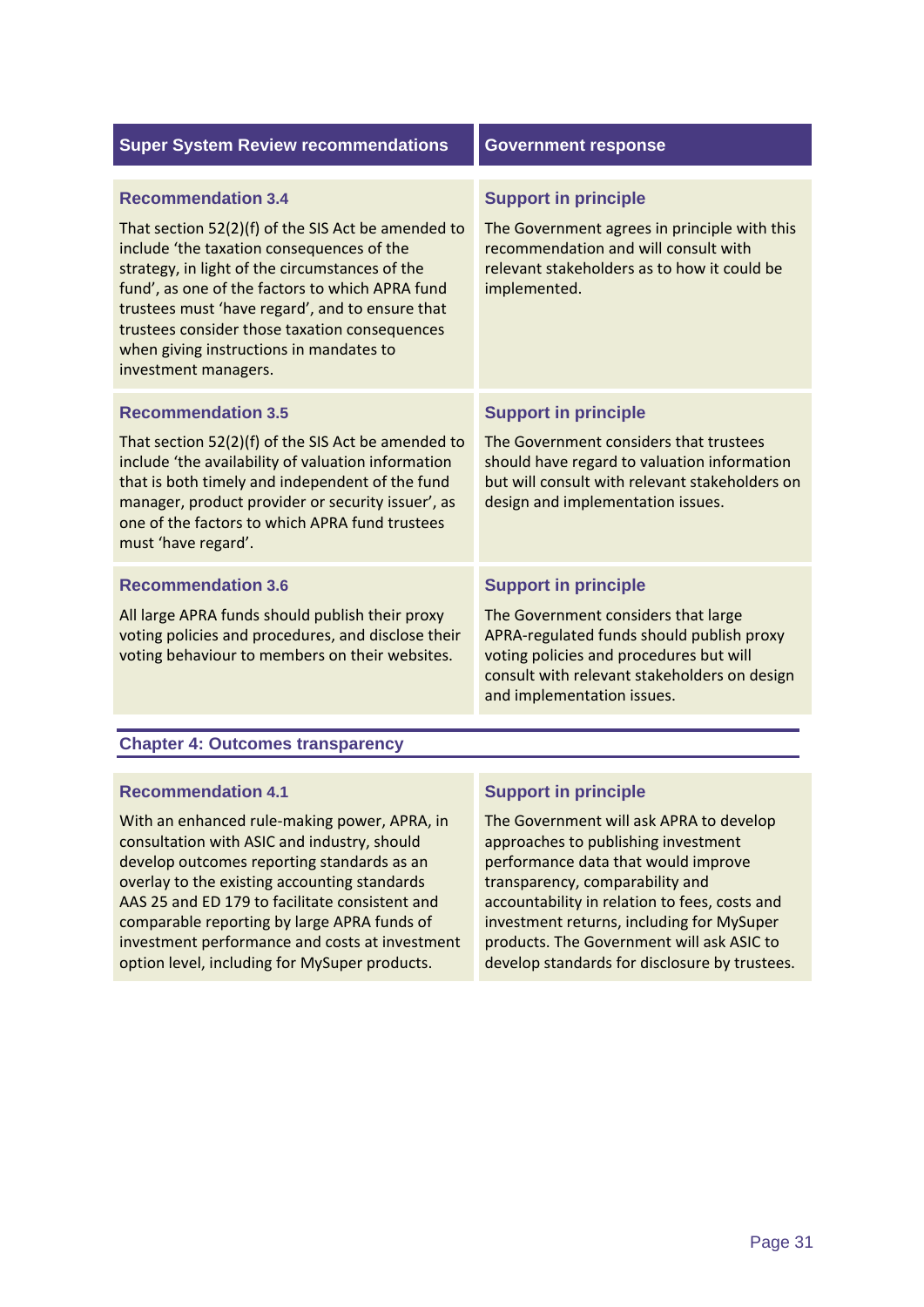| <b>Super System Review recommendations</b>                                                                                                                                                                                                                                                                                                                                                                                                                                                            | <b>Government response</b>                                                                                                                                                                                                                                                                                                                                             |
|-------------------------------------------------------------------------------------------------------------------------------------------------------------------------------------------------------------------------------------------------------------------------------------------------------------------------------------------------------------------------------------------------------------------------------------------------------------------------------------------------------|------------------------------------------------------------------------------------------------------------------------------------------------------------------------------------------------------------------------------------------------------------------------------------------------------------------------------------------------------------------------|
| <b>Recommendation 4.2</b><br>In addition to whole of fund reporting, APRA<br>should publish investment return performance<br>data for MySuper products.                                                                                                                                                                                                                                                                                                                                               | <b>Support</b><br>The Government will ask APRA to develop<br>approaches to publishing investment<br>performance data that would improve<br>transparency, comparability and<br>accountability in relation to fees, costs and<br>investment returns, including for MySuper<br>products. The Government will ask ASIC to<br>develop standards for disclosure by trustees. |
| <b>Recommendation 4.3</b><br>All funds should be required to publish on their<br>websites an investment option performance table<br>(as shown in table 4.1 in chapter 4) showing<br>investment returns and costs at investment<br>option level, in accordance with an outcomes<br>reporting standard to be developed by APRA in<br>consultation with ASIC and the industry.                                                                                                                           | <b>Support in principle</b><br>The Government supports improved<br>disclosure requirements but will consult with<br>relevant stakeholders on design and<br>implementation issues.                                                                                                                                                                                      |
| <b>Recommendation 4.4</b><br>APRA should be the sole public sector agency<br>responsible for collecting data for all public<br>purposes in respect of all APRA funds and EPSSSs.<br>APRA should have the primary responsibility for<br>the publication of all superannuation data in as<br>disaggregated a form as is consistent with privacy<br>principles.                                                                                                                                          | <b>Support</b><br>The Government supports this<br>recommendation.                                                                                                                                                                                                                                                                                                      |
| <b>Recommendation 4.5</b><br>The ATO should continue to collect data in<br>relation to SMSFs.                                                                                                                                                                                                                                                                                                                                                                                                         | <b>Support</b><br>The Government supports this<br>recommendation.                                                                                                                                                                                                                                                                                                      |
| <b>Recommendation 4.6</b><br>It should be mandatory, when referring to past<br>performance of a MySuper product or a choice<br>investment option, to disclose a standardised<br>measure of the uncertainty or volatility associated<br>with the return (an example of which is shown in<br>table 4.1 in chapter 4). This requirement, and the<br>volatility measure to be used, should be in an<br>outcomes reporting standard to be developed by<br>APRA in consultation with ASIC and the industry. | <b>Support in principle</b><br>The Government supports improved<br>disclosure requirements but will consult with<br>relevant stakeholders on design and<br>implementation issues.                                                                                                                                                                                      |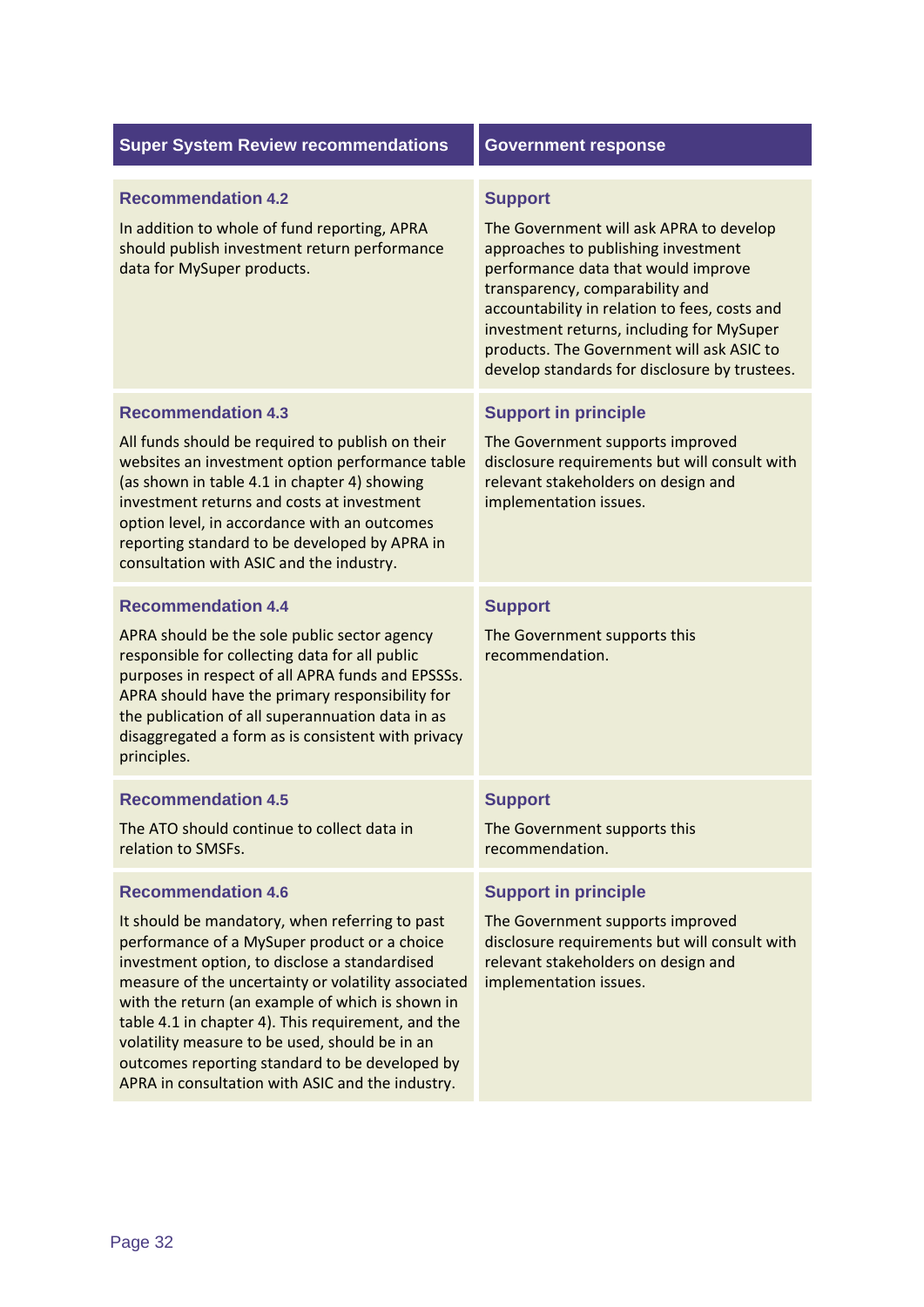#### **Recommendation 4.7**

 All forms of cost and fee disclosure by superannuation funds should be on a pre‐tax basis, i.e. gross of tax, in accordance with an outcomes reporting standard to be developed by APRA in consultation with ASIC and the industry.

#### **Recommendation 4.8**

 An outcomes reporting standard should be developed by APRA, after consultation with ASIC and the industry, which would deal with how investment returns have to be calculated both gross and net of all costs (administration and investment) and taxes and then disclosed only in a format governed by the standard.

#### **Recommendation 4.9**

 In consultation with industry, government should finalise the details of an investment option performance table for MySuper products and choice investment options, building on the model proposed by the Panel. APRA should then specify this in an outcomes reporting standard. Specifically, the consultation would progress the development of a standardised disclosure format containing:

- (a) gross investment returns, costs and investment returns net of all costs (administration and investment) and taxes for investment options for 1, 5, and 10‐year periods; and
- (b) the number of quarters of negative investment returns the investment option has incurred in the past 10 years, or a proxy figure developed using data published by APRA for those options with a history of less than 10 years.

### **Recommendation 4.10 Support in principle**

 Investment option performance table data would The Government supports improved have to be maintained by trustees and be easily disclosure requirements but will consult with accessible on the fund's website for as long as the relevant stakeholders on design and fund remains in existence. in the state of the implementation issues.

#### **Support in principle**

 The Government supports improved disclosure requirements but will consult with relevant stakeholders on design and implementation issues. APRA will be able to publish industry data which is transparent and comparable for fees, costs and investment returns.

#### **Support**

 The Government will ask APRA to publish industry data which is transparent and comparable for fees, costs and investment returns and ASIC to develop standards for disclosure by trustees.

#### **Support in principle**

 The Government supports improved disclosure requirements but will consult with relevant stakeholders on design and implementation issues.

The Government supports improved disclosure requirements but will consult with relevant stakeholders on design and implementation issues.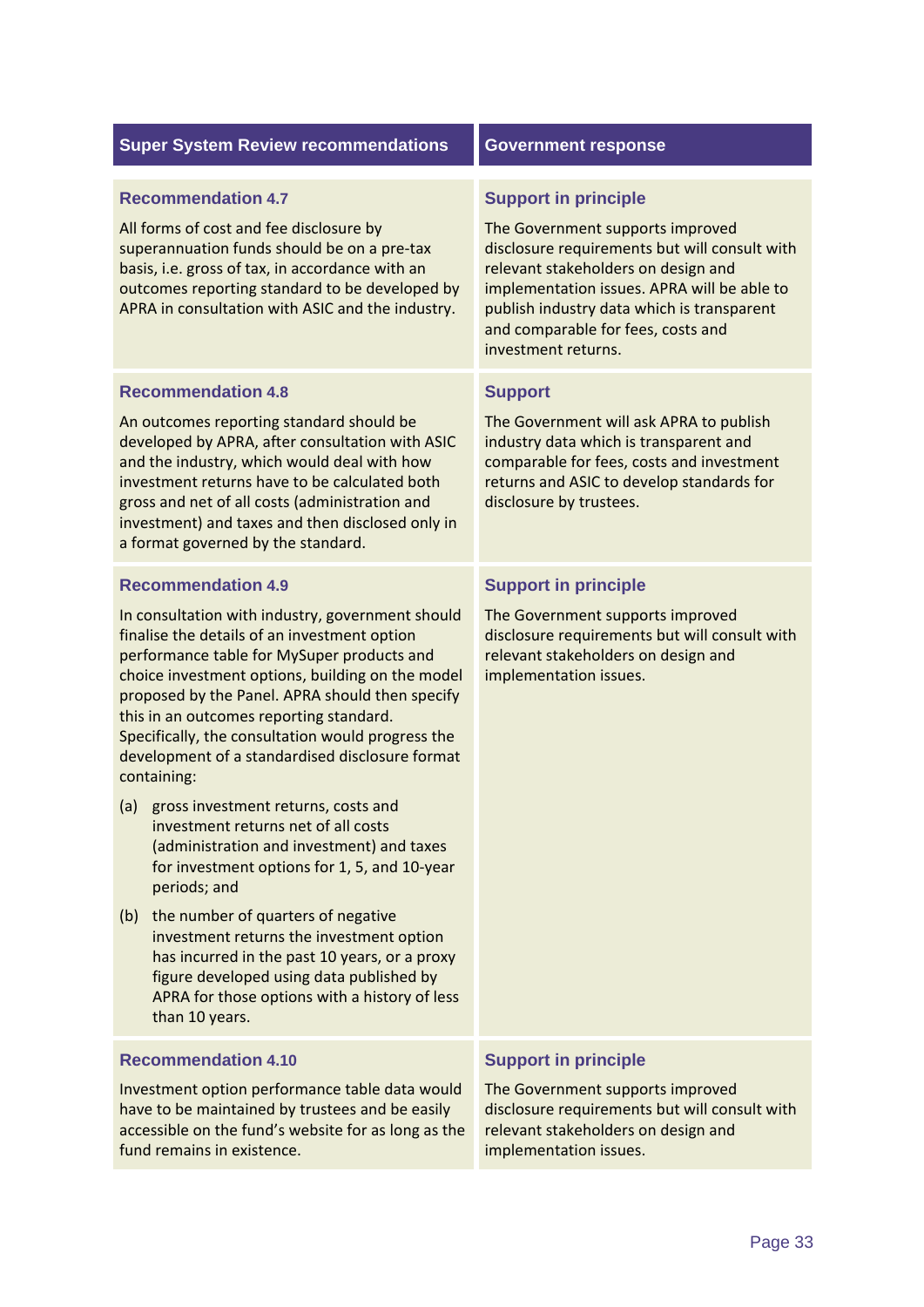|                                                                                                                                                                                                                                                                                                                                                                                                                     | <b>Super System Review recommendations</b>                                                                                                                                                                                                                                                               | <b>Government response</b>                                                                                                                                                        |
|---------------------------------------------------------------------------------------------------------------------------------------------------------------------------------------------------------------------------------------------------------------------------------------------------------------------------------------------------------------------------------------------------------------------|----------------------------------------------------------------------------------------------------------------------------------------------------------------------------------------------------------------------------------------------------------------------------------------------------------|-----------------------------------------------------------------------------------------------------------------------------------------------------------------------------------|
| <b>Recommendation 4.11</b><br>Trustees of large APRA funds should disclose each<br>diversified investment option's investment return<br>target and risk target, as shown in table 4.2 of<br>chapter 4 in a product 'dashboard'. A similar<br>approach should be required for undiversified<br>options, with the underlying asset class or classes<br>being disclosed in place of the 'investment return<br>target'. |                                                                                                                                                                                                                                                                                                          | <b>Support in principle</b><br>The Government supports improved<br>disclosure requirements but will consult with<br>relevant stakeholders on design and<br>implementation issues. |
|                                                                                                                                                                                                                                                                                                                                                                                                                     | <b>Recommendation 4.12</b><br>In consultation with industry, APRA should<br>develop an outcomes reporting standard dealing<br>with all of the requirements for the product<br>'dashboard'. Specifically, the consultation should<br>progress the development of a product<br>'dashboard' containing the: | <b>Support in principle</b><br>The Government supports improved<br>disclosure requirements but will consult with<br>relevant stakeholders on design and<br>implementation issues. |
| (a)                                                                                                                                                                                                                                                                                                                                                                                                                 | net investment return target (after-tax),<br>which should be expressed as a percentage<br>above CPI, over a rolling 10-year period;                                                                                                                                                                      |                                                                                                                                                                                   |
| (b)                                                                                                                                                                                                                                                                                                                                                                                                                 | range of possible outcomes for a MySuper<br>product or choice investment option (i.e. risk<br>target) over a 10-year period in a visual,<br>diagrammatic format;                                                                                                                                         |                                                                                                                                                                                   |
| (c)                                                                                                                                                                                                                                                                                                                                                                                                                 | the projected liquidity of the MySuper<br>product or investment option;                                                                                                                                                                                                                                  |                                                                                                                                                                                   |
| (d)                                                                                                                                                                                                                                                                                                                                                                                                                 | projected Total Annual Expense Ratio (TAER)<br>which would capture all the projected costs<br>to at least the first non-associated entity<br>level; and                                                                                                                                                  |                                                                                                                                                                                   |
| (e)                                                                                                                                                                                                                                                                                                                                                                                                                 | relative ranking of overall fees (as collected<br>and published by APRA).                                                                                                                                                                                                                                |                                                                                                                                                                                   |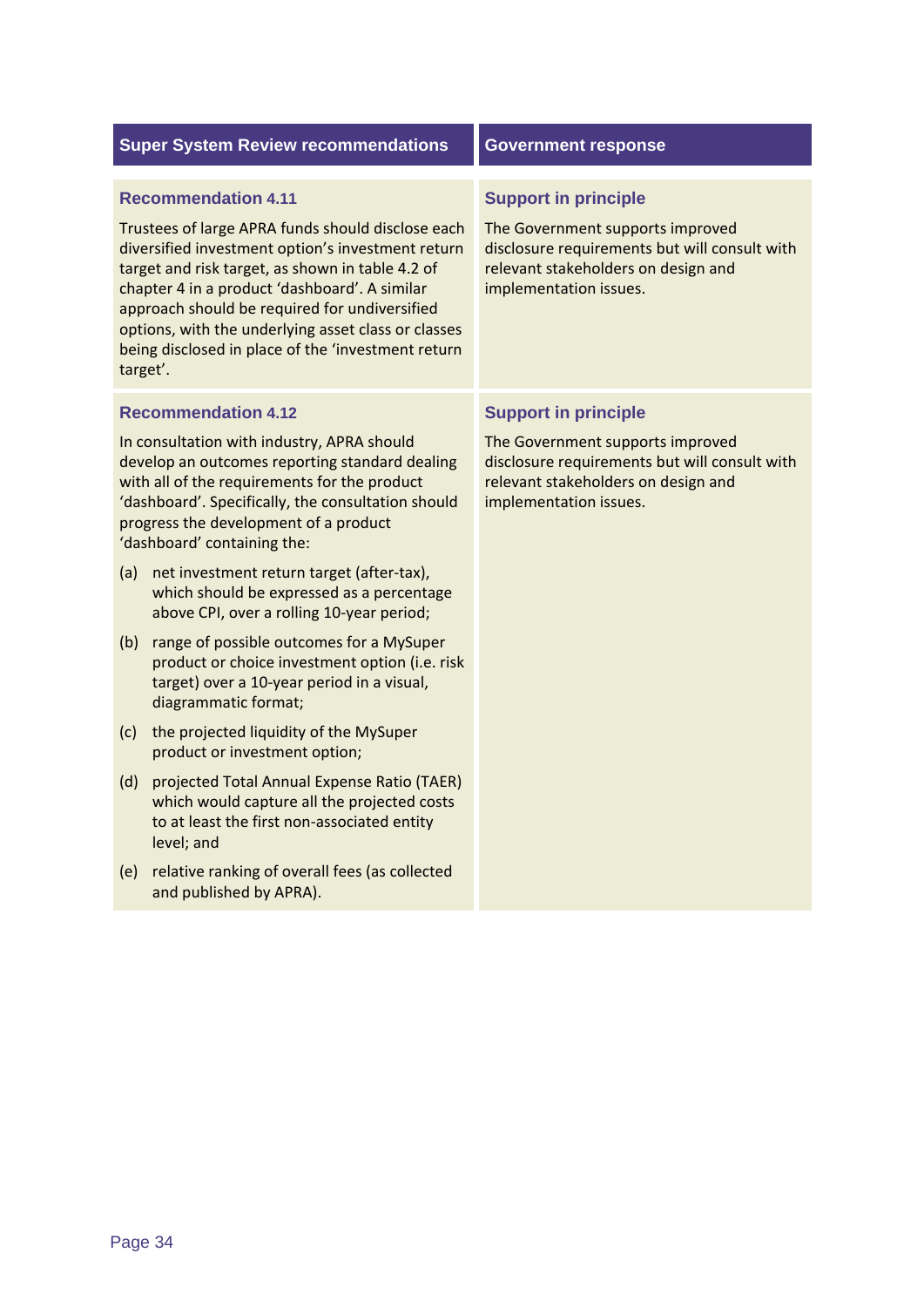#### **Recommendation 4.13**

 As part of the development of an outcomes reporting standard, APRA, in consultation with the industry, would ensure trustees report costs to APRA on a consistent basis.

The standard would prescribe:

- (a) cost categories and their composition;
- (b) requirement for cost categories to be subject to an annual audit;
- (c) 'cost categories' to be reported in the APRA annual return at the whole of fund and MySuper levels; and
- (d) costs to be disclosed to at least the first non‐associated entity level.

#### **Recommendation 4.14**

 Trustees offering MySuper products should be required to participate in APRA‐approved benchmarking surveys that would measure their relative efficiency against peers in a number of key areas (e.g. administration costs per member, service standards) in accordance with an outcomes reporting standard to be developed by APRA in consultation with ASIC and the industry. APRA should be required to publish the results of such benchmarking surveys.

#### **Recommendation 4.15**

 APRA should have explicit powers to collect superannuation fund data on a 'look‐through' basis so that it can achieve an understanding of the fund's asset allocation, risk, returns and costs.

#### **Support in principle**

 The Government will ask APRA to publish industry data which is transparent and comparable for fees, costs and investment returns and ASIC to develop standards for disclosure by trustees.

#### **Support**

 The Government will ask APRA to develop a process for collecting data which will allow the publication of appropriate information on the risks and investment returns of MySuper products.

#### **Support**

 The Government will ensure that APRA has the power to collect superannuation fund data on a 'look‐through' basis. This is essential to ensuring APRA can collect and publish comparable data on the long‐term risk‐categorised net returns of MySuper products.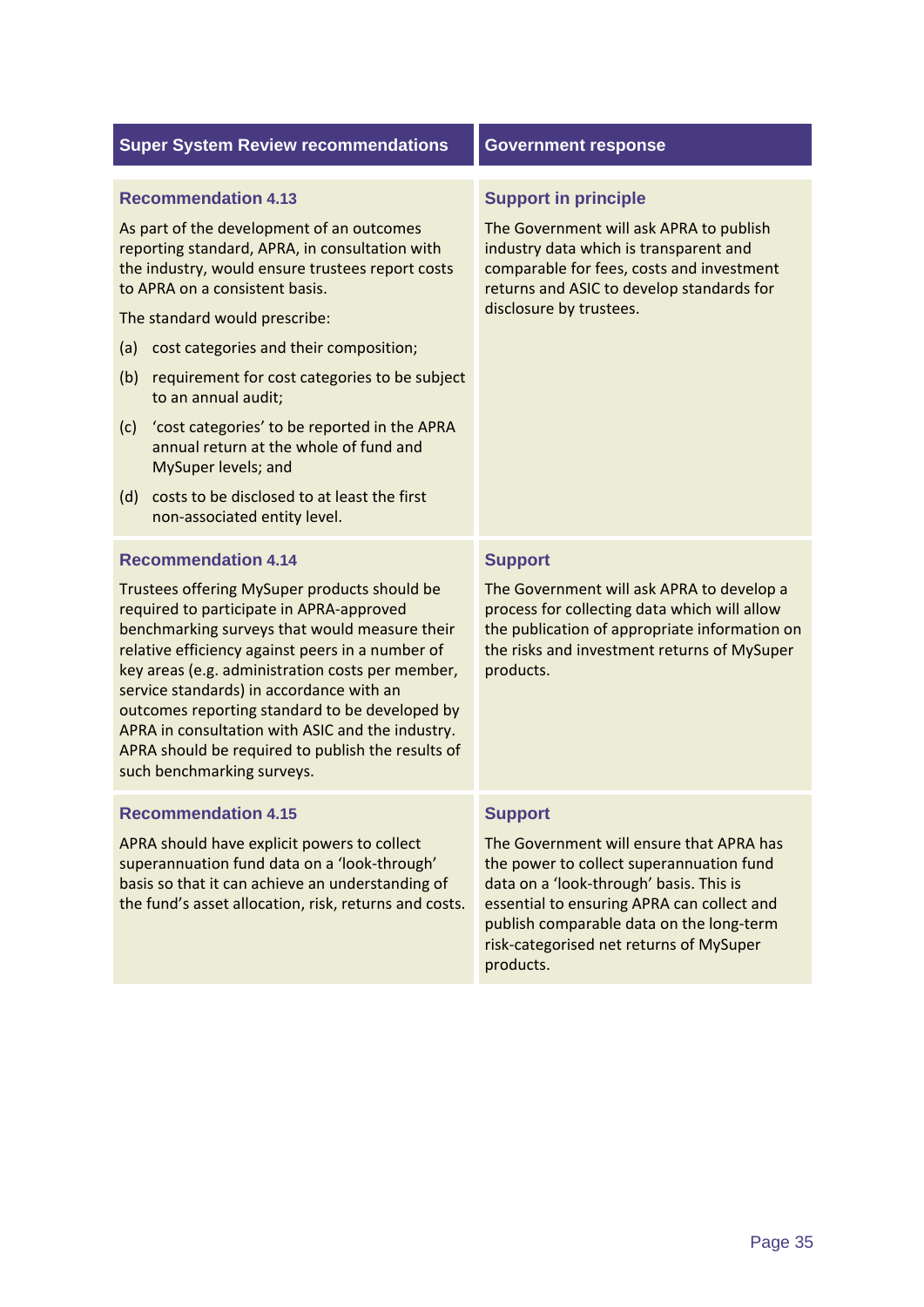| <b>Super System Review recommendations</b>                                                                                                                                                                                                                                                                                                                                                                                                                                                                                                                   | <b>Government response</b>                                                                                                                                                                     |
|--------------------------------------------------------------------------------------------------------------------------------------------------------------------------------------------------------------------------------------------------------------------------------------------------------------------------------------------------------------------------------------------------------------------------------------------------------------------------------------------------------------------------------------------------------------|------------------------------------------------------------------------------------------------------------------------------------------------------------------------------------------------|
| <b>Recommendation 4.16</b><br>Trustees of large APRA funds should be required<br>to disclose their complete portfolio holdings on a<br>six-monthly basis in accordance with an outcomes<br>reporting standard to be developed by APRA in<br>consultation with ASIC and the industry. This<br>would require disclosure to APRA within 60 days<br>after the end of each six month period,<br>corresponding with normal financial years and<br>half-years, and then public disclosure of the same<br>information, on the fund's website, three months<br>later. | <b>Support in principle</b><br>The Government supports improved<br>disclosure requirements but will consult with<br>relevant stakeholders on the costs and<br>benefits of this recommendation. |
| <b>Recommendation 4.17</b><br>Trustees of large APRA funds should maintain a<br>website that provides, free of charge, systemic<br>transparency about the fund and the fund's<br>management.                                                                                                                                                                                                                                                                                                                                                                 | <b>Support in principle</b><br>The Government supports improved<br>disclosure requirements but will consult with<br>relevant stakeholders on the costs and<br>benefits of this recommendation. |
| <b>Recommendation 4.18</b><br>Trustees should retain the last 10 years' worth of<br>such information and make it available on the<br>fund's website.                                                                                                                                                                                                                                                                                                                                                                                                         | <b>Support in principle</b><br>The Government supports improved<br>disclosure requirements but will consult with<br>relevant stakeholders on the costs and<br>benefits of this recommendation. |
| <b>Recommendation 4.19</b><br>Trustees should be required to publish on the<br>fund website the historical Total Annual Expense<br>Ratio (TAER), which would capture the historical<br>costs to at least the first non-associated entity<br>level, for each MySuper product or choice<br>investment option within the fund.                                                                                                                                                                                                                                  | <b>Support in principle</b><br>The Government supports improved<br>disclosure requirements but will consult with<br>relevant stakeholders on the costs and<br>benefits of this recommendation. |
| <b>Recommendation 4.20</b><br>Government should task ASIC, in consultation<br>with industry, other regulators and consumer<br>groups, to establish a central website about<br>superannuation to draw together features,                                                                                                                                                                                                                                                                                                                                      | <b>Support in principle</b><br>The Government supports improved<br>disclosure requirements but will consult with<br>relevant stakeholders on design and<br>implementation issues.              |

 including standard disclosure of legislative, tax and other super‐related features, and to be a portal to other superannuation‐related information. All large APRA funds would be required to link their websites to this site.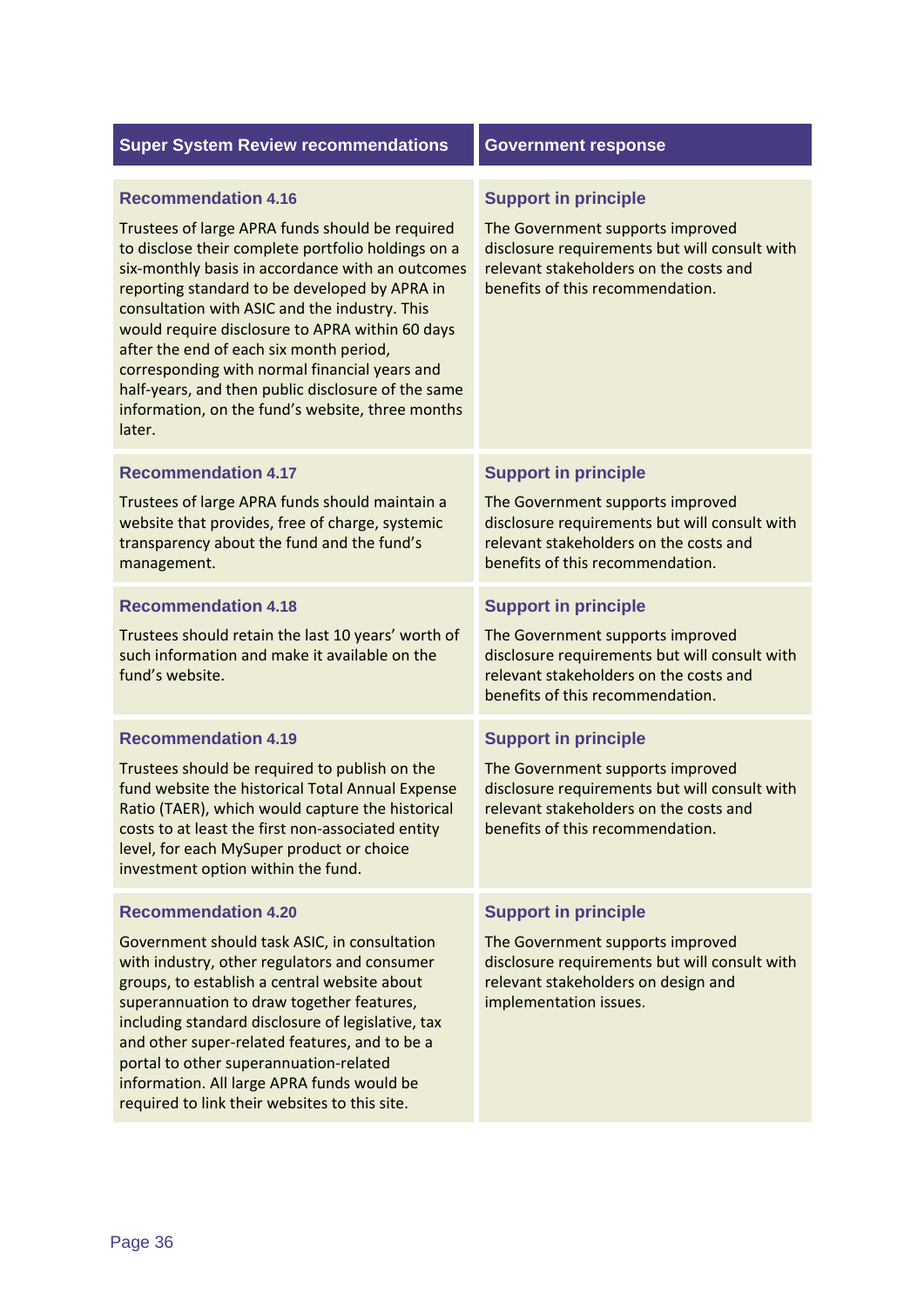#### **Chapter 5: Insurance in superannuation**

#### **Recommendation 5.1**

 Life insurance cover and TPD cover (where available, depending on occupational and demographic factors) must be offered on an opt‐out basis in MySuper products.

#### **Recommendation 5.2**

 The requirement for a minimum level of life insurance that must be offered by eligible choice funds as set out in Regulation 9A and Schedule 1 to the Superannuation Guarantee (Administration) Regulations 1993 should be repealed.

#### **Recommendation 5.3**

 Trustees of MySuper products, and trustees of large APRA funds that offer insurance, should have a statutory duty to manage insurance with the sole aim of benefiting members, including:

- • selecting insurance cover with regard to the cost and value for money for members;
- • negotiating the terms of the insurance contract, including adequacy of the level of default cover; and
- • pursuing claims that the insurer has denied in part or in total where there is a reasonable expectation of success.

#### **Recommendation 5.4**

 The SIS Act should be amended to require trustees of MySuper products, and large APRA funds that offer insurance, to devise and implement an insurance strategy specifying the types of insurance to be offered and the default and permissible maximum levels of cover to be offered.

APRA should issue guidance material to trustees The Government will refer the to help them in developing an insurance strategy. Frecommendation to APRA for consideration.

#### **Support**

 MySuper products will be required to offer life and TPD cover (where available, depending on occupational and demographic factors) on an opt‐out basis. The Government will consult further on implementation of this recommendation.

#### **Do not support**

 The Government considers that choice trustees should offer life and TPD insurance, on an opt‐out basis, and will consult further with relevant stakeholders on this issue.

#### **Support in principle**

 The Government considers that the trustees of all large APRA‐regulated funds (including those funds offering a MySuper product) should manage their insurance to benefit members, but will consult with relevant stakeholders on design and implementation issues.

### **Support in principle**

 The Government considers that the trustees of all large APRA‐regulated funds (including those funds offering a MySuper product) should have an insurance strategy, but will consult with relevant stakeholders on design and implementation issues.

#### **Recommendation 5.5 Support in principle 3.5 Support in principle**

The Government will refer the recommendation to APRA for consideration.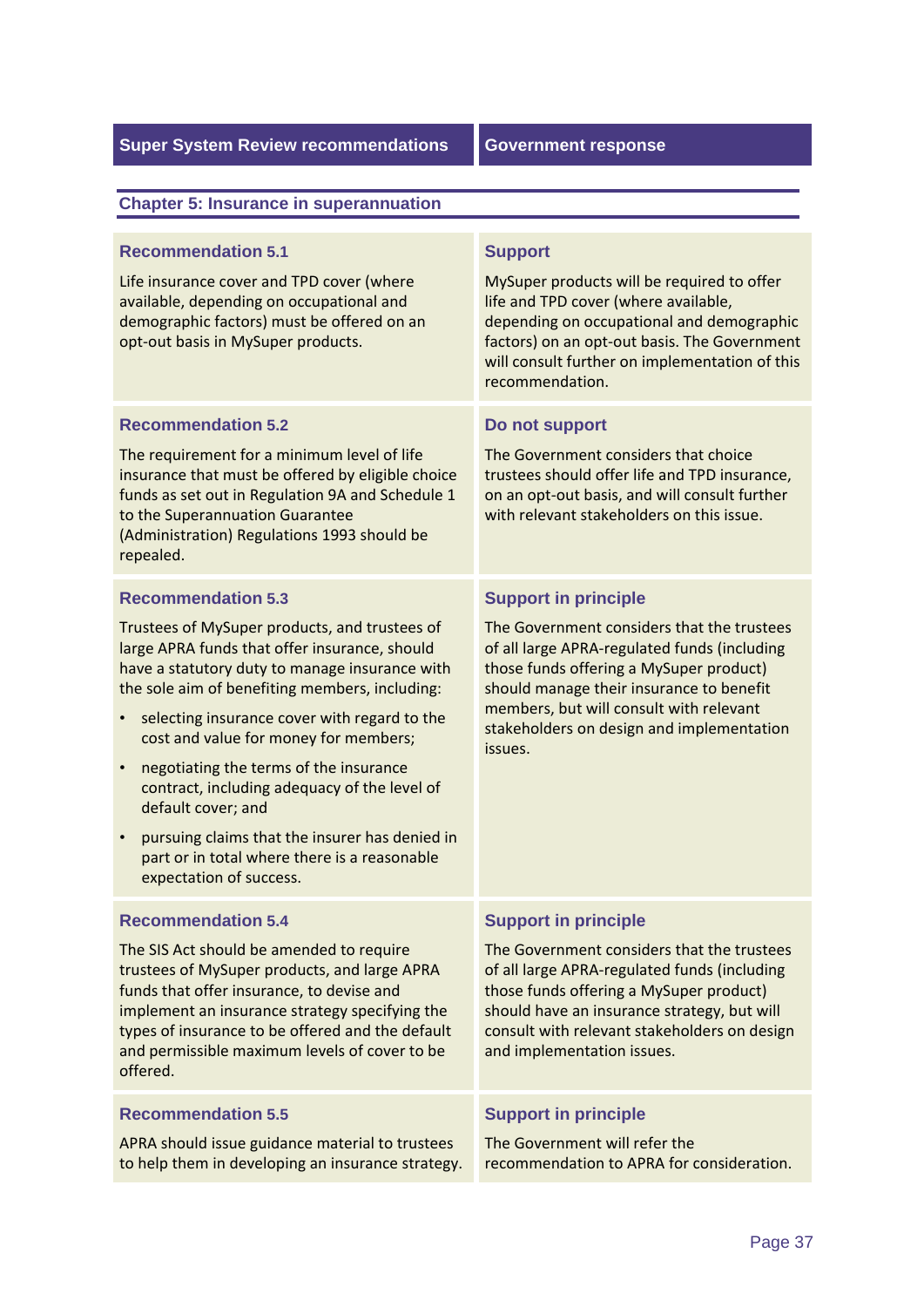#### **Recommendation 5.6 Support in principle 3.6**

In the choice sector, trustees should be allowed The Government considers that choice to offer life and TPD insurance on an opt-out or trustees should offer life and TPD insurance, opt-in basis, or not at all. opt-in basis, or not at all. **on an opt-out basis, and will consult further** 

#### **Recommendation 5.7**

 *The Superannuation (Resolution of Complaints) Act 1993* should be amended to allow the SCT to consider complaints in respect of TPD claims when the claim has been lodged with the trustee within six years of the member ceasing employment and the complaint has been made to the SCT within two years of the trustee's decision.

#### **Recommendation 5.8**

 The SIS Act should be amended so that the trust deed of a large APRA fund is deemed to define total and permanent disablement in the same way as the insurance policy held by the trustee at the relevant time.

#### **Recommendation 5.9**

 Income protection may be offered on an opt‐out or opt‐in basis, or not at all by trustees of MySuper or choice funds.

#### **Recommendation 5.10**

 Apart from life, TPD and income protection insurance, no other type of insurance (for example, trauma insurance) should be permitted to be paid for by members through their superannuation and any existing policies outside those categories should be phased out.

The Government considers that choice trustees should offer life and TPD insurance. with relevant stakeholders on implementation of this recommendation.

### **Support in principle**

 The Government notes that time limits may affect claims and will consult with relevant stakeholders regarding appropriate limitation periods in which trustees and insurers can be liable.

#### **Do not support**

 The Government considers that changing the definition of total and permanent disablement could affect member entitlements. This recommendation was aimed at assisting successor fund transfers, which the Government will consider further in work underway on product rationalisation.

### **Support in principle**

 The Government supports income protection being offered on an opt‐out basis to members of APRA‐regulated funds and will consult further with relevant stakeholders on implementation of this recommendation.

#### **Support in principle**

 The Government will consider this recommendation further and will consult with relevant stakeholders.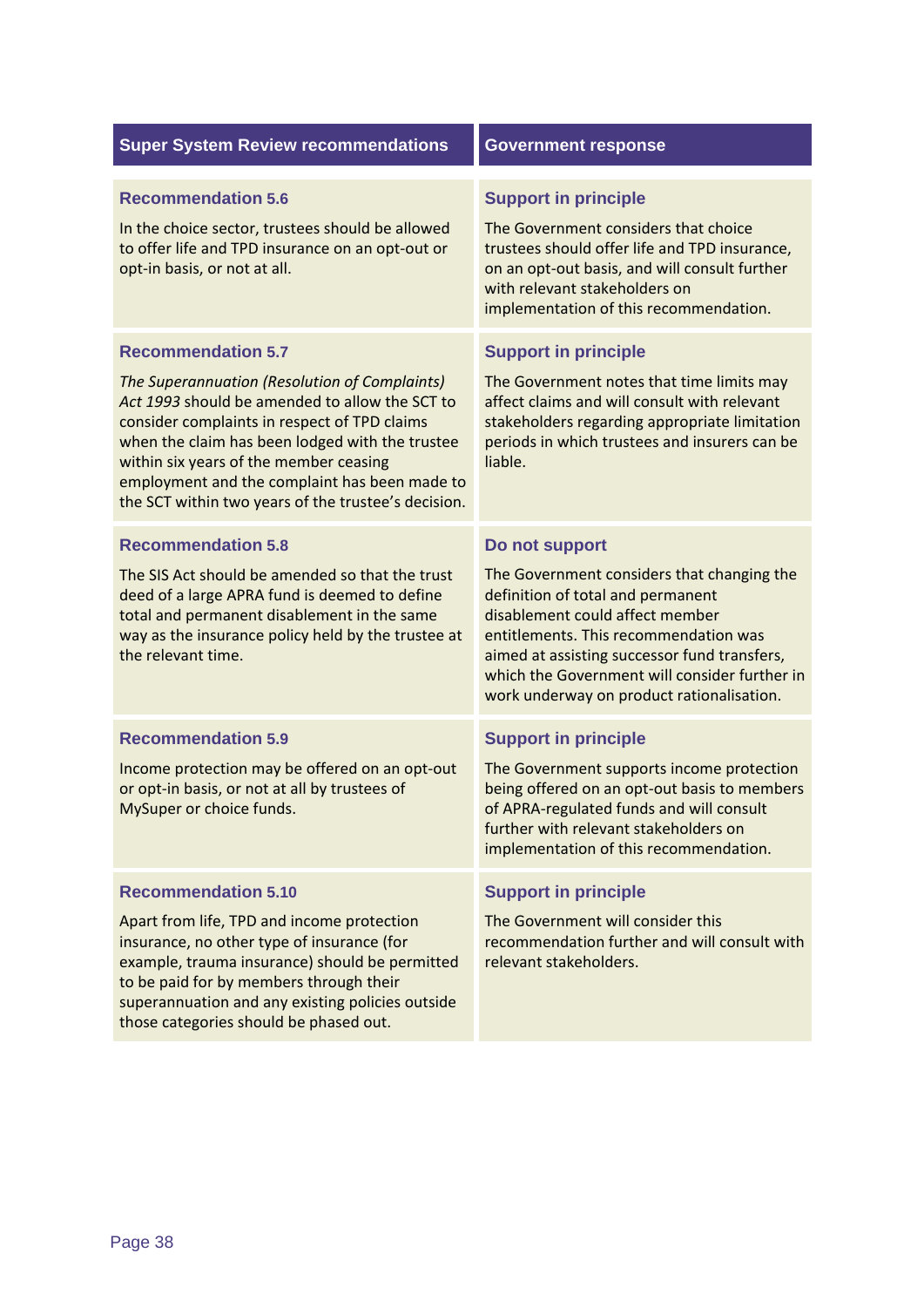|                                                                                                                                                                                                                                                                                                                            | <b>Super System Review recommendations</b>                                                                                                                                                                                                                                                                                                 | <b>Government response</b>                                                                                                                                                                                                                                                                                                      |  |
|----------------------------------------------------------------------------------------------------------------------------------------------------------------------------------------------------------------------------------------------------------------------------------------------------------------------------|--------------------------------------------------------------------------------------------------------------------------------------------------------------------------------------------------------------------------------------------------------------------------------------------------------------------------------------------|---------------------------------------------------------------------------------------------------------------------------------------------------------------------------------------------------------------------------------------------------------------------------------------------------------------------------------|--|
| <b>Recommendation 5.11</b><br>Trustees of large APRA funds should be required<br>to publish on their websites the terms and<br>conditions applicable to each type of insurance<br>offered by the fund, along with other information<br>relevant to members, including:<br>a plain English explanation of the policy<br>(a) |                                                                                                                                                                                                                                                                                                                                            | <b>Support in principle</b><br>The Government will consider this<br>recommendation further and will consult with<br>relevant stakeholders.                                                                                                                                                                                      |  |
| (b)                                                                                                                                                                                                                                                                                                                        | terms;<br>premium tables showing the gross premium<br>charged for each category of member (if<br>relevant) at each \$1,000 of cover at current<br>age with a standard frequency of payment.<br>Any additional cost associated with the<br>insurance should be noted as part of this<br>disclosure; and                                     |                                                                                                                                                                                                                                                                                                                                 |  |
| (c)                                                                                                                                                                                                                                                                                                                        | TPD claim success rate on a basis to be<br>determined after consultation with the<br>industry.                                                                                                                                                                                                                                             |                                                                                                                                                                                                                                                                                                                                 |  |
|                                                                                                                                                                                                                                                                                                                            | <b>Recommendation 5.12</b>                                                                                                                                                                                                                                                                                                                 | <b>Noted</b>                                                                                                                                                                                                                                                                                                                    |  |
| Up-front and trailing commissions and similar<br>payments should be prohibited in respect of any<br>insurance offered to any superannuation entity,<br>including to SMSFs, regardless of rules on<br>commissions that might apply outside<br>superannuation.                                                               |                                                                                                                                                                                                                                                                                                                                            | Trustees of MySuper products will not be able<br>to pay premiums for insured member<br>benefits that include commissions in relation<br>to the group insurance product. The<br>Government is considering this<br>recommendation further in consultation with<br>the industry through the Future of Financial<br>Advice process. |  |
|                                                                                                                                                                                                                                                                                                                            | <b>Recommendation 5.13</b>                                                                                                                                                                                                                                                                                                                 | <b>Noted</b>                                                                                                                                                                                                                                                                                                                    |  |
| MySuper trustees should pro-actively offer<br>intra-fund advice to members in relation to their<br>insurance in MySuper.                                                                                                                                                                                                   |                                                                                                                                                                                                                                                                                                                                            | The Government will consult with relevant<br>stakeholders on whether MySuper products<br>should be required to offer intra-fund advice<br>to members in relation to their insurance, and<br>the appropriate timing of any change.                                                                                               |  |
|                                                                                                                                                                                                                                                                                                                            | <b>Recommendation 5.14</b>                                                                                                                                                                                                                                                                                                                 | <b>Support in principle</b>                                                                                                                                                                                                                                                                                                     |  |
|                                                                                                                                                                                                                                                                                                                            | The SIS Act should be amended so that binding<br>death nominations would be invalidated when<br>certain 'life events' occur in respect of the<br>member. The current systems used by States and<br>Territories under which testamentary dispositions<br>are invalidated could be used as guidance for<br>creating a single national model. | Given the disparity of State and Territory<br>approaches to the invalidity of testamentary<br>dispositions, the Government will consider<br>this recommendation further and consult<br>with relevant stakeholders.                                                                                                              |  |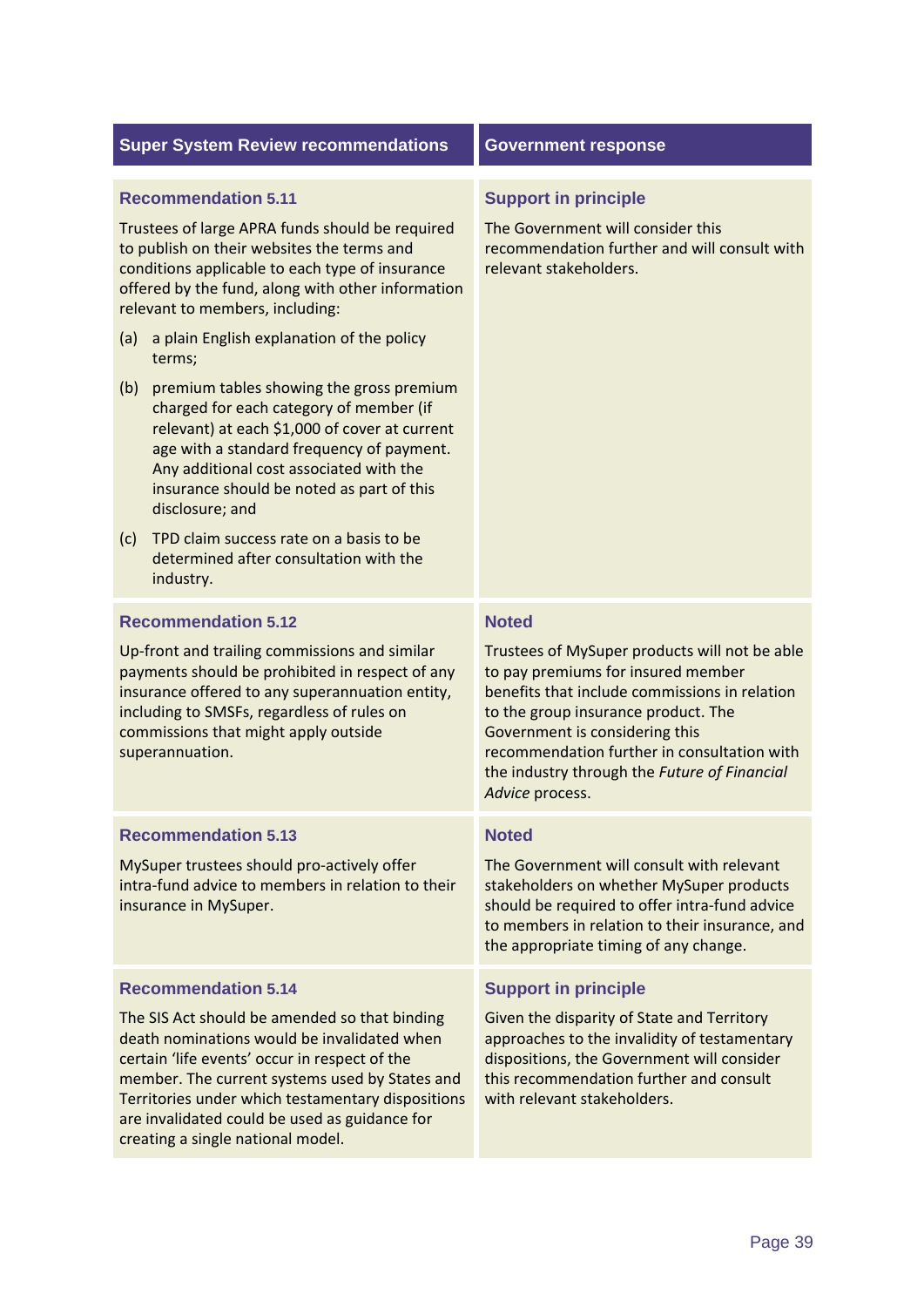| <b>Super System Review recommendations</b>                                                                                                                                                                                                                        | <b>Government response</b>                                                                                                                                                                                                                                     |  |
|-------------------------------------------------------------------------------------------------------------------------------------------------------------------------------------------------------------------------------------------------------------------|----------------------------------------------------------------------------------------------------------------------------------------------------------------------------------------------------------------------------------------------------------------|--|
|                                                                                                                                                                                                                                                                   |                                                                                                                                                                                                                                                                |  |
| <b>Recommendation 5.15</b>                                                                                                                                                                                                                                        | <b>Support in principle</b>                                                                                                                                                                                                                                    |  |
| Subject to recommendation 5.14 being<br>implemented, the SIS Act should be amended so<br>that binding death benefit nominations only have<br>to be reconfirmed every five years.                                                                                  | The Government will consider this<br>recommendation further and consult with<br>relevant stakeholders.                                                                                                                                                         |  |
| <b>Recommendation 5.16</b>                                                                                                                                                                                                                                        | <b>Support in principle</b>                                                                                                                                                                                                                                    |  |
| After a suitable transitional period, self-insurance<br>of any fund benefits, including death and TPD<br>benefits, should not be permitted in any large<br>APRA fund except defined benefit funds (or<br>sub-plans) that are currently allowed to<br>self-insure. | The Government considers that self-insurance<br>creates risks for the ability of APRA-regulated<br>funds to meet member claims and should<br>generally not be permitted but will consult<br>with relevant stakeholders on design and<br>implementation issues. |  |
| <b>Chapter 6: Integrity of the system</b>                                                                                                                                                                                                                         |                                                                                                                                                                                                                                                                |  |
|                                                                                                                                                                                                                                                                   |                                                                                                                                                                                                                                                                |  |

#### **Recommendation 6.1**

 New capital requirements for trustees on a risk‐weighted basis should be phased‐in over time:

- (a) the SIS Act should be amended so that the governing rules for all large APRA funds are deemed to include a provision enabling the trustee to maintain a dedicated and identifiable operational risk reserve separate from member account balances;
- (b) all large APRA funds must hold a minimum level of operational risk reserve, which reserve cannot be fully offset by trustee capital;
- (c) legislation should define a minimum dollar figure for operational risk reserves and a maximum amount, expressed as a percentage of assets in the fund. APRA should have the power to increase the minimum level of capital on a risk‐assessed basis. Details of defining a risk weighted requirement between the minimum and maximum should be developed by APRA in consultation with industry;

# **Support in principle**

(a) to (d) and (f)  $-$  The Government considers that the current capital requirements for superannuation fund trustees should be replaced with a risk‐based system applying to all APRA‐regulated funds for holding financial resources against operational risk, but will consult with relevant stakeholders on whether such a system should require resources to be held in the form of trustee capital or an operational risk reserve within the fund. The Government will also consult on a method for calculating such a requirement.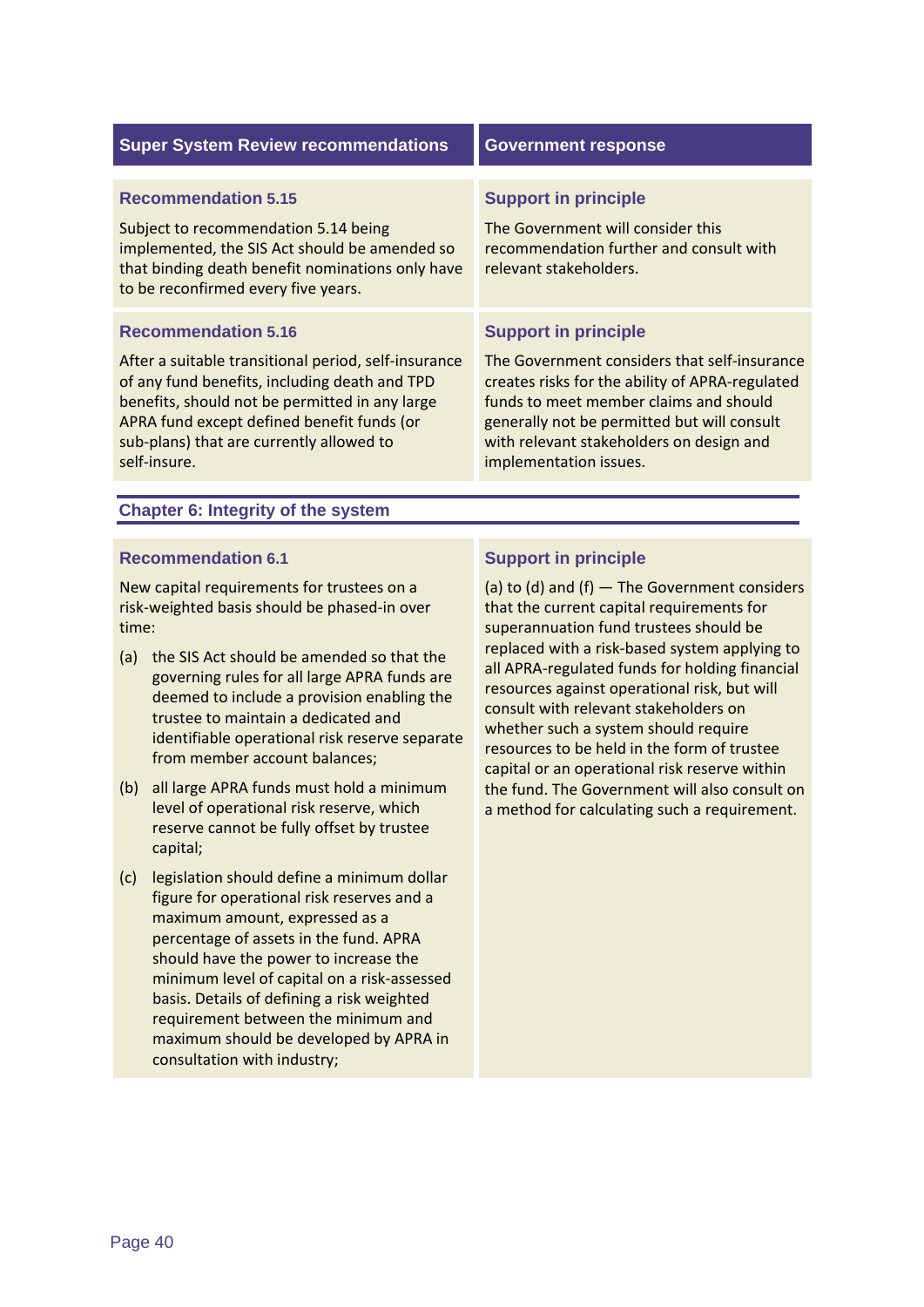- (d) should APRA's assessment of risk in the fund lead it to the view that it would be appropriate for the fund to hold a higher level of reserve than the maximum amount set out in legislation, APRA should use other tools available to it to cause the trustee to reduce the risk exposure of the fund;
- (e) any capital requirement that would otherwise be imposed under the trustee's Australian financial services licence in respect of non‐superannuation business should be in addition to the capital requirement imposed under the SIS Act;
- (f) trustees of SAFs should be required to hold an amount of net tangible assets in their own right, calculated by APRA having regard to the operational risk reserve that would be required if the aggregate of SAFs under trusteeship were a single fund; and
- (g) the capital adequacy requirements for prudentially supervised conglomerate groups should have regard to the operational risk reserves in any superannuation fund or funds that are in the group and adequacy requirements for group trustees should have regard to the risk‐weighted assets of the rest of the conglomerate group.

 (e) The Government considers that any capital requirement arising from a trustee's non‐superannuation business should be in addition to any requirement imposed under the SIS Act.

 (g) The Government notes the Review's recommendation regarding the interaction between capital requirements for conglomerate groups and requirements for superannuation funds. These issues are the subject of consultation by APRA as part of its proposals to extend its prudential supervision framework to conglomerate groups. APRA has already released a discussion paper on the supervision of conglomerate groups, and will conduct a quantitative impact study in the coming months. APRA expects to release draft prudential standards, reporting standards and forms in respect of its conglomerate proposals for public consultation in 2011. Subject to the consultation process, APRA has advised that it expects to implement the Level 3 framework in 2012.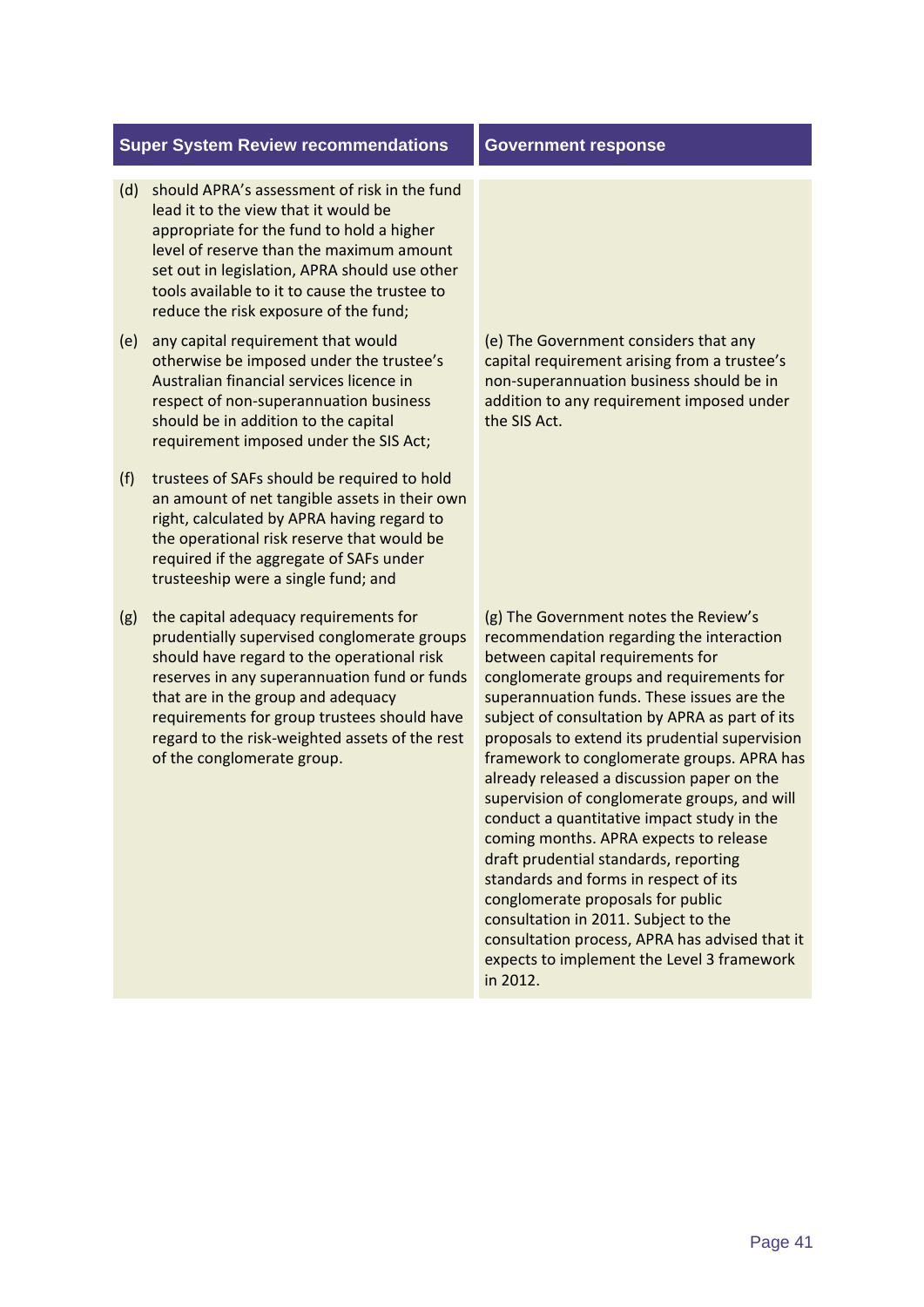#### **Recommendation 6.2**

The SIS Act should be amended to:

- (a) define 'superannuation administrator' and empower APRA to license superannuation administrators, to impose conditions modelled as appropriate on the conditions applicable to RSE licensees, and to enable APRA to impose, modify or revoke additional conditions. Licence conditions should include a risk‐weighted capital requirement;
- (b) require that trustees may only use a superannuation administrator licensed by APRA for administration functions which are covered by the outsourcing operating standard. This process should be funded by a levy on those administrators;
- (c) require commercial clearing houses to be licensed as administrators; and
- (d) make clear that the trustee remains liable to the member in the first instance even if the trustee has outsourced administration to a licensed administrator.

#### **Recommendation 6.3**

 Obligations imposed by way of licence conditions on external administrators should be replicated where appropriate by variations to the licence conditions of RSE licensees that operate an in‐house administration system.

#### **Recommendation 6.4**

 Section 29PD of the SIS Act should be repealed, so that the trustee is not required to make a copy of the trustee's RMP available to a member or to the employer sponsor in the case of a defined benefit scheme.

#### **Recommendation 6.5**

 The SIS Act should be amended to provide that, if a trustee makes a formal decision that the RMS fully addresses all risks relevant to one or more of the RSEs under its trusteeship and documents that fact within its RMS, it is not obliged to prepare a separate RMP in relation to the nominated RSE(s).

#### **Do not support**

 Consistent with the approach for other prudentially regulated institutions, the Government does not support APRA licensing of service providers such as administrators or clearing houses. The Government does however support heightened requirements for trustees who deal with administrators and will refer the need for prudential standards in this area to APRA for consideration.

#### **Support in principle**

 The Government supports heightened requirements for trustees and will consult with relevant stakeholders on design and implementation issues.

### **Support in principle**

 The Government supports removing the requirement that trustees make a copy of their risk management plans (RMPs) available to members or employer sponsors.

### **Support in principle**

 The Government supports removing the obligation on trustees to prepare a separate RMP when the risk management strategy (RMS) is considered to be covering all risks relevant to the relevant RSE and will consult with stakeholders on this recommendation.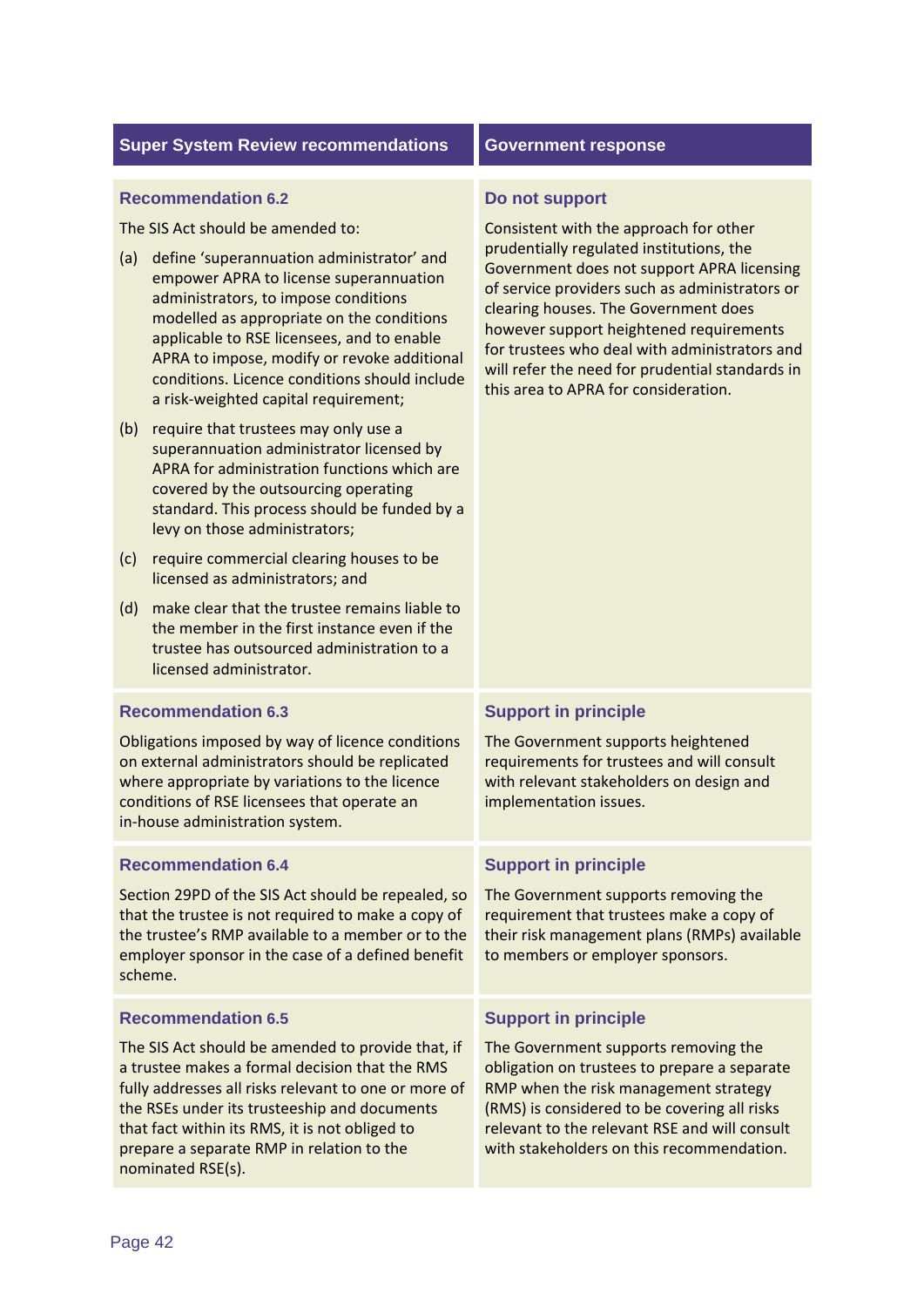| <b>Super System Review recommendations</b>                                                                                                                                                                                                                                                                                                                                                        | <b>Government response</b>                                                                                                                                                                                                                                                                                                                         |  |
|---------------------------------------------------------------------------------------------------------------------------------------------------------------------------------------------------------------------------------------------------------------------------------------------------------------------------------------------------------------------------------------------------|----------------------------------------------------------------------------------------------------------------------------------------------------------------------------------------------------------------------------------------------------------------------------------------------------------------------------------------------------|--|
| <b>Recommendation 6.6</b><br>The Risk Management Plan should explicitly<br>include a liquidity management component to<br>ensure that trustees identify and manage liquidity<br>risk at both the fund level and the investment<br>option level.                                                                                                                                                   | <b>Support in principle</b><br>The Government supports requiring trustees<br>to explicitly include a liquidity management<br>component in their RMPs.                                                                                                                                                                                              |  |
| <b>Recommendation 6.7</b><br>The exception to the portability rules for illiquid<br>assets should be retained for choice products<br>only, but the member's written consent should no<br>longer be required provided that there is<br>adequate disclosure to the member before they<br>select an illiquid investment option.                                                                      | Do not support<br>The existing portability rules, including the<br>requirement for written consent for illiquid<br>assets, will continue to apply to both<br>MySuper and choice products. Written<br>consent for investments in illiquid assets is<br>necessary to ensure members are fully aware<br>of the consequences for portability of funds. |  |
| <b>Recommendation 6.8</b><br>Subject to recommendation 6.7, the current<br>portability rules should be retained for both<br>MySuper and choice products.                                                                                                                                                                                                                                          | <b>Support</b><br>The existing portability rules, including the<br>requirement for written consent for illiquid<br>assets, will continue to apply to both<br>MySuper and choice products.                                                                                                                                                          |  |
| <b>Recommendation 6.9</b><br>The trustee's RMP should have particular regard<br>to liquidity characteristics of investment options<br>offered to members in the retirement phase.                                                                                                                                                                                                                 | <b>Support in principle</b><br>The Government supports requiring trustees<br>to explicitly include material relating to<br>liquidity characteristics of investment options<br>offered to members in the retirement phase<br>in their RMPs.                                                                                                         |  |
| <b>Recommendation 6.10</b><br>APRA should issue a prudential standard that<br>focuses on funding to protect vested benefits and<br>specifies the time period within which a defined<br>benefit fund that is in an unsatisfactory financial<br>position must be restored to a satisfactory<br>financial position, in much the same way that the<br>SIS Act presently addresses insolvency of funds | <b>Support in principle</b><br>The Government agrees in principle with this<br>recommendation and will refer it to APRA for<br>consideration.                                                                                                                                                                                                      |  |

minimum requisite benefits.

and minimum requisite benefits.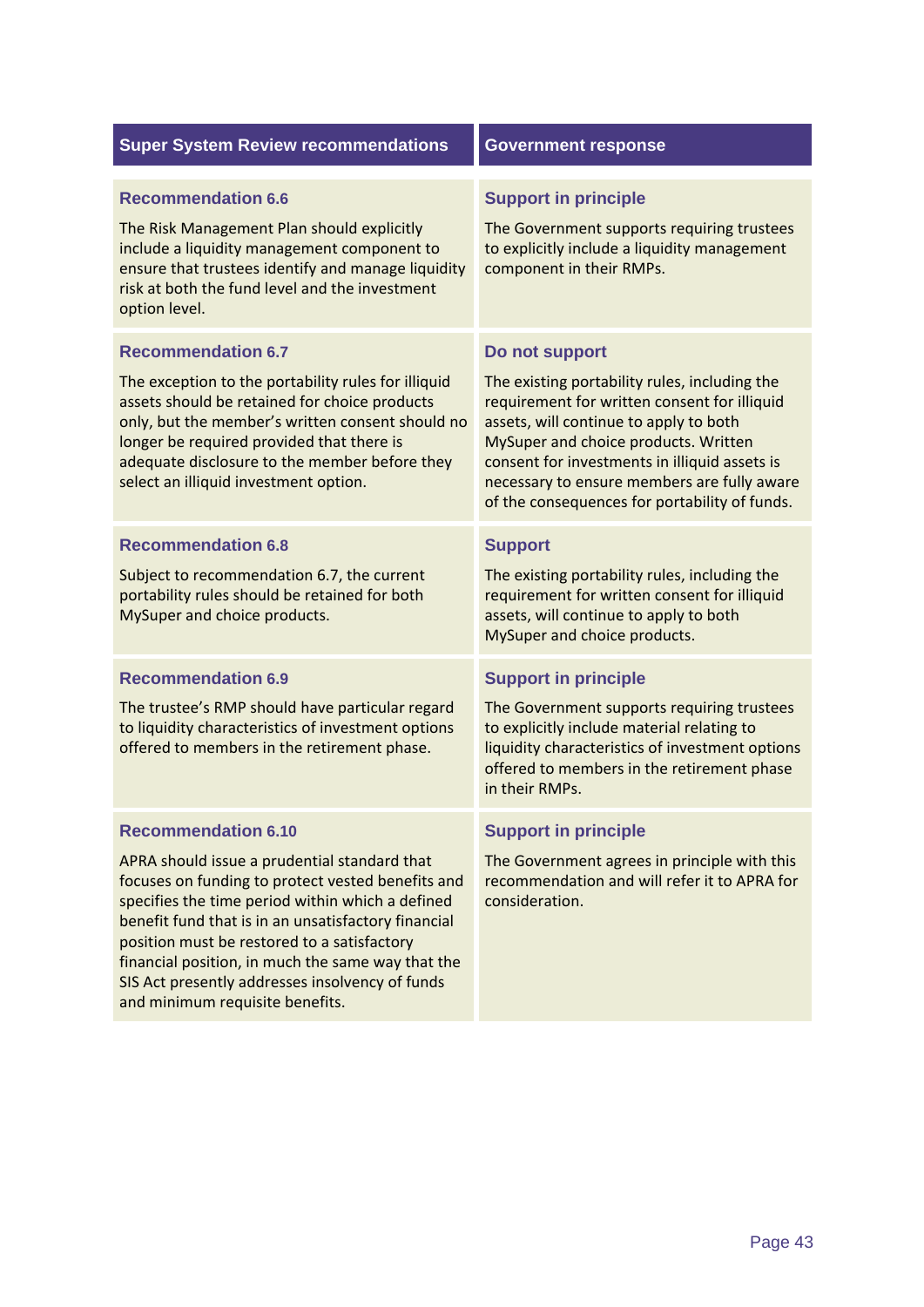#### **Recommendation 6.11**

 The SIS Act should be amended so that a defined benefit fund which is technically insolvent should not be allowed to accept SG Act contributions unless the fund actuary and the trustee form the view that it is reasonable to believe that the fund will be restored to solvency within the period prescribed under the SIS Act.

#### **Recommendation 6.12**

 The definition of 'superannuation contributions' in the Corporations Act should be clarified so that there is no doubt that defined benefit contributions are afforded the same protection as accumulation contributions.

#### **Recommendation 6.13**

 Defined benefit funds should automatically qualify as 'default' funds for SG Act purposes in respect of the defined benefit provided to members so long as the fund meets the requirements of the SG Act to receive contributions.

If the defined benefit fund is a hybrid fund, then

 accumulation members in order for the fund to be accepted as a default fund under the SG Act in

the MySuper criteria must be met for

### **Noted**

 The Government notes the recommendation and will consider whether the current arrangements achieve the right balance between protecting *Superannuation Guarantee (Administration) Act 1992* (SG Act) contributions and ensuring funds are solvent.

### **Support in principle**

 The Government will consider this recommendation further and consult with relevant stakeholders.

#### **Support**

 Defined benefit funds provide members with a certain retirement benefit regardless of the investment returns or fees. The Government considers that these funds should automatically qualify as a MySuper product in respect of defined benefit members and be able to continue to receive contributions in respect of such members that do not make a choice of fund.

#### **Support**

 In respect of members that have an accumulation benefit, a hybrid fund will be required to meet the MySuper criteria to continue to be a default fund for those members.

#### **Recommendation 6.15**

respect of those members.

**Recommendation 6.14** 

 If a member has both defined benefits and accumulation benefits as part of the defined benefit fund's benefit design, and the accumulation benefit is not necessary to meet the employer's SG Act obligations, then the MySuper criteria do not have to be met in respect of those members.

#### **Support**

 If a fund's defined benefit component satisfies the SG Act obligations of each employer making contributions to the fund, it will automatically qualify as a MySuper product and be able to continue to receive contributions from members that do not choose a fund.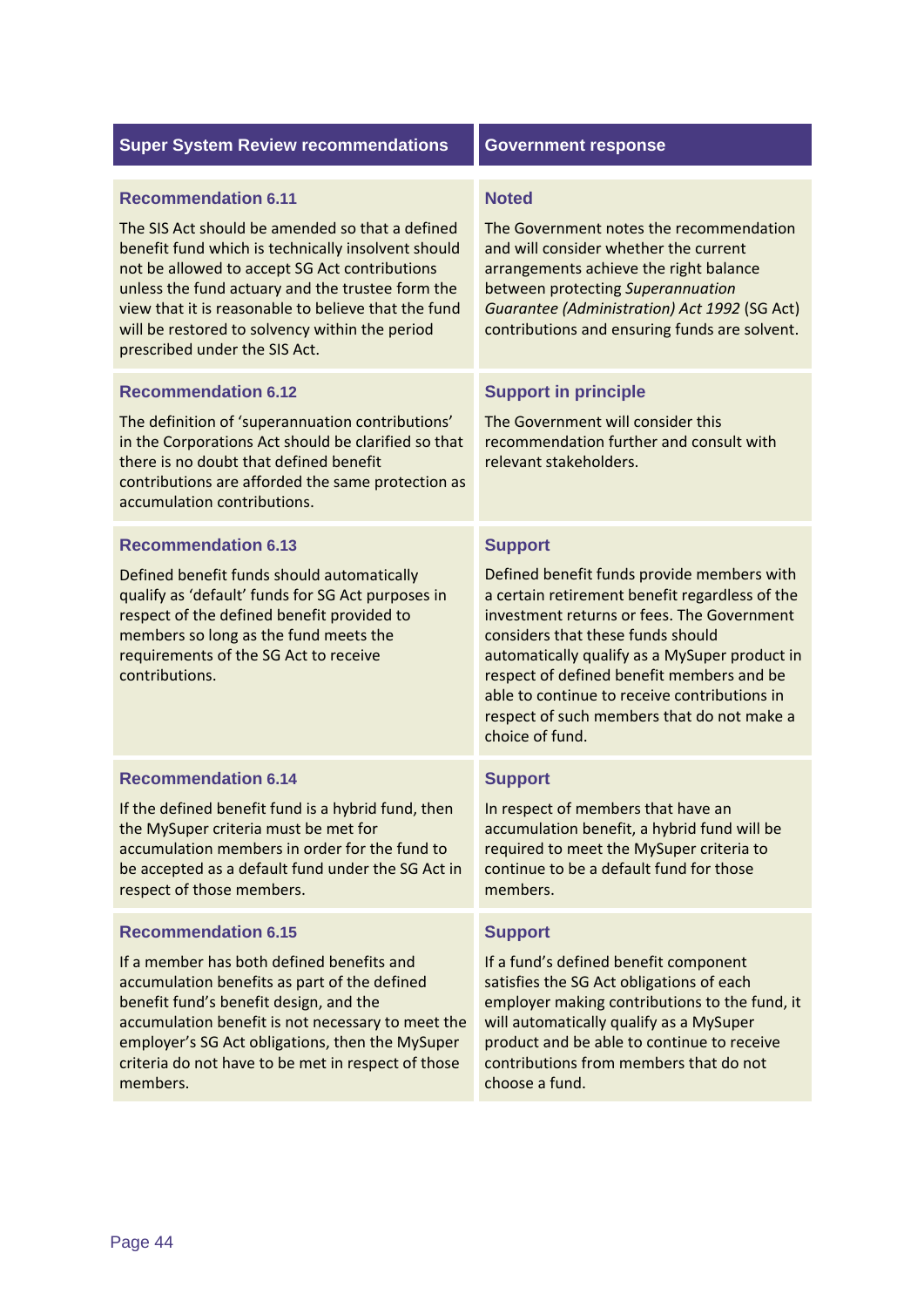|  |  |  | <b>Super System Review recommendations</b> |
|--|--|--|--------------------------------------------|
|--|--|--|--------------------------------------------|

#### **Recommendation 6.16** Support in principle

 Trustees of defined benefit funds (or sub‐plans) The Government supports in principle that are presently allowed to self‐insure death allowing trustees of defined benefit funds (or and TPD benefits should continue to be allowed sub-plans) that are currently allowed to to do so. to do so. self-insure death and TPD benefits to

#### **Recommendation 6.17**

 In developing investment strategies, trustees should explicitly consider both short and long term risks, consistent with their stated investment horizon. Trustees would not be required to make decisions based on ESG issues but as ESG issues represent one type of long term risk, trustees should consider ESG issues as they think appropriate.

#### **Recommendation 6.18 Support 3 Support**

 The government should not mandate that superannuation fund trustees participate in any particular investment class or vehicle, including infrastructure.

#### **Chapter 7: Retirement**

#### **Recommendation 7.1**

 MySuper products must include one type of income stream product, either through the fund or in conjunction with another provider, so that members can remain in the fund and regard MySuper as a whole of life product. The Government should consult comprehensively with industry before mandating the post‐retirement arrangements to apply to MySuper products.

#### **Recommendation 7.2**

 Trustees should be required to offer intra‐fund advice proactively to MySuper members as they approach normal retirement age. Over time, advice should be available on as broad a range as possible of the financial issues that members will face in retirement, subject to the requirements of the sole purpose test. In the near term, advice should address investment allocation and alternative retirement products offered within the fund.

# **Government response**

The Government supports in principle allowing trustees of defined benefit funds (or sub-plans) that are currently allowed to continue with such practices.

# **Support in principle**

 The Government agrees that environmental, social and governance (ESG) issues are a matter for trustees to consider.

 The Government agrees that investment decisions are a matter for trustees.

### **Noted**

 The Government will consult with relevant stakeholders on whether post‐retirement products should be mandated for MySuper products at some time in the future.

#### **Noted**

 The Government will consult with relevant stakeholders on whether MySuper products should be required to offer intra‐fund advice and the appropriate timing of any change.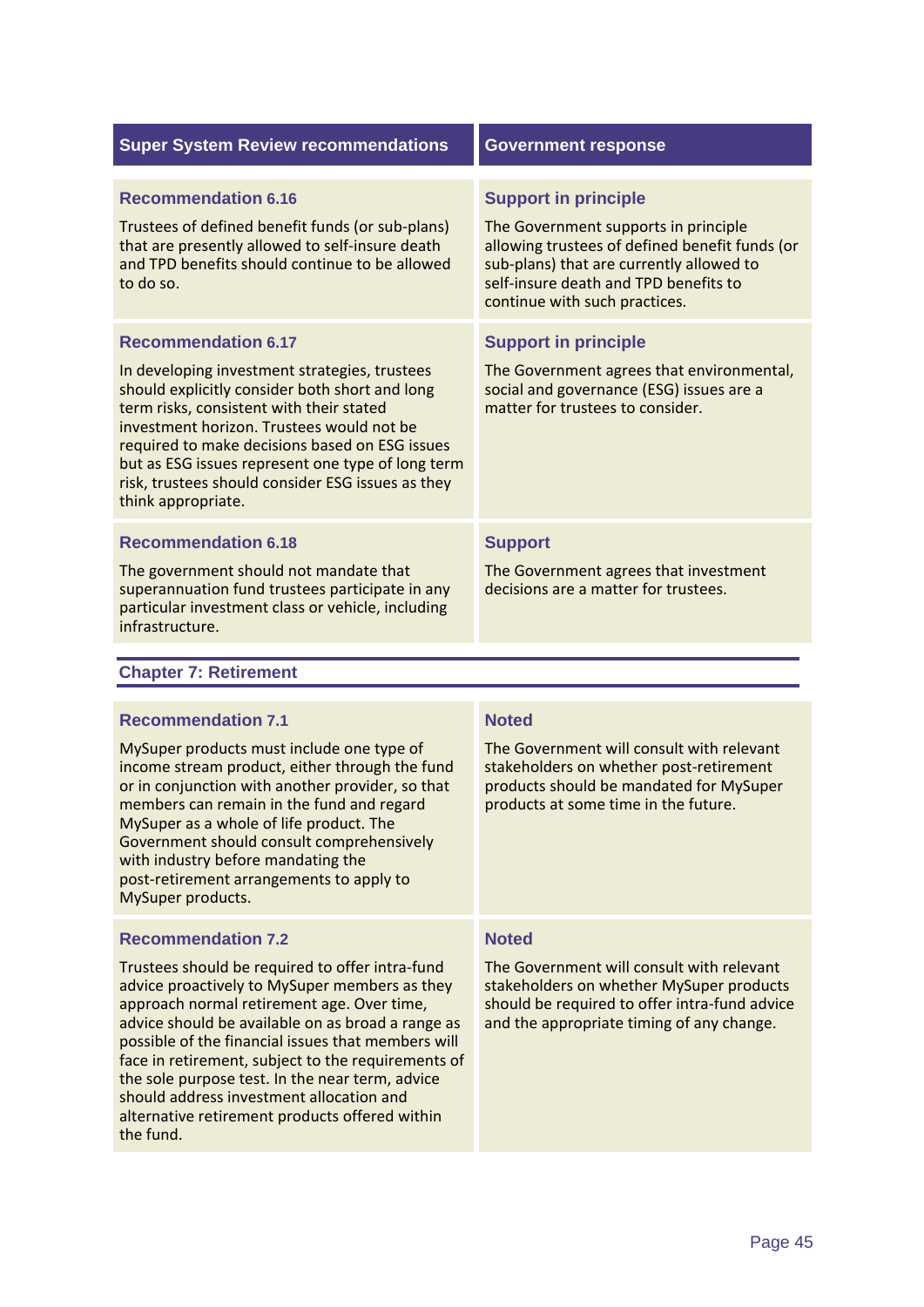| <b>Super System Review recommendations</b>                                                                                                                                                                                                                                                                                                                                             | <b>Government response</b>                                                                                                                                                                                                                                                          |  |
|----------------------------------------------------------------------------------------------------------------------------------------------------------------------------------------------------------------------------------------------------------------------------------------------------------------------------------------------------------------------------------------|-------------------------------------------------------------------------------------------------------------------------------------------------------------------------------------------------------------------------------------------------------------------------------------|--|
| <b>Recommendation 7.3</b><br>Trustees should offer intra-fund advice<br>proactively to MySuper members in the<br>retirement phase at periodic intervals.                                                                                                                                                                                                                               | <b>Noted</b><br>The Government will consult with relevant<br>stakeholders on whether MySuper products<br>should be required to offer intra-fund advice<br>and the appropriate timing of any change.                                                                                 |  |
| <b>Recommendation 7.4</b><br>Trustees must devise a separate investment<br>strategy for post-retirement members in MySuper<br>products which has regard to the factors as set<br>out in section 52(2)(f) of the SIS Act as well as<br>inflation and longevity risk.                                                                                                                    | <b>Support</b><br>The Government supports requiring a<br>separate investment strategy for<br>post-retirement members in MySuper and<br>choice products which offer retirement<br>income stream products and will consult with<br>relevant stakeholders on implementation<br>issues. |  |
| <b>Chapter 8: Self-managed super solutions</b>                                                                                                                                                                                                                                                                                                                                         |                                                                                                                                                                                                                                                                                     |  |
| <b>Recommendation 8.1</b><br>The current membership limit of four members<br>for a SMSF should not be increased.                                                                                                                                                                                                                                                                       | <b>Support</b><br>The Government agrees that the current<br>membership limit of four members for a self<br>managed superannuation fund (SMSF) is<br>appropriate.                                                                                                                    |  |
| <b>Recommendation 8.2</b><br>Legislation should be passed to provide the ATO<br>with the power to issue administrative penalties<br>against SMSF trustees on a sliding scale reflecting<br>the seriousness of the breach. The penalties<br>should not be payable from the corpus of the<br>fund, and may be applied jointly or severally<br>against the trustees or trustee directors. | <b>Support</b><br>The Government agrees with this<br>recommendation and will consult with<br>relevant stakeholders on the design of the<br>scale of penalties.                                                                                                                      |  |
| <b>Recommendation 8.3</b><br>SIS legislation should be amended to provide the<br>ATO with the power to issue relevant persons<br>with a direction to rectify specified<br>contraventions within a specified reasonable<br>time. A breach of a direction should be a strict<br>liability offence.                                                                                       | <b>Support</b><br>The Government agrees with this<br>recommendation and will consult with<br>relevant stakeholders on its implementation.                                                                                                                                           |  |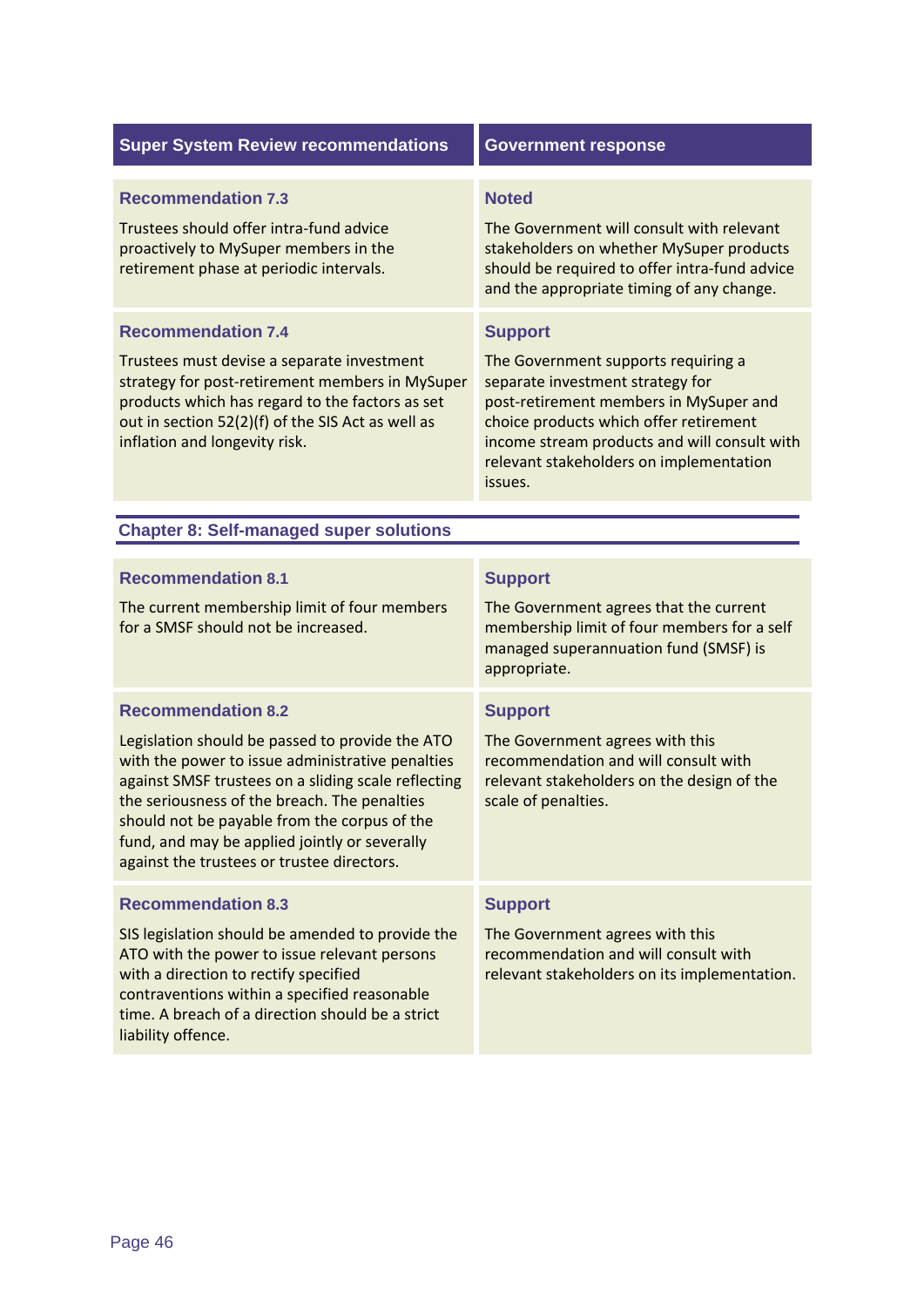| <b>Super System Review recommendations</b>                                                                                                                                                                                                                                                                                                                   | <b>Government response</b>                                                                                                                                                                                                                                                                                                                                                                                                                                                                                                     |
|--------------------------------------------------------------------------------------------------------------------------------------------------------------------------------------------------------------------------------------------------------------------------------------------------------------------------------------------------------------|--------------------------------------------------------------------------------------------------------------------------------------------------------------------------------------------------------------------------------------------------------------------------------------------------------------------------------------------------------------------------------------------------------------------------------------------------------------------------------------------------------------------------------|
| <b>Recommendation 8.4</b><br>The ATO should be given the power to enforce<br>mandatory education for trustees who have<br>contravened SIS legislation. Such education<br>should be provided by a body (which could<br>include commercial providers) approved by the<br>regulator and would be at the cost of the trustees<br>and not the corpus of the fund. | <b>Support</b><br>The Government agrees with this<br>recommendation and will consult with<br>relevant stakeholders on its implementation.                                                                                                                                                                                                                                                                                                                                                                                      |
| <b>Recommendation 8.5</b><br>The ATO should be given the power to issue<br>binding rulings in relation to SMSFs, subject to the<br>implementation of the Panel's recommendation<br>to restructure the SIS Act in chapter 10 of this<br>report.                                                                                                               | Do not support<br>The Government does not agree with this<br>recommendation. Binding rulings could result<br>in an SMSF being permitted to maintain an<br>investment that is contrary to retirement<br>income policy. This recommendation could<br>also lead to inconsistencies in regulatory<br>approach in circumstances where the same<br>legislative provisions are administered by<br>both the Australian Taxation Office (ATO) and<br>APRA. The ATO does, and would continue, to<br>provide non-binding advice to SMSFs. |
| <b>Recommendation 8.6</b><br>The Government should task ASIC, in consultation<br>with industry and the 'expert advisory panel', to<br>develop the SMSF specialist knowledge<br>component of RG 146, which would focus on<br>increased knowledge and competency with<br>respect to the SIS Act.                                                               | <b>Support</b><br>The Government agrees with this<br>recommendation. ASIC will consult with<br>relevant stakeholders and the Future of<br>Financial Advice expert advisory panel on its<br>implementation.                                                                                                                                                                                                                                                                                                                     |
| <b>Recommendation 8.7</b><br>Government should legislate to require advisers<br>to hold an AFSL where they provide advice in<br>relation to the establishment of an SMSF. The<br>accountants' licence exemption should not be<br>replaced by any new exemption or restricted<br>licensing framework.                                                         | <b>Noted</b><br>The Government agrees that the accountants'<br>Australian financial services licence (AFSL)<br>exemption should be removed, and is<br>currently consulting with industry on an<br>appropriate alternative to the exemption as<br>part of the Future of Financial Advice process,<br>including a restricted licensing framework.                                                                                                                                                                                |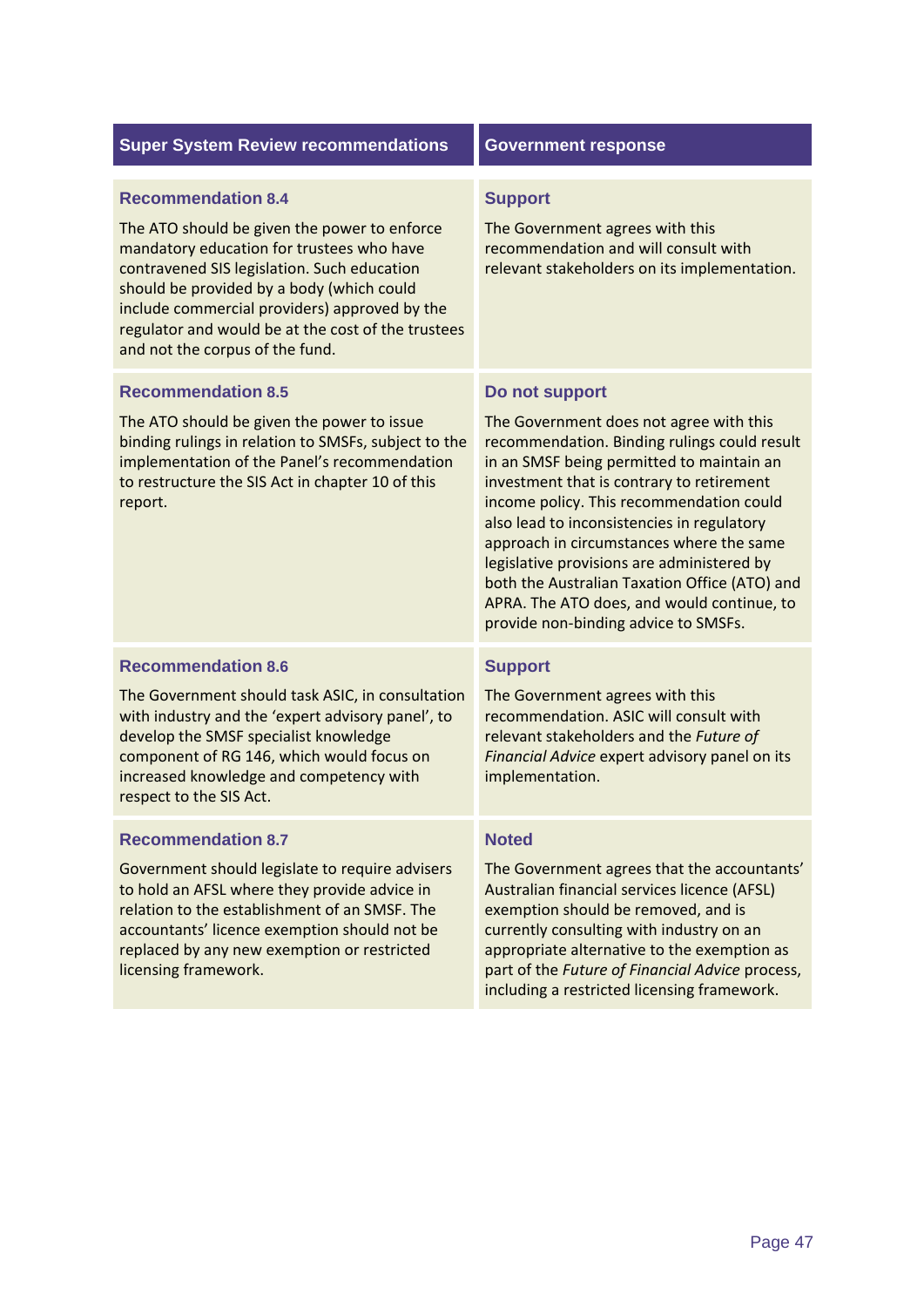#### **Recommendation 8.8**

Government should:

- (a) appoint ASIC as the registration body for approved auditors and give ASIC the power to determine the qualifications (including professional body memberships as appropriate) required for eligibility to be registered, set competency standards, develop and apply a penalty regime including the ability to deregister approved auditors. The registration requirements for approved auditors should be linked to minimum ongoing competency and knowledge standard; and
- (b) task the ATO to police the approved auditor standards and enable information to be appropriately shared between ASIC and ATO so as to carry out their roles effectively.

#### **Recommendation 8.9**

 Subject to the Government implementing recommendation 8.8, ASIC should develop approved auditor independence standards, which auditors must meet as part of their ongoing registration requirements, as outlined in recommendation 8.8.

#### **Recommendation 8.10**

 The 2007 relaxation of the borrowing provisions and the consumer protection measures that have recently been announced should be reviewed by government in two years' time to ensure that borrowing has not become, and does not look like becoming, a significant focus of superannuation funds.

#### **Support**

 The Government agrees with this recommendation and will consult with relevant stakeholders on its design and implementation including consideration of existing professional competency and knowledge standards.

#### **Support**

 The Government agrees with this recommendation. However, ASIC in consultation with relevant stakeholders will determine whether there are existing standards that can be used and will develop new approved auditor independence standards if necessary.

### **Support**

 The Government agrees with this recommendation. However, a broader review of leverage will be undertaken that includes all superannuation funds across the industry. Leverage poses a risk to superannuation fund assets in both SMSFs and APRA‐regulated funds because it can magnify investment losses and reduce liquidity. The review will enable consideration of whether borrowing by superannuation funds has become excessive, placing fund assets at risk, and whether such investments should be permitted to continue.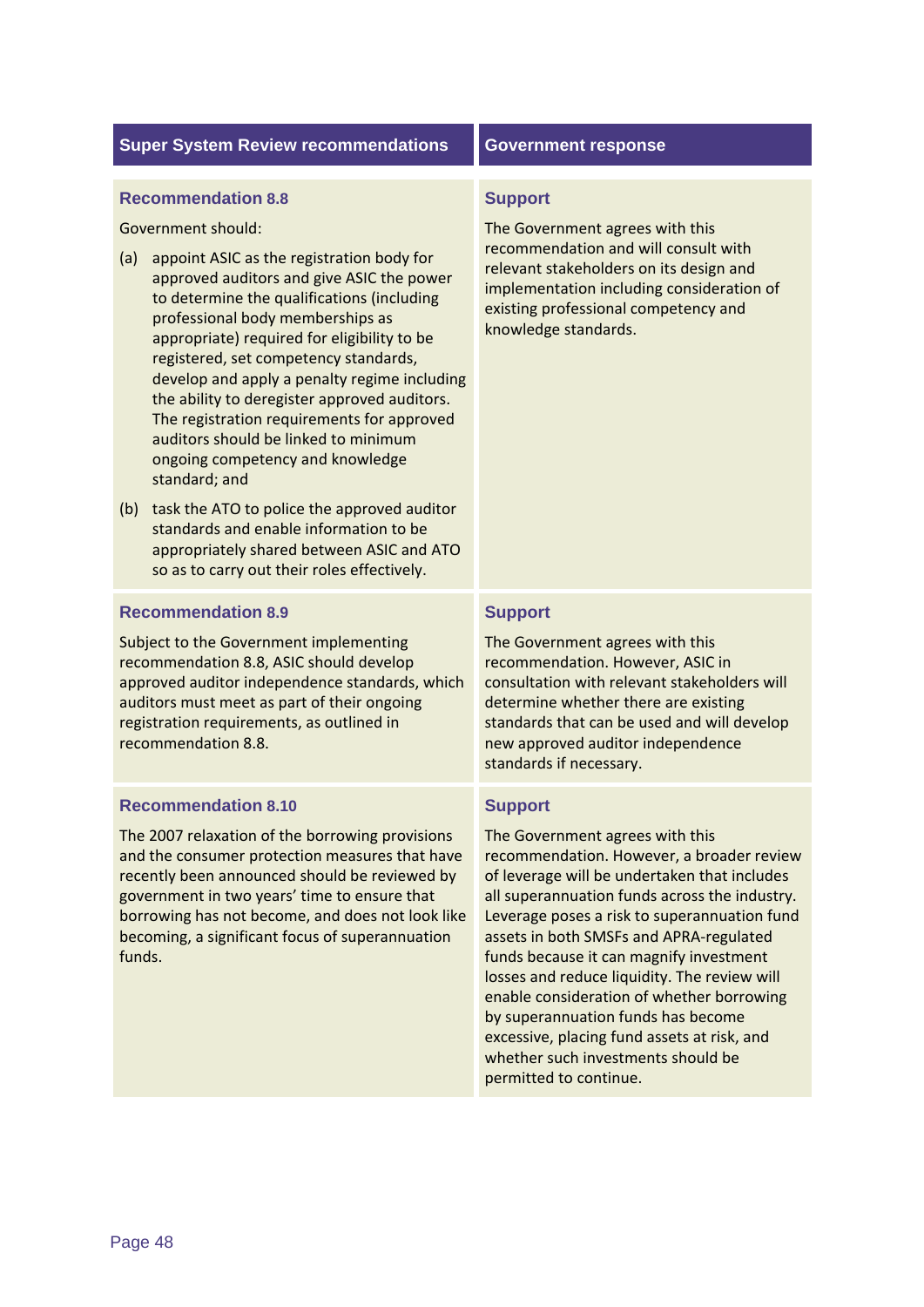| <b>Super System Review recommendations</b>                                                                                                                                                                                                                                                                                                                                                                                                                                                                                                                                             | <b>Government response</b>                                                                                                                                                                                                                                                                                                                                        |
|----------------------------------------------------------------------------------------------------------------------------------------------------------------------------------------------------------------------------------------------------------------------------------------------------------------------------------------------------------------------------------------------------------------------------------------------------------------------------------------------------------------------------------------------------------------------------------------|-------------------------------------------------------------------------------------------------------------------------------------------------------------------------------------------------------------------------------------------------------------------------------------------------------------------------------------------------------------------|
| <b>Recommendation 8.11</b><br>Legislation should be passed to require credit<br>providers to collect and provide relevant data to<br>APRA that would enable the RBA to publish<br>statistics on the level of finance being provided to<br>superannuation funds.                                                                                                                                                                                                                                                                                                                        | Do not support<br>The Government does not agree with this<br>recommendation because it would not<br>accurately capture the level of finance being<br>provided to SMSFs and would, therefore, be<br>of limited use. The Government will task the<br>ATO to collect data on SMSF borrowing<br>directly from SMSFs through implementation<br>of recommendation 8.15. |
| <b>Recommendation 8.12</b><br>SIS legislation, in relation to SMSFs, should be<br>amended so that:<br>the 5 per cent IHA investment limit be<br>(a)<br>removed so that no IHA investments would<br>be allowed;<br>SMSFs with existing IHA investments be<br>(b)<br>provided a five year transitional period, in<br>which to convert to a SAF or, alternatively,<br>dispose of their IHA investments. No<br>acquisitions of IHA investments would be<br>permissible during the transitional period;<br>and<br>APRA-regulated funds be exempt from these<br>(c)<br>changes.              | Do not support<br>The Government does not agree with this<br>recommendation because it would too<br>severely restrict investment choice for SMSF<br>trustees. There is no evidence that in-house<br>asset investments within the current<br>legislative restrictions are detrimental to<br>SMSFs.                                                                 |
| <b>Recommendation 8.13</b><br>SIS legislation relating to acquisitions and<br>disposals between related parties in SMSFs (but<br>not APRA-regulated funds) should be amended so<br>that, either:<br>where an underlying market exists, all<br>(a)<br>acquisitions and disposal of assets between<br>SMSFs and related parties must be<br>conducted through that market; or<br>where an underlying market does not exist,<br>(b)<br>acquisitions or disposals of assets between<br>related parties must be supported by a<br>valuation from a suitably qualified<br>independent valuer. | <b>Support in principle</b><br>The Government agrees in principle with this<br>recommendation and will consult with<br>relevant stakeholders on its design and<br>implementation.                                                                                                                                                                                 |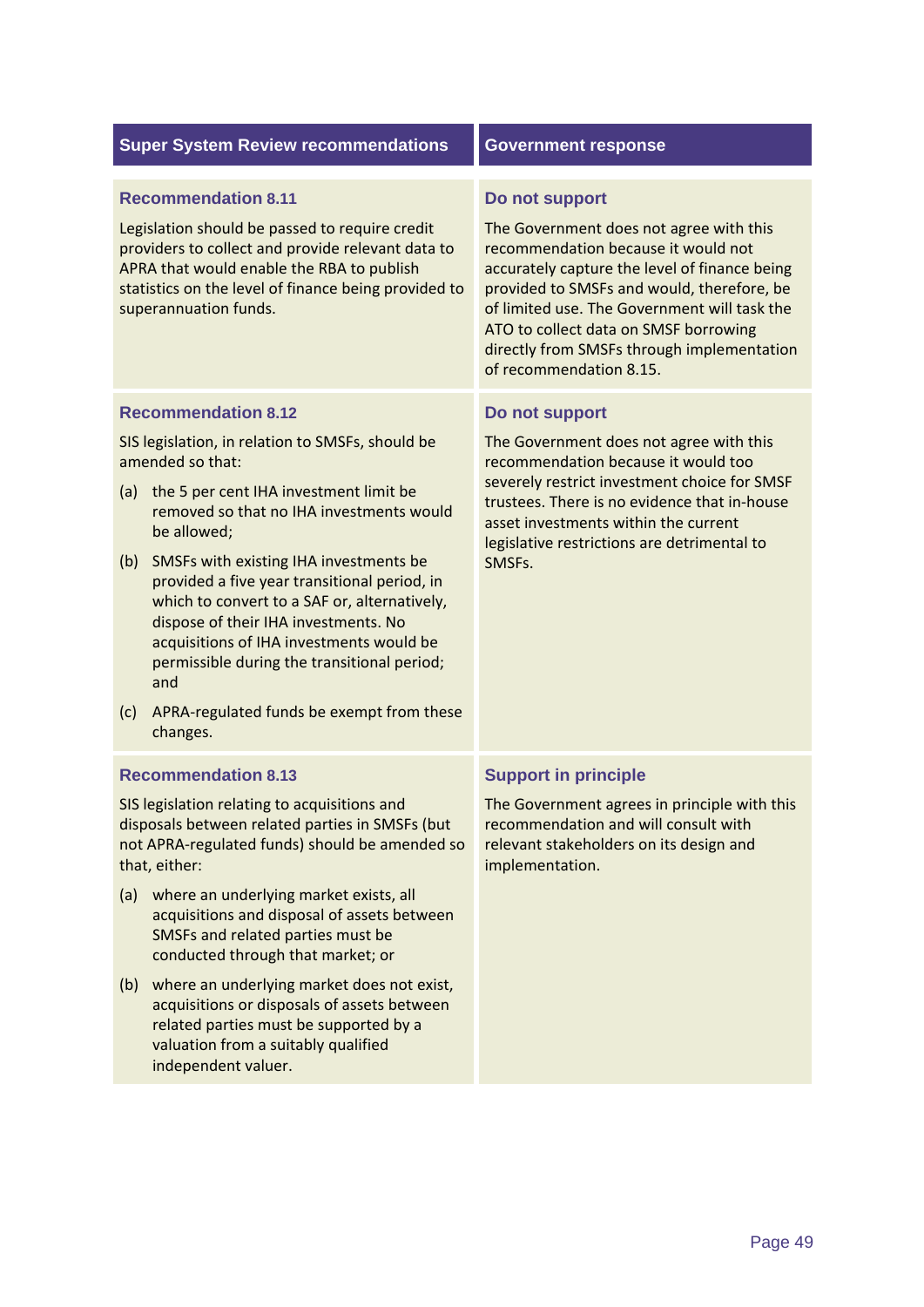#### **Recommendation 8.14**

 SIS legislation, in relation to SMSFs, should be amended so that:

- (a) the acquisition of collectables and personal use assets by SMSF trustees be prohibited;
- (b) SMSFs that own collectables or personal use assets be provided a five year transitional period, in which to convert to a SAF or, alternatively, dispose of those assets. No acquisitions of collectables and personal use assets would be permissible during the transitional period; and
- (c) APRA‐regulated funds be exempted from these changes.

 Government should provide the ATO with a specific mandate to collect and produce SMSF statistics, the details of which be developed in consultation with industry, which provide greater

understanding of the SMSF sector and its

#### **Do not support**

 The Government does not agree with this recommendation because it would restrict investment choice for SMSF trustees. Consistent with its election commitment the Government will introduce legislation to tighten, from 1 July 2011, the legislative standards on SMSF investment in collectables and personal use assets to ensure that such investments do not give rise to current day benefits for SMSF members. Any existing SMSF holdings of collectables and personal use assets that cannot comply with the legislative standards will be required to be disposed of by 1 July 2016. Subject to consideration of recommendation 8.2, contravention of the legislative standards will be a strict liability offence.

#### **Support**

 The Government agrees with this recommendation and will consult with relevant stakeholders on its design and implementation. The Government notes that implementation of this recommendation will include the collection of data on SMSF borrowing, as indicated in the response to recommendation 8.11.

#### **Recommendation 8.16 Support 3 Support**

The Government should legislate to require The Government agrees with this SMSFs to value their assets at net market value. For recommendation and will consult with The Government agrees with this recommendation and will consult with relevant stakeholders on its implementation.

# **Recommendation 8.17 Support 3.17**

performance.

**Recommendation 8.15** 

The ATO, in consultation with industry, should The Government agrees with this publish valuation guidelines to ensure consistent recommendation and the ATO will consult and standardised valuation practices. and standardised valuation practices. with relevant stakeholders on draft valuation

The Government agrees with this recommendation and the ATO will consult guidelines.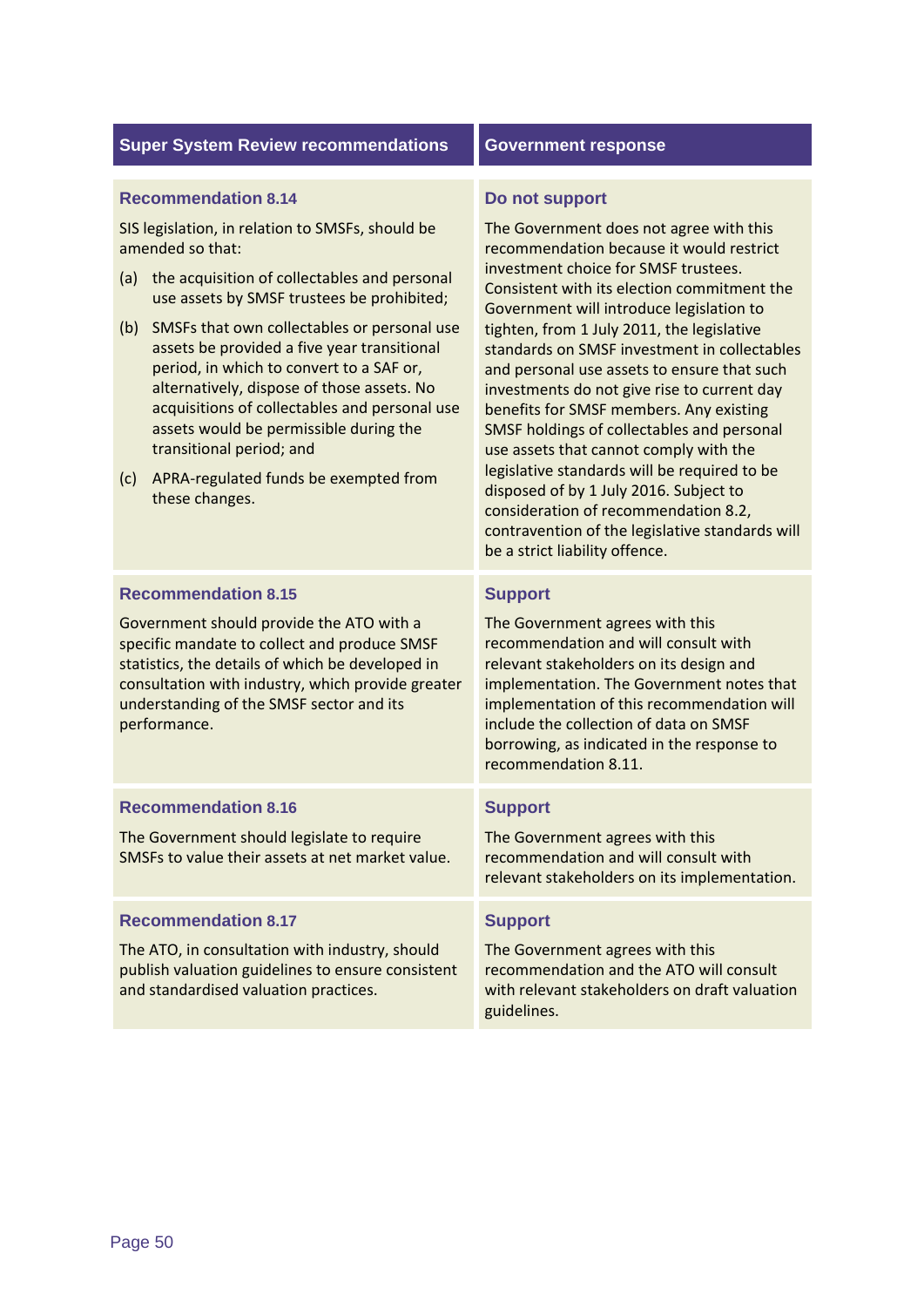| <b>Super System Review recommendations</b>                                                                                                                                                                                                                                                                                                                                                                                                                             | <b>Government response</b>                                                                                                                                                                                                                                                                                  |
|------------------------------------------------------------------------------------------------------------------------------------------------------------------------------------------------------------------------------------------------------------------------------------------------------------------------------------------------------------------------------------------------------------------------------------------------------------------------|-------------------------------------------------------------------------------------------------------------------------------------------------------------------------------------------------------------------------------------------------------------------------------------------------------------|
| <b>Recommendation 8.18</b><br>Government, after appropriate industry<br>consultation, should amend the Corporations Act<br>to ensure SMSF trustees provide all SMSF<br>members with certain key information on an<br>annual basis.                                                                                                                                                                                                                                     | Do not support<br>The Government does not agree with this<br>recommendation. All SMSF members are also<br>trustees and are able to access key<br>information regarding the SMSF as they<br>require. This recommendation would place an<br>unnecessary administrative burden and cost<br>on SMSFs.           |
| <b>Recommendation 8.19</b><br>Government, after appropriate industry<br>consultation, should amend legislation to remove<br>SMSF trustee administrative burdens that are<br>identified as unnecessary.                                                                                                                                                                                                                                                                 | <b>Support</b><br>The Government agrees with this<br>recommendation and will consult with<br>relevant stakeholders to determine any<br>administrative requirements which are<br>unnecessary for SMSF trustees.                                                                                              |
| <b>Recommendation 8.20</b><br>Government should legislate so that:<br>proof of identity checks be required for all<br>(a)<br>people joining an SMSF, whether they are<br>establishing a new fund or joining an existing<br>fund; and<br>identification measures should not apply<br>(b)<br>retrospectively except for existing SMSFs<br>wishing to organise rollovers from a large<br>APRA fund.                                                                       | <b>Support</b><br>The Government agrees with this<br>recommendation. The Government notes<br>that the Review recommends that proof of<br>identity checks be conducted when opening<br>the SMSF bank account. The Government will<br>consult with relevant stakeholders on its<br>design and implementation. |
| <b>Recommendation 8.21</b><br>The Panel recommends that the SMSF<br>registration process capture the details of the<br>person who has provided advice in relation to the<br>establishment of the SMSF and the service<br>providers who establish the SMSF (if they are<br>different entities). This information should also be<br>available to ASIC to assist in regulating AFSL<br>holders and form part of the risk assessment<br>process for both ASIC and the ATO. | <b>Support</b><br>The Government agrees with this<br>recommendation and will consult with<br>relevant stakeholders on its implementation.                                                                                                                                                                   |
| <b>Recommendation 8.22</b><br>Controls should be put in place to ensure SMSFs<br>can be neither established with, nor subsequently<br>change their name to, the name of, or a name<br>similar to, an existing large APRA fund and that<br>other naming rules applicable to bodies corporate<br>under the Corporations Act be applied to SMSFs.                                                                                                                         | <b>Support</b><br>The Government agrees with this<br>recommendation and will consult with<br>relevant stakeholders on its implementation.                                                                                                                                                                   |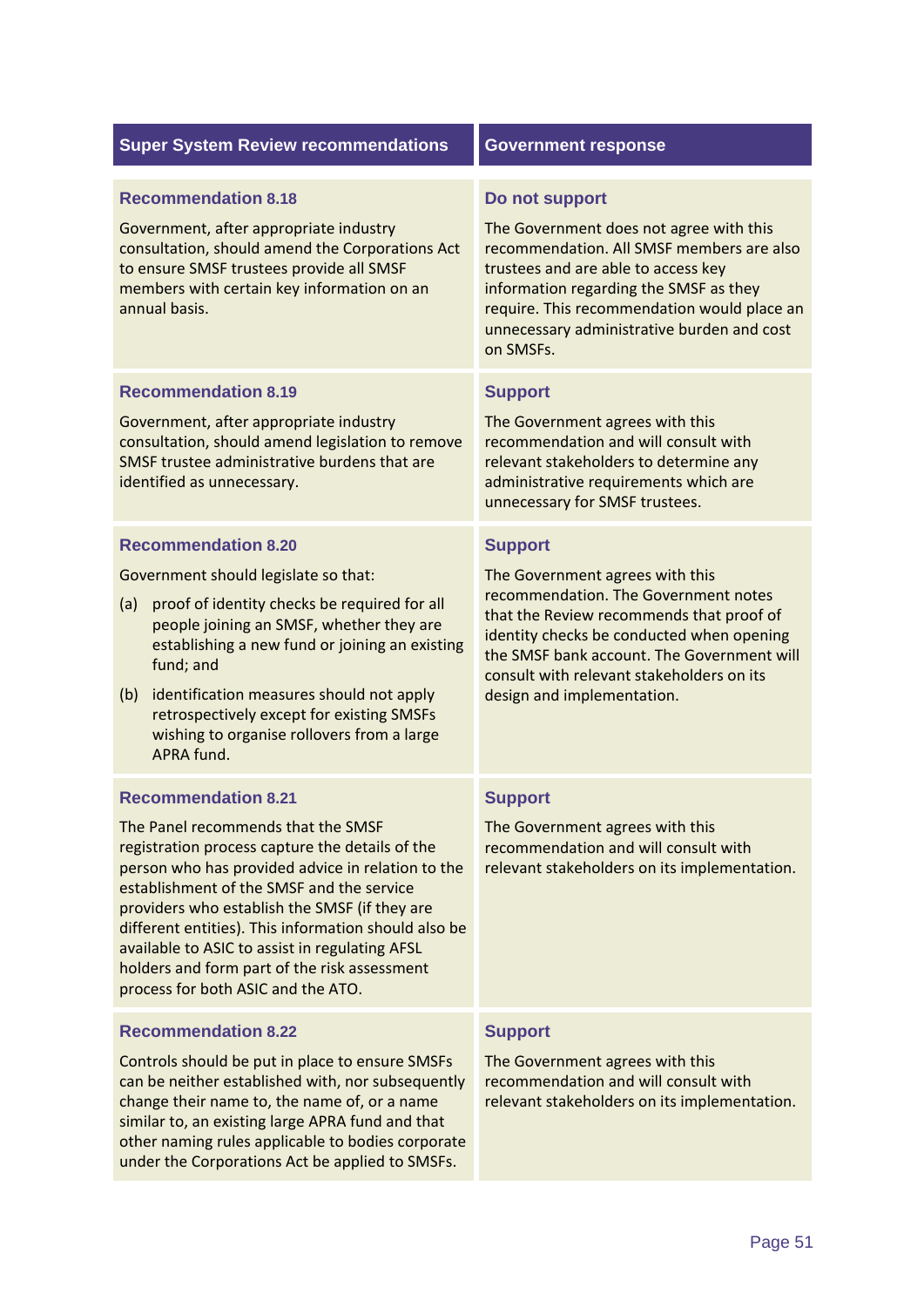|  | <b>Super System Review recommendations</b> |  |  |
|--|--------------------------------------------|--|--|
|--|--------------------------------------------|--|--|

### **Recommendation 8.23**

 Government should provide a system (Super Fund Lookup or an alternative) to:

- (a) provide appropriate SMSF information to large APRA funds (which would include member level details, confirmation that identification of member/trustees has occurred and the SMSFs bank account number) to enable the large APRA fund to verify the details of SMSF membership before processing rollover requests to SMSFs; and
- (b) require the large APRA fund, upon appropriate confirmation, to immediately process the request and electronically transfer the rollover to the validated SMSF bank account.

#### **Government response**

#### **Support**

 The Government agrees with this recommendation. However, APRA‐regulated funds will be required to process rollover requests within 30 days of confirmation of the SMSF details, rather than immediately, to be consistent with existing requirements for other rollovers. Requirements relating to rollovers will be subject to change under recommendation 9.15(c).

### **Recommendation 8.24 Support 3.24**

Legislation should be passed to provide for The Government agrees with this criminal and civil sanctions to enable the ATO to recommendation and will consult with penalise and discourage illegal early release scheme promoters. penalise and discourage illegal early release relevant stakeholders on its implementation.

#### **Recommendation 8.25 Support Inc. Accommendation 8.25**

The Government should amend existing tax laws The Government agrees with this so that: so that: recommendation and will consult with

- (a) amounts illegally early released be taxed at relevant stakeholders on its implementation. the superannuation non‐complying tax rate; and
- (b) an additional penalty, based on a sliding scale of penalties that takes into account the individual circumstances, should apply.

#### **Recommendation 8.26 Support Support**

Legislation should be passed so that rollovers to The Government agrees with this an SMSF be captured as a designated service **recommendation and will consult with** under the AML/CTF Act. under the AML/CTF Act. **relevant stakeholders on its implementation**.

#### **Recommendation 8.27 Support 3.27**

The Government should amend the SIS Act so as The Government agrees with this to automatically deem anything permitted by the **recommendation and will consult with** SIS Act or a tax act to be permitted by SMSF trust relevant stakeholders on its implementation. deeds.

The Government agrees with this recommendation and will consult with

The Government agrees with this relevant stakeholders on its implementation.

The Government agrees with this recommendation and will consult with

The Government agrees with this recommendation and will consult with relevant stakeholders on its implementation.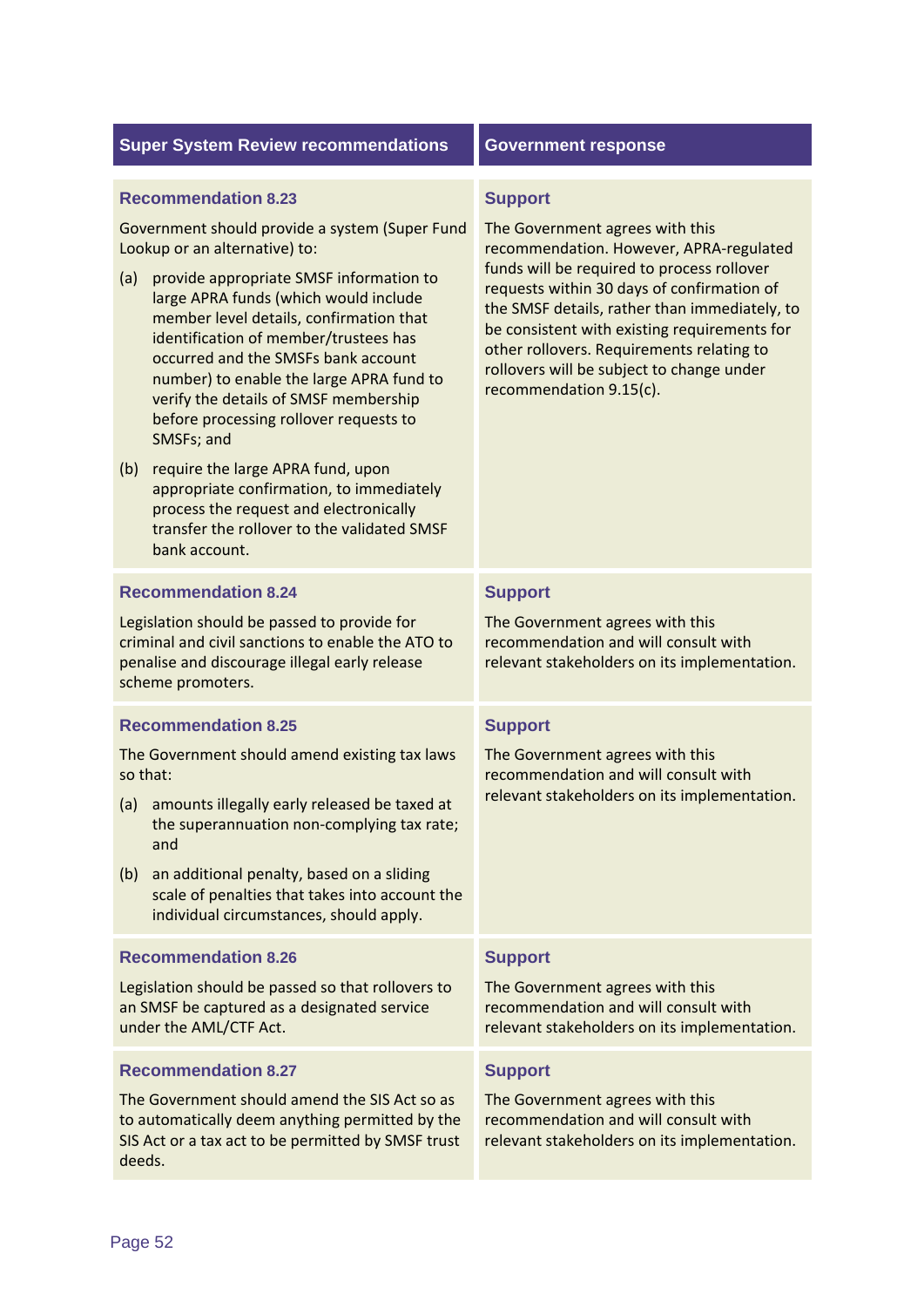| <b>Super System Review recommendations</b>                                                                                                                                                                         | <b>Government response</b>                                                                                              |
|--------------------------------------------------------------------------------------------------------------------------------------------------------------------------------------------------------------------|-------------------------------------------------------------------------------------------------------------------------|
|                                                                                                                                                                                                                    |                                                                                                                         |
| <b>Recommendation 8.28</b>                                                                                                                                                                                         | <b>Support</b>                                                                                                          |
| Legislation should be passed so that the covenant<br>requiring separation of fund assets from personal<br>or employer assets, as set out in section 52(2)(d)<br>of SIS, be replicated in a SIS operating standard. | The Government agrees with this<br>recommendation and will consult with<br>relevant stakeholders on its implementation. |
| <b>Recommendation 8.29</b>                                                                                                                                                                                         | <b>Support</b>                                                                                                          |
| The Government should amend the investment<br>strategy operating standard so that SMSF trustees<br>are required to consider life and TPD insurance<br>for SMSF members as part of their investment<br>strategy.    | The Government agrees with this<br>recommendation and will consult with<br>relevant stakeholders on its implementation. |
|                                                                                                                                                                                                                    |                                                                                                                         |
| <b>Chapter 9: SuperStream</b>                                                                                                                                                                                      |                                                                                                                         |
|                                                                                                                                                                                                                    |                                                                                                                         |

#### **Recommendation 9.1**

 Relevant legislation should be amended so that in respect of employees who are members of accumulation funds, an employer must provide to the superannuation fund (or clearing house) its ABN and at least:

- (a) on first making a contribution in respect of a particular employee to that fund after the amendment comes into effect, the full name, date of birth, current address, email address (if known), mobile phone number (if known) and TFN of that employee, date of commencement of employment and the amount of the contribution being remitted in respect of that employee;
- (b) for each subsequent contribution in respect of each employee, the employee's name, TFN and the amount being contributed for that employee. If the contribution is made via a clearing house, the fund SPIN should also be required;
- (c) an employer that fails to meet the data requirements set out in (a) or (b) above becomes liable for an administrative financial penalty payable to the ATO in respect of each employee and each day it fails to meet the obligations. The ATO should have a measure of discretion about collection of the penalty. Alternatively, an employer that fails to meet the standards may be deemed to have failed to meet its SG Act obligations; and

# **Supported in principle**

 The Government agrees in principle with this recommendation and will consult with relevant stakeholders on design and implementation issues.

### **Supported in principle**

 The Government agrees in principle with this recommendation and will consult with relevant stakeholders on design and implementation issues.

### **Noted**

 The Government considers that imposing penalties on employers should only be considered further after experience with the other measures which will make the system easier for employers to interact with, can be evaluated.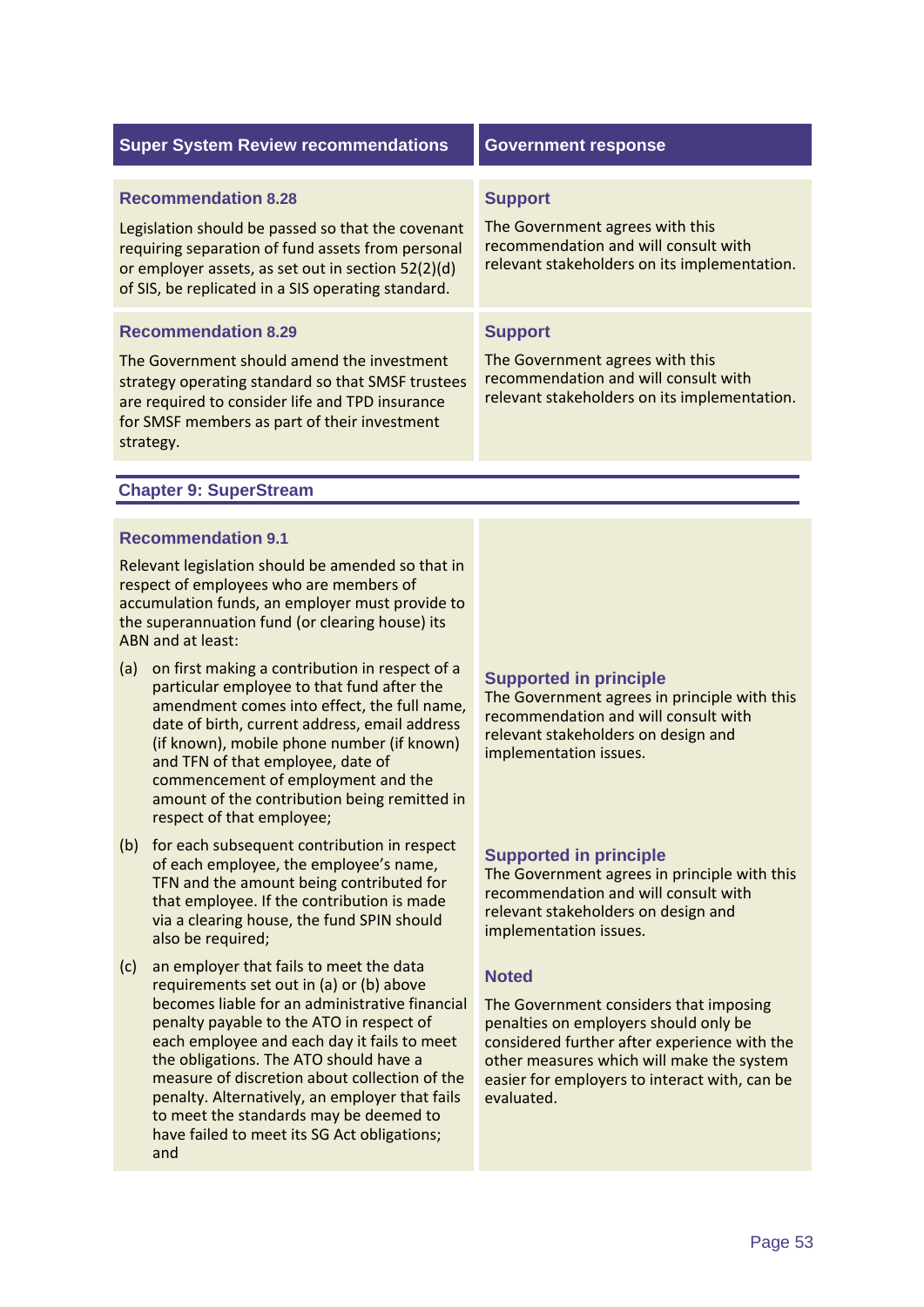(d) a fund should be prohibited from accepting as a member any person for whom there is not provided sufficient identification data (full name, address and date of birth) to provide a proper preliminary identification, and from accepting any contribution which cannot be reasonably identified as being attributable to a particular member.

# **Recommendation 9.2**

 If, after having been provided a reasonable opportunity, the employee fails to provide a TFN or other required details to the employer, the employer's SG Act obligations are satisfied if the employer electronically provides such employee identification details as it has to the ATO together with the requisite contribution. The ATO would then treat the contribution as unclaimed money. On provision of the TFN, the ATO would remit the amount held for that employee to the employer's default superannuation fund, together with the employee's TFN, name, date of birth and, where provided to the ATO, current address, email address and mobile phone number.

# **Recommendation 9.3**

 The ATO should establish an employment web page where an employer can both register the tax status of a new employee in lieu of completing the paper TFN declaration and simultaneously advise the fund to which super contributions would be paid. The ATO would then communicate the new member details to the fund electronically.

# **Recommendation 9.4**

 APRA should convene a stakeholder group including at least the ATO, employers, payroll providers, super administrators and trustee representatives to devise online forms covering all the common processes between:

- (a) the employer and the fund;
- (b) the fund and the member; and
- (c) different funds, such as occurs with 'rollovers'.

# **Supported in principle**

 The Government agrees that it is desirable for key data to accompany contributions and will consult further with relevant stakeholders on the best approach to achieve this objective.

# **Support in principle**

 The Government agrees that it is desirable for key data to accompany contributions and will consult further with relevant stakeholders on the best approach to achieve this objective. This will include consideration of other options such as applying existing unclaimed money processes to such amounts rather than instigating a new process for employer contributions to the ATO.

# **Support in principle**

 The Government supports initiatives to improve efficiency and will further consider this recommendation in consultation with relevant stakeholders.

# **Support in principle**

 The Government will work with key industry stakeholders to develop and establish standardised forms for various transactions and common data standards for electronic transactions.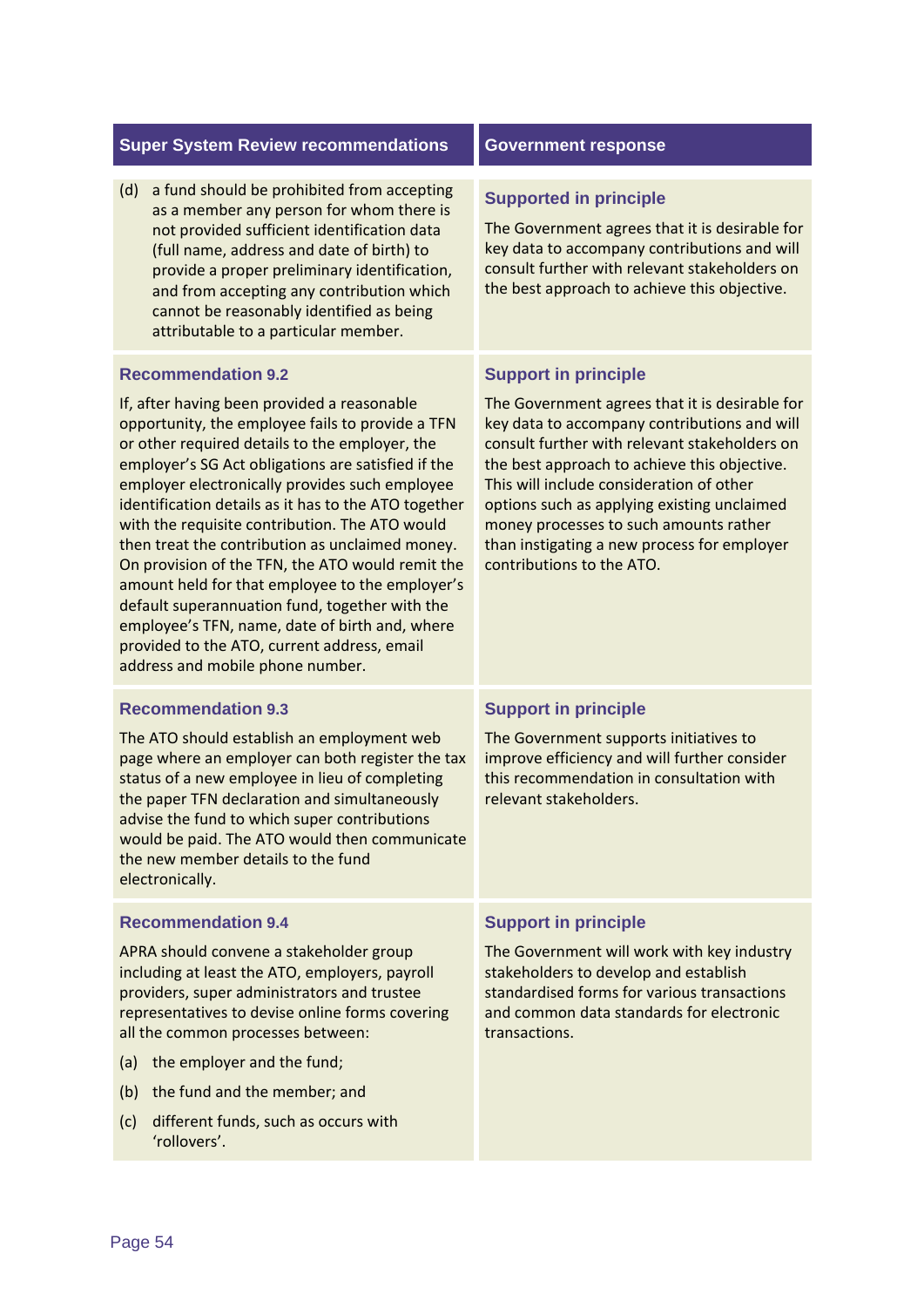#### **Recommendation 9.5 Noted Noted**

The Government should be prepared to mandate The Government notes the recommendation the use of the forms, unless it is satisfied that and will give consideration to the need to there is near universal voluntary uptake. mandate the use of standard forms and

#### **Recommendation 9.6**

 The Government should consider imposing a prescribed fee to be paid by the employer to any super fund to which the employer contributes on behalf of a member when the contribution is made other than in electronic form accompanied by sufficient details to adequately identify the member. That is, the fee will only apply if the contribution is paid by non‐electronic means (such as by cheque) or if any payment is not linked with adequate member details. In order to give employers and industry time to adapt, such a fee should come into effect after education and an appropriate transitional phase.

#### **Recommendation 9.7 Support in principle 3.7** Support in principle

A condition of holding a licence to administer The Government agrees that administrators superannuation funds should be the capacity to longaged by trustees should have the capacity provide e commerce facilities to employers of all to provide e-commerce facilities and will sizes. consult with relevant stakeholders.

#### **Recommendation 9.8**

 Treasury should convene a working group comprising representatives of relevant segments of the financial sector to devise the process for development of SBR‐compatible standards that provide for linked personal and financial data transmission and facilitate related software development. The standards should address transactions between employer and fund, fund and member, and between funds.

 Development work should be financed through an industry levy.

 All administrators and clearing houses should be required to adopt these standards as a licence condition.

The Government notes the recommendation and will give consideration to the need to mandate the use of standard forms and electronic transactions after further consultation with relevant stakeholders.

#### **Noted**

 The Government notes the recommendation and will consult further with relevant stakeholders on an appropriate response.

The Government agrees that administrators engaged by trustees should have the capacity to provide e-commerce facilities and will

#### **Support**

 The Government agrees with this recommendation.

 The development of Standard Business Reporting (SBR)‐compatible standards that provide for linked personal and financial data transmission should be considered as part of the consultation and development process associated with recommendation 9.4.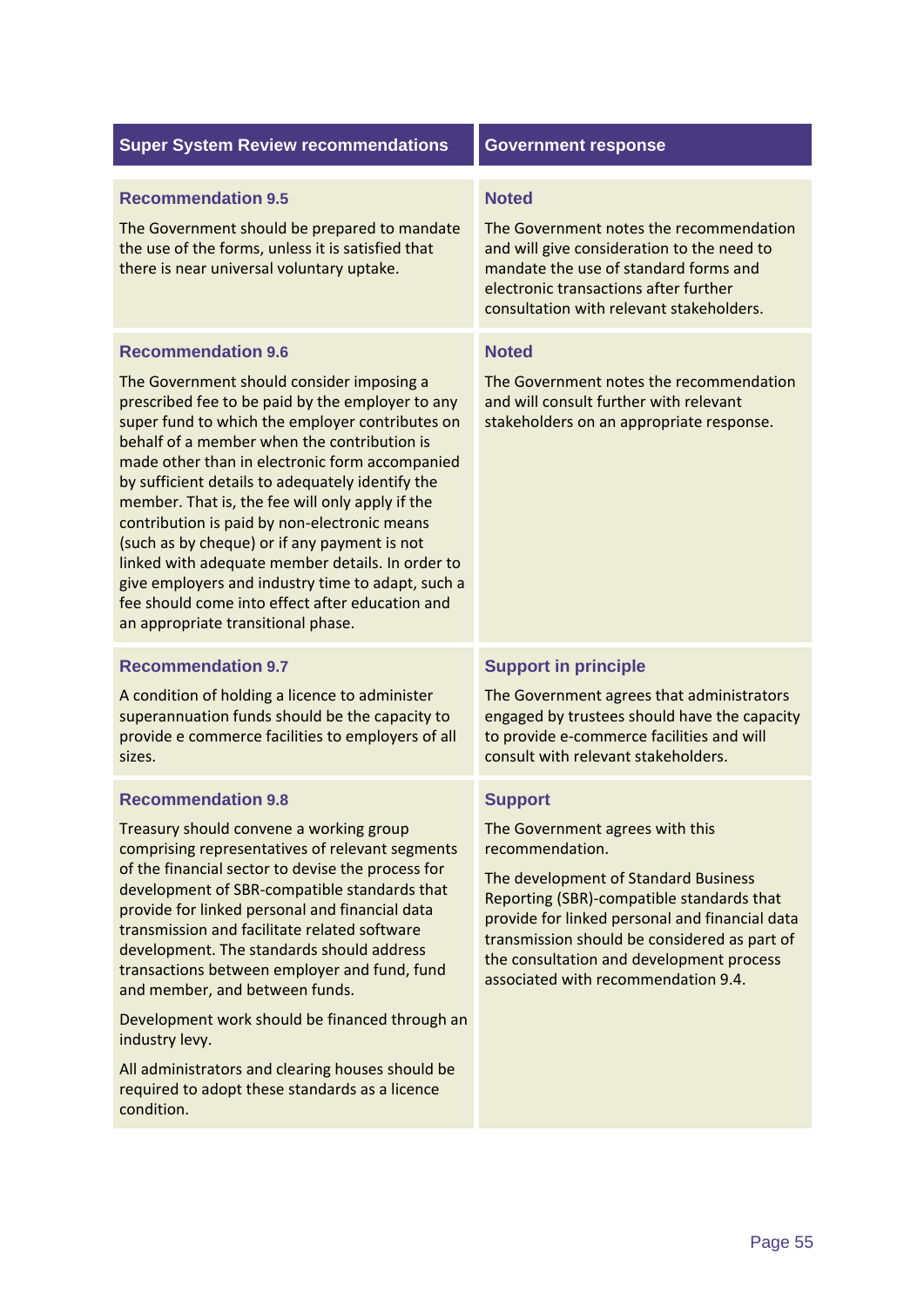| <b>Super System Review recommendations</b>                                                                                                                                                                                                                                                                                                                                                                                                                                                                                                                                                                                                                                                                                                                                                                                         | <b>Government response</b>                                                                                                                                                                                                                                                                                                                                                                                                                                                                                                                                                                                       |
|------------------------------------------------------------------------------------------------------------------------------------------------------------------------------------------------------------------------------------------------------------------------------------------------------------------------------------------------------------------------------------------------------------------------------------------------------------------------------------------------------------------------------------------------------------------------------------------------------------------------------------------------------------------------------------------------------------------------------------------------------------------------------------------------------------------------------------|------------------------------------------------------------------------------------------------------------------------------------------------------------------------------------------------------------------------------------------------------------------------------------------------------------------------------------------------------------------------------------------------------------------------------------------------------------------------------------------------------------------------------------------------------------------------------------------------------------------|
| <b>Recommendation 9.9</b><br>As a standard licence condition, clearing houses<br>(including administrators offering a clearing house<br>service) should be required to provide linked<br>member and funding data electronically to the<br>fund within two business days of receipt of clean<br>data.<br><b>Recommendation 9.10</b><br>Having regard to the extended use of personal                                                                                                                                                                                                                                                                                                                                                                                                                                                | <b>Support in principle</b><br>The Government agrees that clearing houses<br>should be required to transmit linked<br>member and funding data within two<br>business days and will consult with relevant<br>stakeholders on implementation issues.<br><b>Support</b><br>The Government supports this                                                                                                                                                                                                                                                                                                             |
| information proposed in SuperStream, Treasury<br>should be tasked with preparing a Privacy Impact<br>Assessment to help identify and assess any<br>privacy impacts of the 'SuperStream' proposals<br>adopted by the Government.                                                                                                                                                                                                                                                                                                                                                                                                                                                                                                                                                                                                    | recommendation and Treasury will prepare a<br>Privacy Impact Assessment to identify and<br>assess privacy impacts of the SuperStream<br>proposals.                                                                                                                                                                                                                                                                                                                                                                                                                                                               |
| <b>Recommendation 9.11</b><br>Relevant legislation should be amended to permit<br>superannuation fund trustees and their agents to:<br>use TFNs as a primary search key to link<br>(a)<br>contributions and rollovers with member<br>accounts;<br>seek confirmation from the ATO in relation<br>(b)<br>to each new member that the quoted TFN is<br>correct;<br>seek confirmation from the ATO in relation<br>(c)<br>to each requested rollover to a SMSF that<br>the member holding the quoted TFN is a<br>member of that SMSF; and<br>exchange the TFN with other trustees to<br>(d)<br>identify accounts in multiple funds held by<br>the same individual, and hence permit the<br>trustee of the fund to which contributions<br>are currently being made to invite the<br>member to initiate consolidation of the<br>accounts. | <b>Support</b><br>(a) The Government supports this<br>recommendation and will introduce<br>legislation to permit the use of tax file<br>numbers (TFNs) as a primary search key from<br>1 July 2011. This was announced as part of<br>the Government's Fairer, Simpler<br>Superannuation election commitment.<br>(b) and (c) The Government supports these<br>recommendations and will consult with<br>relevant stakeholders on design and<br>implementation issues.<br>(d) The Government supports this<br>recommendation and will consult with<br>relevant stakeholders on design and<br>implementation issues. |
| <b>Recommendation 9.12</b><br>Necessary legislation should be enacted to permit<br>the trustee to auto-consolidate accounts without                                                                                                                                                                                                                                                                                                                                                                                                                                                                                                                                                                                                                                                                                                | <b>Support in principle</b><br>The Government supports auto consolidation<br>within a single fund provided the member is                                                                                                                                                                                                                                                                                                                                                                                                                                                                                         |

trustee to auto-consolidate accounts without reference to the member, where multiple accumulation accounts within a single fund share a common TFN and member surname and the multiple accounts have not been established by deliberate elections by the member concerned. the trustee to auto‐consolidate accounts without prior reference to the member, where multiple

a single fund provided the member is notified in advance, including of any impact on insurance cover, and has the right to opt‐out. within a single fund provided the member is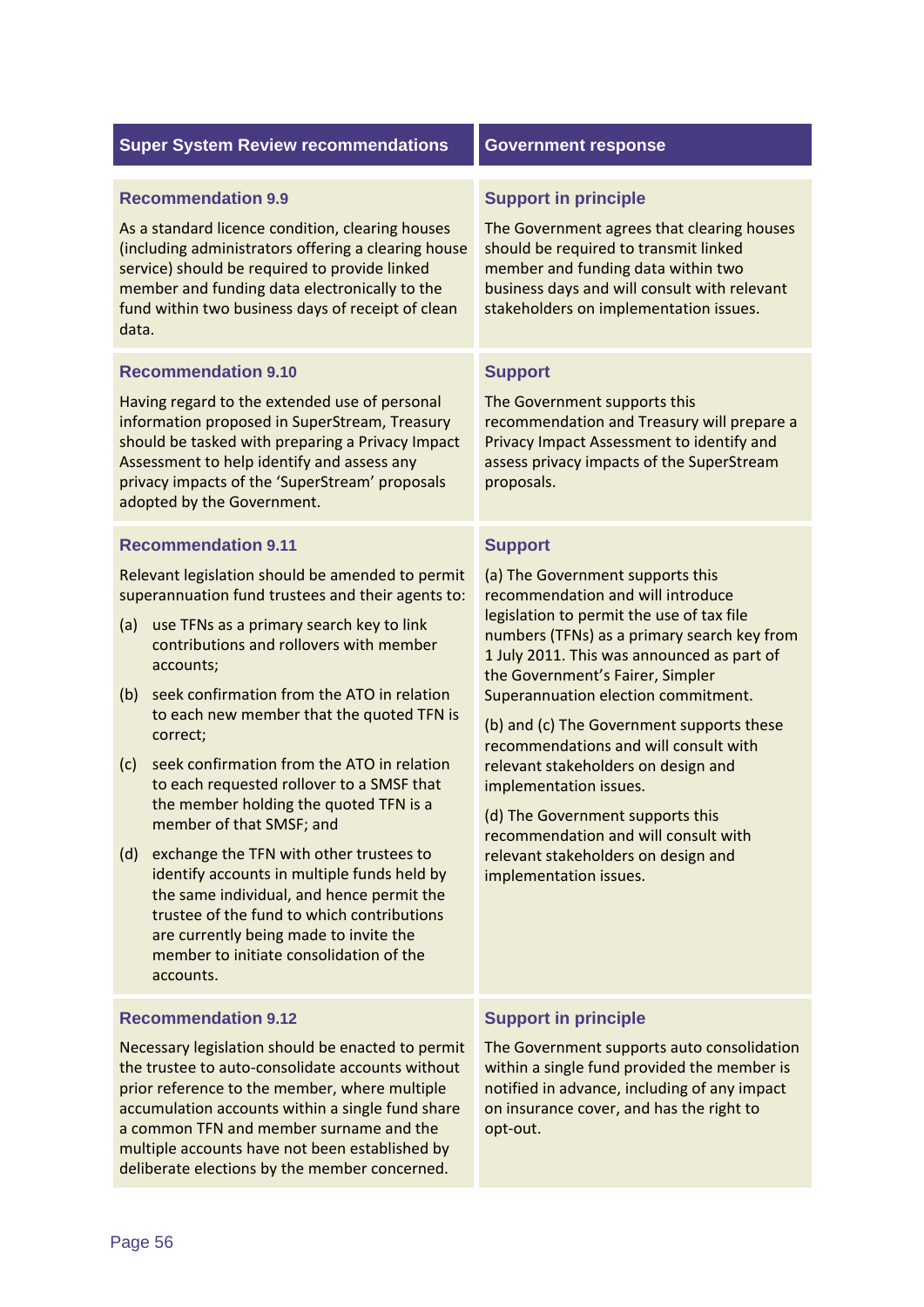| <b>Super System Review recommendations</b>                                                                                                                                                                                                                                                                                                                                                                                                                                                           | <b>Government response</b>                                                                                                                                                                                                  |
|------------------------------------------------------------------------------------------------------------------------------------------------------------------------------------------------------------------------------------------------------------------------------------------------------------------------------------------------------------------------------------------------------------------------------------------------------------------------------------------------------|-----------------------------------------------------------------------------------------------------------------------------------------------------------------------------------------------------------------------------|
| <b>Recommendation 9.13</b><br>The ATO should develop electronic means to<br>display all the super funds of which an individual<br>logging on is currently a member. Similarly, the<br>ATO should provide an electronic facility to<br>include all member accounts for which it holds<br>TFN identification.                                                                                                                                                                                          | <b>Support</b><br>The Government supports this<br>recommendation, subject to further<br>consultation with relevant stakeholders.                                                                                            |
| <b>Recommendation 9.14</b><br>To facilitate consolidation of multiple accounts:<br>procedures should be established between<br>(a)<br>the ATO and administrators and clearing<br>houses so that when an employer seeks to<br>enrol a new member, the fund administrator<br>(or clearing house if one is used) must<br>validate the TFN provided with the ATO to<br>ensure that it is the number for the<br>individual named; and                                                                     | <b>Support</b><br>The Government supports this<br>recommendation and will consult with<br>relevant stakeholders on design and<br>implementation issues.                                                                     |
| at the same time, the ATO should be<br>(b)<br>required to check its data base to see<br>whether it holds unclaimed money for that<br>member. If so, it should advise the<br>administrator and transfer the money. The<br>ATO should also determine whether the<br>member has more than one account. If the<br>member has more than one account, the<br>administrator of the new fund should be<br>notified and then determine with the<br>member whether they wish to consolidate<br>their accounts. |                                                                                                                                                                                                                             |
| <b>Recommendation 9.15</b><br>Relevant legislation should be amended to:                                                                                                                                                                                                                                                                                                                                                                                                                             | <b>Support in principle</b><br>The Government agrees with the overarching<br>goal of streamlining the process for rollovers<br>with some variation from the current<br>recommendation.                                      |
| (a)<br>remove from super funds the current<br>exemption from initial customer<br>identification requirements under the<br>Anti-Money Laundering and<br>Counter-Terrorism Financing Act 2006 when<br>a member exercises a choice to join that<br>fund, or to roll into that fund the whole or<br>part of a benefit from another fund.<br>Risk-based customer identification would                                                                                                                     | The Government agrees that superannuation<br>funds should be subject to the anti-money<br>laundering and counter-terrorism provisions<br>and will consult with relevant stakeholders on<br>possible legislative amendments. |

ordinarily be satisfied if the member has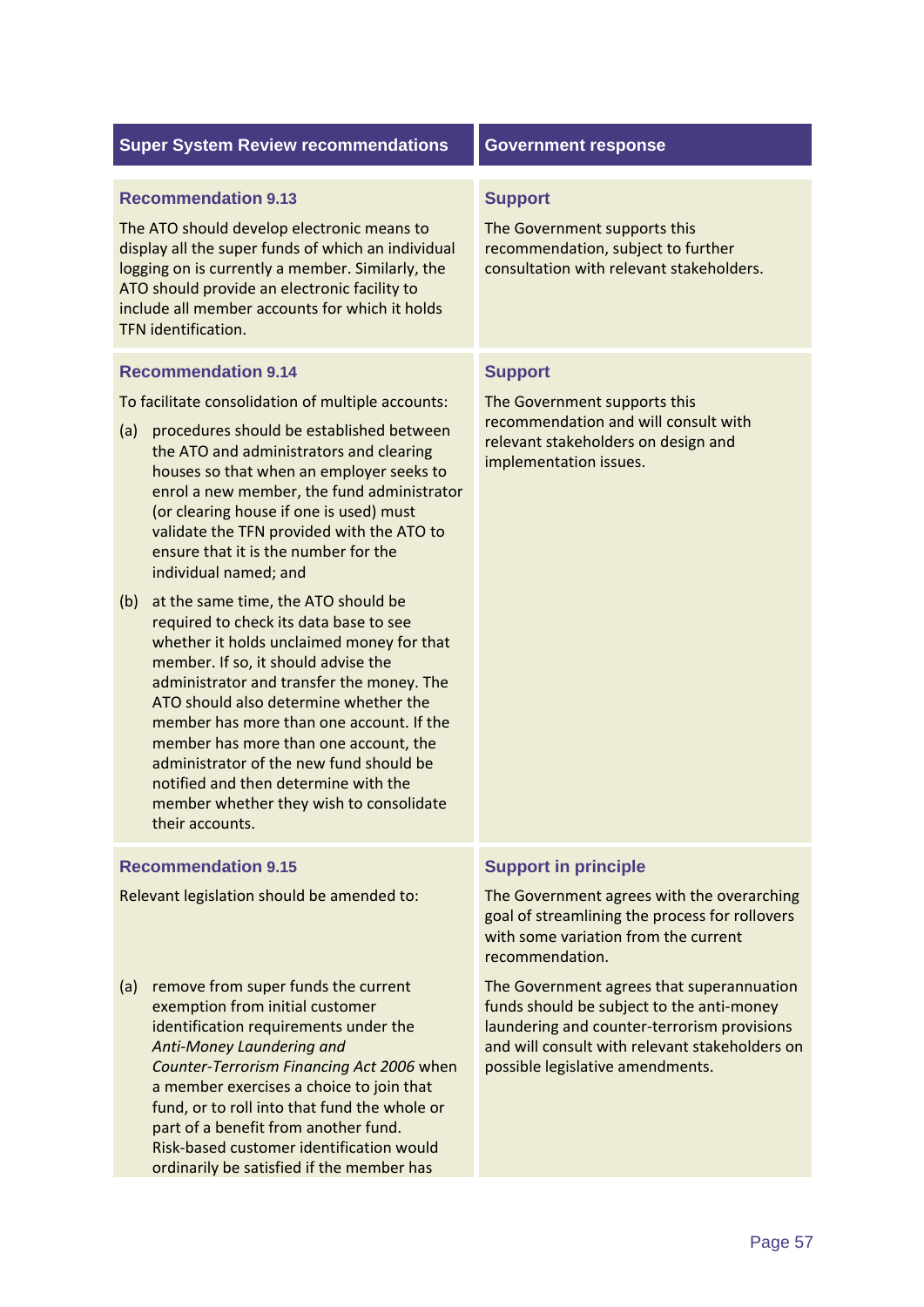provided their TFN to the fund and the trustee has confirmed with the ATO that the TFN is correctly associated with the details for that member or the trustee has confirmation from its own records or another APRA‐regulated fund that they have previously provided that level of identification;

- (b) enable the trustee of an APRA-regulated fund, with the authority of a member, to initiate a rollover of all or part of that member's benefit from another fund as though the member had initiated the request to the exiting fund, without further proof of the member's identity being required;
- (c) require the trustee of any fund receiving such a request to normally remit the member's balance electronically to the new fund within two clear business days, subject to a capacity for APRA to provide relief from this provision when prudential considerations require it;
- (d) amend the choice of fund form to make it more user friendly and to enable the member to tick a box requiring all super accounts to be consolidated, with the nominated APRA‐regulated fund to action as above. In view of the greater engagement of most SMSF members, and risks identified in the use of SMSFs for illegal early release of superannuation, this facility should not be extended to the trustees of SMSFs at this stage; and
- (e) override any provision in the governing rules of any fund with a defined contribution component that would otherwise prevent the consolidation of member accounts.

 The Government agrees that rollovers and transfers should be expedited; and that the trustee of an APRA‐regulated fund, with the authority of a member, should be allowed to initiate a rollover of all or part of that member's benefit from another fund as though the member had initiated the request to the exiting fund, without further proof of the member's identity being required.

 It will consult with relevant stakeholders on implementation issues.

 The Government agrees that trustees should forward money within two working days (except where APRA approves a delay for prudential reasons) and will consult with relevant stakeholders.

 The Government agrees in principle that the choice of fund form and account consolidation should be simplified and will further consult on design and implementation issues.

 The Government agrees and will consult with relevant stakeholders on design and implementation issues.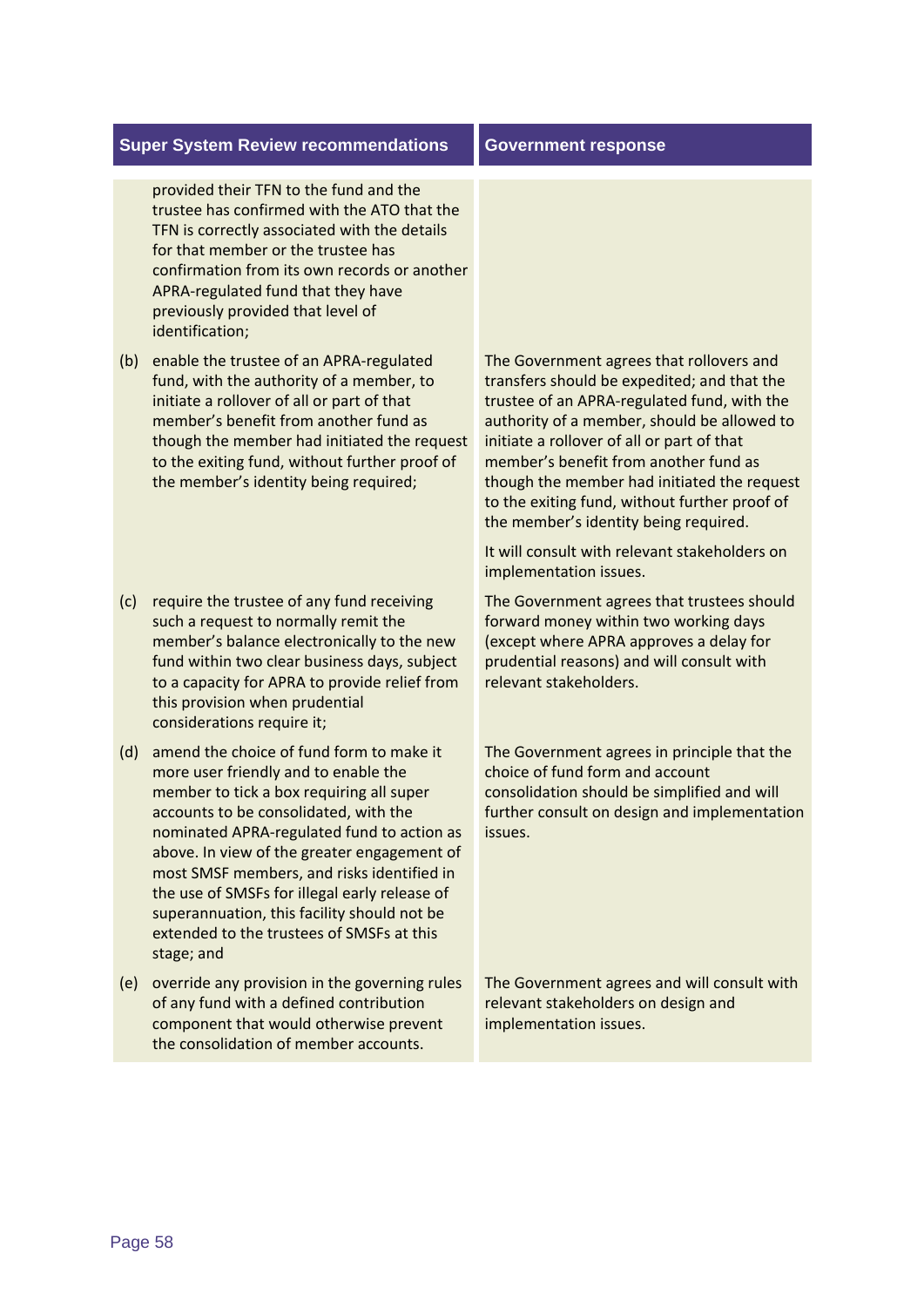#### **Recommendation 9.16**

Relevant legislation should be amended so that:

- (a) an employer is required to remit salary sacrificed and SG Act contributions no less frequently than it is required to remit a member's after‐tax contributions;
- (b) the timing of payment of SG Act contributions should be adjusted after SuperStream has been implemented so that SG payments align with employers' payroll cycles;
- (c) the employer is required to report on each payslip issued to an employee the amount of superannuation to be paid to the employee's fund, whether SG, salary sacrificed or after tax contributions;

 (d) the ATO is specified as the sole regulator generally responsible for compliance with all aspects of superannuation contributions, other than those relating to compliance with industrial awards. APRA should retain responsibility for overseeing the solvency of defined benefit plans and any action needed to restore a DB fund to a satisfactory financial position; and

#### **Noted**

 The need for changes in the frequency of superannuation payments will be considered further in consultation with relevant stakeholders.

#### **Noted**

 The need for changes in the frequency of superannuation payments will be considered further in consultation with relevant stakeholders.

#### **Support**

 The Government supports this recommendation and will require employers to report on payslips the amount of superannuation actually paid to the employee's fund. This was announced as part of the Government's Securing Super election commitment.

 Consistent with the Government's Securing Super commitment, the Government will also require:

- • employers to provide information on their employees' payslips about the amount of contributions actually paid;
- • superannuation funds to notify employees and employers electronically if regular payments are not being made; and
- • superannuation funds to notify employees quarterly if regular payments cease.

#### **Support in principle**

 The Government will consult further on this recommendation.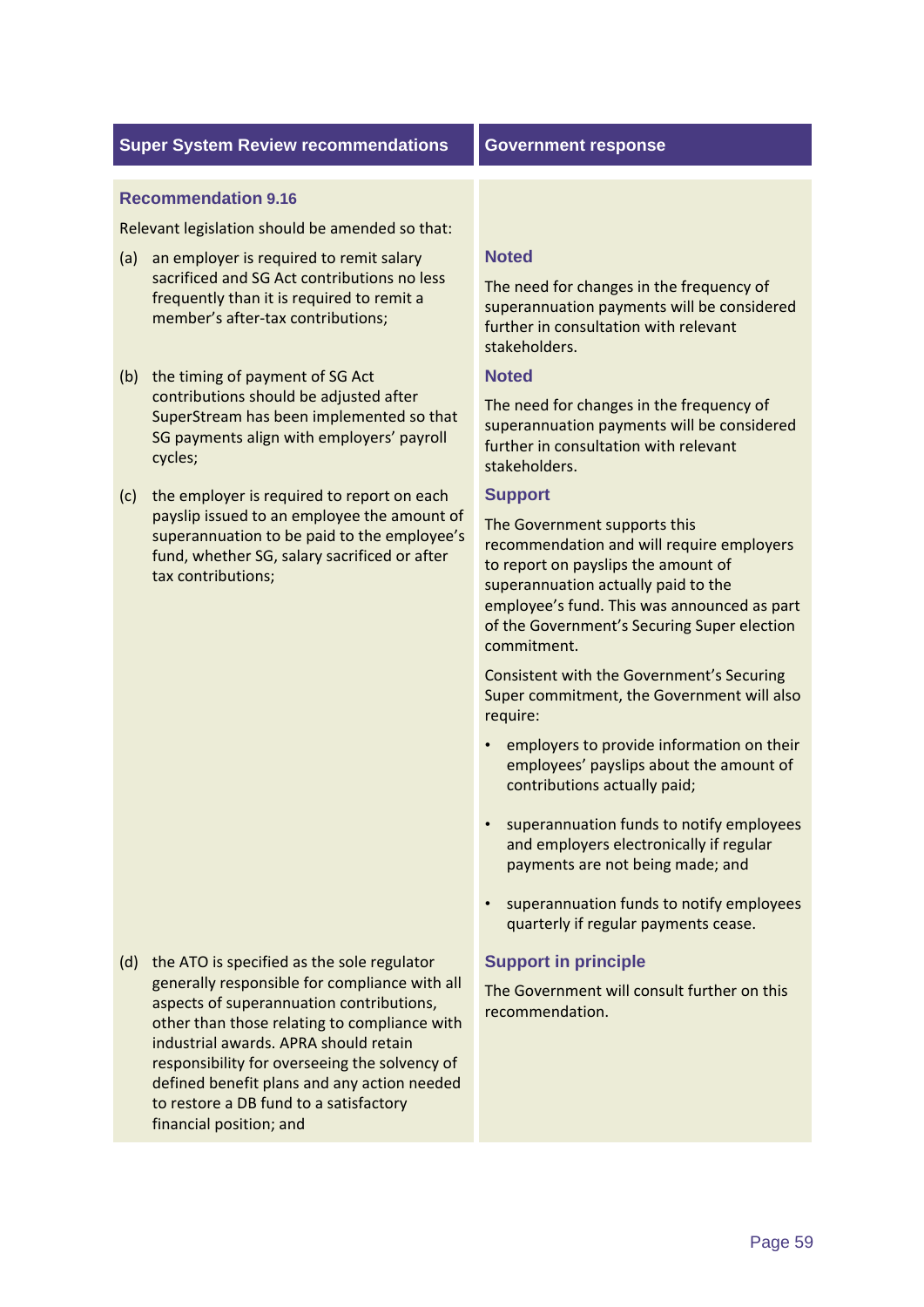| <b>Super System Review recommendations</b>                                                                                                                                                                                                                                                                          | <b>Government response</b>                                                                                                                                                                                                                         |
|---------------------------------------------------------------------------------------------------------------------------------------------------------------------------------------------------------------------------------------------------------------------------------------------------------------------|----------------------------------------------------------------------------------------------------------------------------------------------------------------------------------------------------------------------------------------------------|
| when an employee makes a complaint that<br>(e)<br>an employer is not meeting its SG Act<br>obligations, the ATO should continue, on a<br>risk-assessed basis, to assess the employer's<br>compliance with its SG Act obligations for all<br>employees in the particular workplace, and<br>not only the complainant. | <b>Support</b><br>The Government supports this<br>recommendation.                                                                                                                                                                                  |
| <b>Recommendation 9.17</b>                                                                                                                                                                                                                                                                                          | <b>Support</b>                                                                                                                                                                                                                                     |
| The Government should task Treasury with<br>coordinating the initial implementation phase of<br>SuperStream, and with advising on sustainable<br>governance and oversight arrangements for the<br>system into the future.                                                                                           | The Government agrees that Treasury should<br>be tasked with coordinating implementation<br>and governance arrangements for the<br>introduction of SuperStream.                                                                                    |
| <b>Chapter 10: Regulatory settings</b>                                                                                                                                                                                                                                                                              |                                                                                                                                                                                                                                                    |
|                                                                                                                                                                                                                                                                                                                     |                                                                                                                                                                                                                                                    |
| <b>Recommendation 10.1</b>                                                                                                                                                                                                                                                                                          | Do not support                                                                                                                                                                                                                                     |
| APRA's mandate should be broadened to include<br>the task of overseeing and promoting the<br>efficiency of the funds it regulates and the system<br>in which they operate.                                                                                                                                          | The Government will ensure that the<br>Financial Sector (Collection of Data) Act 2001<br>enables APRA to collect data that will allow<br>information to be made available on the<br>operation and efficiency of superannuation<br>funds.           |
| <b>Recommendation 10.2</b>                                                                                                                                                                                                                                                                                          | <b>Support</b>                                                                                                                                                                                                                                     |
| APRA should be given general standards-making<br>power in relation to superannuation (including<br>prudential matters) in order to address the<br>recommendations in this report and to drive<br>efficiencies in the industry.                                                                                      | The Government will give APRA the power to<br>issue prudential standards in relation to<br>superannuation. Prudential standards will<br>allow APRA greater flexibility to respond to<br>industry developments and enforce the<br>MySuper criteria. |
| <b>Recommendation 10.3</b>                                                                                                                                                                                                                                                                                          | <b>Support</b>                                                                                                                                                                                                                                     |
| That APRA's mandate be broadened to include<br>the collection and publication of data aimed at<br>the efficiency and outcomes of superannuation<br>funds and research into issues arising from that<br>data to assist trustees in achieving better<br>outcomes for members.                                         | The Government will broaden APRA's ability<br>to collect and publish information on the<br>operation and efficiency of superannuation<br>funds.                                                                                                    |
|                                                                                                                                                                                                                                                                                                                     |                                                                                                                                                                                                                                                    |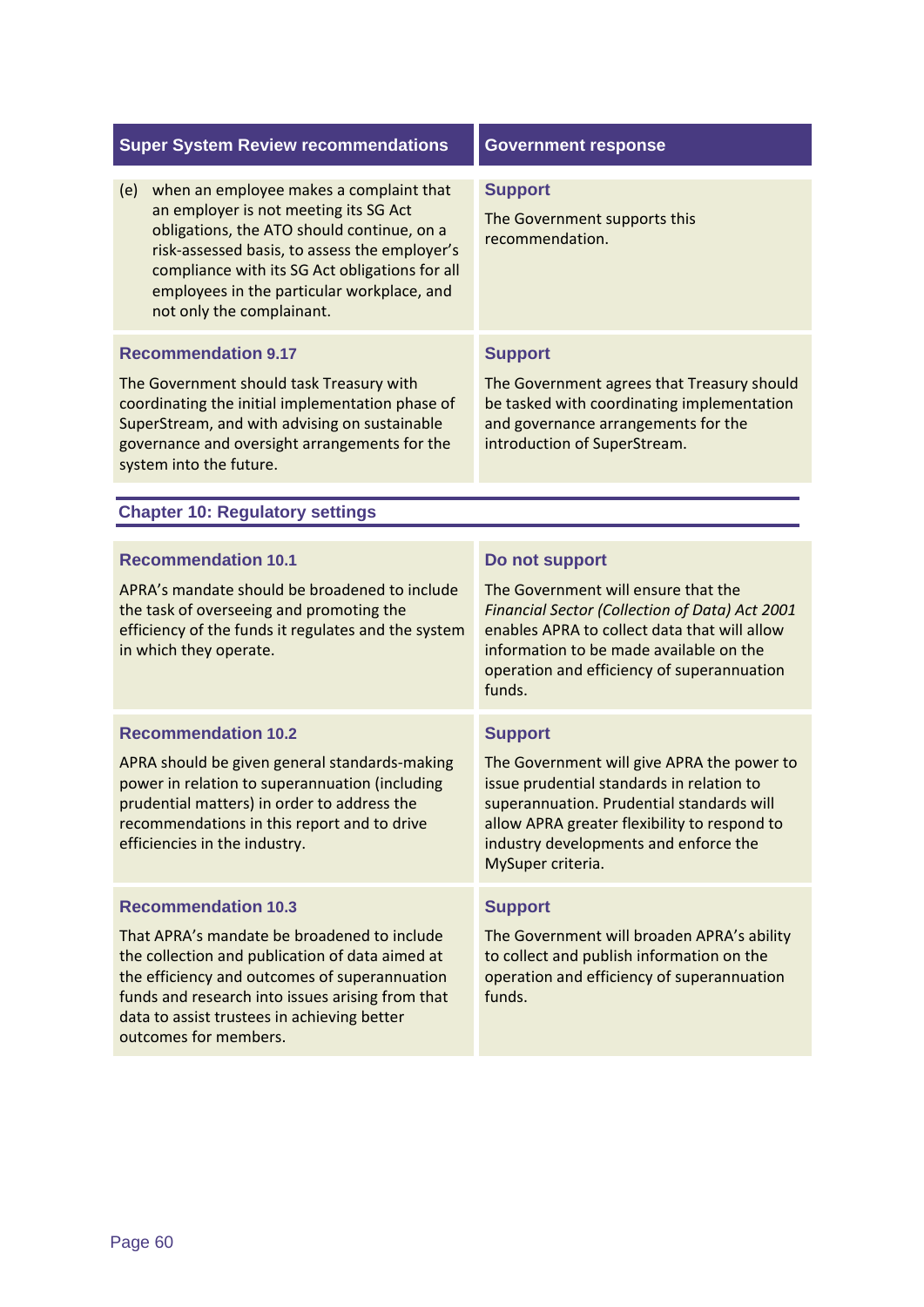| <b>Super System Review recommendations</b>                                                                                                                                                                                                                                                                                                                                                                                                                                              | <b>Government response</b>                                                                                                                                                                                                                                                    |
|-----------------------------------------------------------------------------------------------------------------------------------------------------------------------------------------------------------------------------------------------------------------------------------------------------------------------------------------------------------------------------------------------------------------------------------------------------------------------------------------|-------------------------------------------------------------------------------------------------------------------------------------------------------------------------------------------------------------------------------------------------------------------------------|
| <b>Recommendation 10.4</b><br>Legislation should be amended to give APRA an<br>administrative power to impose fines, contestable<br>in a court, as an alternative to criminal<br>prosecution in relation to selected SIS Act<br>provisions.                                                                                                                                                                                                                                             | <b>Support in principle</b><br>The Government will consider this<br>recommendation further and will consult with<br>relevant stakeholders.                                                                                                                                    |
| <b>Recommendation 10.5</b><br>The Government should explore with APRA and<br>ASIC ways in which the two regulators can work<br>more closely together in discharging their<br>superannuation mandates, in particular in<br>implementing the Review's recommendations in<br>relation to MySuper and increased efficiency<br>more generally.                                                                                                                                               | <b>Support in principle</b><br>The Government will ask APRA and ASIC to<br>work closely together to implement these<br>reforms, noting the existing strong working<br>relationship between the regulators.                                                                    |
| <b>Recommendation 10.6</b><br>The Government should ensure that the ATO is<br>adequately resourced to continue its existing<br>superannuation responsibilities, including the<br>new functions it will administer under<br>SuperStream and other Panel recommendations.                                                                                                                                                                                                                 | <b>Support</b><br>The Government will recoup the cost of<br>implementation through industry levies.                                                                                                                                                                           |
| <b>Recommendation 10.7</b><br>The Government should consider arrangements<br>for the Productivity Commission to assess, in<br>relation to the Review's recommendations<br>implemented by the Government, five years after<br>the Government's response to this report:<br>the implementation and impact of the<br>(a)<br>MySuper regime;<br>the implementation and impact of the<br>(b)<br>SuperStream changes; and<br>the functioning of the market for retirement<br>(c)<br>products. | <b>Noted</b><br>The Government will consider arrangements<br>for such an assessment, including its timing<br>and scope.                                                                                                                                                       |
| <b>Recommendation 10.8</b><br>The Government should have the Productivity<br>Commission assess and advise on possible<br>improvements to the regulatory framework for<br>superannuation five years after the Government<br>response to this report.                                                                                                                                                                                                                                     | Do not support<br>The Government considers its response to the<br>Review provides a long-term blue-print for<br>the regulatory framework of superannuation<br>and an important outcome is a period of<br>certainty for members, employers and the<br>superannuation industry. |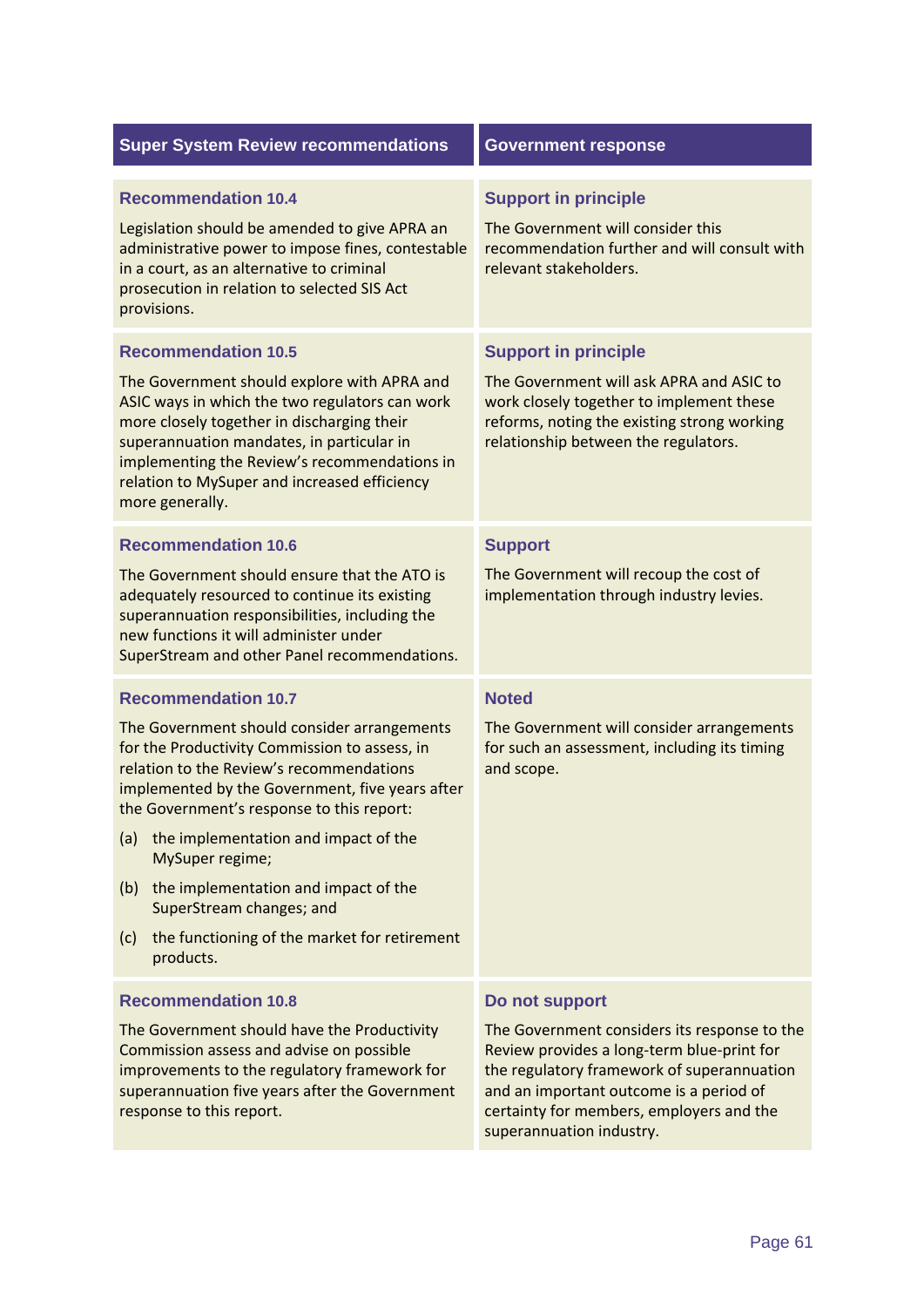| <b>Super System Review recommendations</b>                                                                                                                                                                                                                                                                                                              | <b>Government response</b>                                                                                                                                                                                                                                                                                                                                                             |
|---------------------------------------------------------------------------------------------------------------------------------------------------------------------------------------------------------------------------------------------------------------------------------------------------------------------------------------------------------|----------------------------------------------------------------------------------------------------------------------------------------------------------------------------------------------------------------------------------------------------------------------------------------------------------------------------------------------------------------------------------------|
| <b>Recommendation 10.9</b><br>The SIS Act should be amended so that the<br>successor fund transfer test is one of 'no overall<br>disadvantage' rather than 'equivalence'.                                                                                                                                                                               | <b>Support in principle</b><br>The Government will consider this<br>recommendation further in the context of the<br>work currently underway on product<br>rationalisation in other industries.                                                                                                                                                                                         |
| <b>Recommendation 10.10</b><br>The Federal Court should be given new<br>jurisdiction to determine and facilitate product<br>rationalisation in the superannuation industry<br>where the successor fund transfer regime (as<br>amended by the recommendation made in this<br>Review) still does not fulfil legacy product<br>rationalisation objectives. | <b>Support in principle</b><br>The Government will consider this<br>recommendation further in the context of the<br>work currently underway on product<br>rationalisation in other industries.                                                                                                                                                                                         |
| <b>Recommendation 10.11</b><br>CGT rollover relief should be given to<br>superannuation funds in the terms previously<br>afforded by the Tax Laws Amendment (2005<br>Measures No.2) Act 2005 and should be<br>permanently available to the industry.                                                                                                    | Do not support<br>The Government does not support an<br>extension of the existing capital gains tax<br>(CGT) rollover relief, however, does support<br>in principle, appropriate relief for<br>superannuation funds which are required by<br>APRA to merge in order to meet MySuper<br>licence conditions and will consult with<br>relevant stakeholders on implementation<br>aspects. |
| <b>Recommendation 10.12</b><br>New Retirement Savings Accounts should not be<br>allowed to be established after MySuper becomes<br>effective and a mechanism should be considered<br>for facilitating existing RSAs to be transferred to<br>MySuper or other superannuation products.                                                                   | Do not support<br>Retirement Savings Accounts (RSAs) will be<br>able to be offered as a choice product.<br>However RSAs, which are capital guaranteed,<br>will not be able to meet the conditions to be a<br>MySuper product and therefore will not be<br>able to be offered as a default product.                                                                                     |
| <b>Recommendation 10.13</b><br>New Approved Deposit Funds should not be<br>allowed to be established after MySuper becomes<br>effective and a mechanism should be considered<br>for facilitating existing ADFs to be transferred to<br>MySuper or other superannuation products.                                                                        | Do not support<br>APRA will continue to monitor the role of<br>Approved Deposit Funds.                                                                                                                                                                                                                                                                                                 |
| <b>Recommendation 10.14</b><br>The Government should legislate to abolish the<br>member protection rules.                                                                                                                                                                                                                                               | <b>Support in principle</b><br>The Government will consider this<br>recommendation further and will consult with<br>relevant stakeholders.                                                                                                                                                                                                                                             |